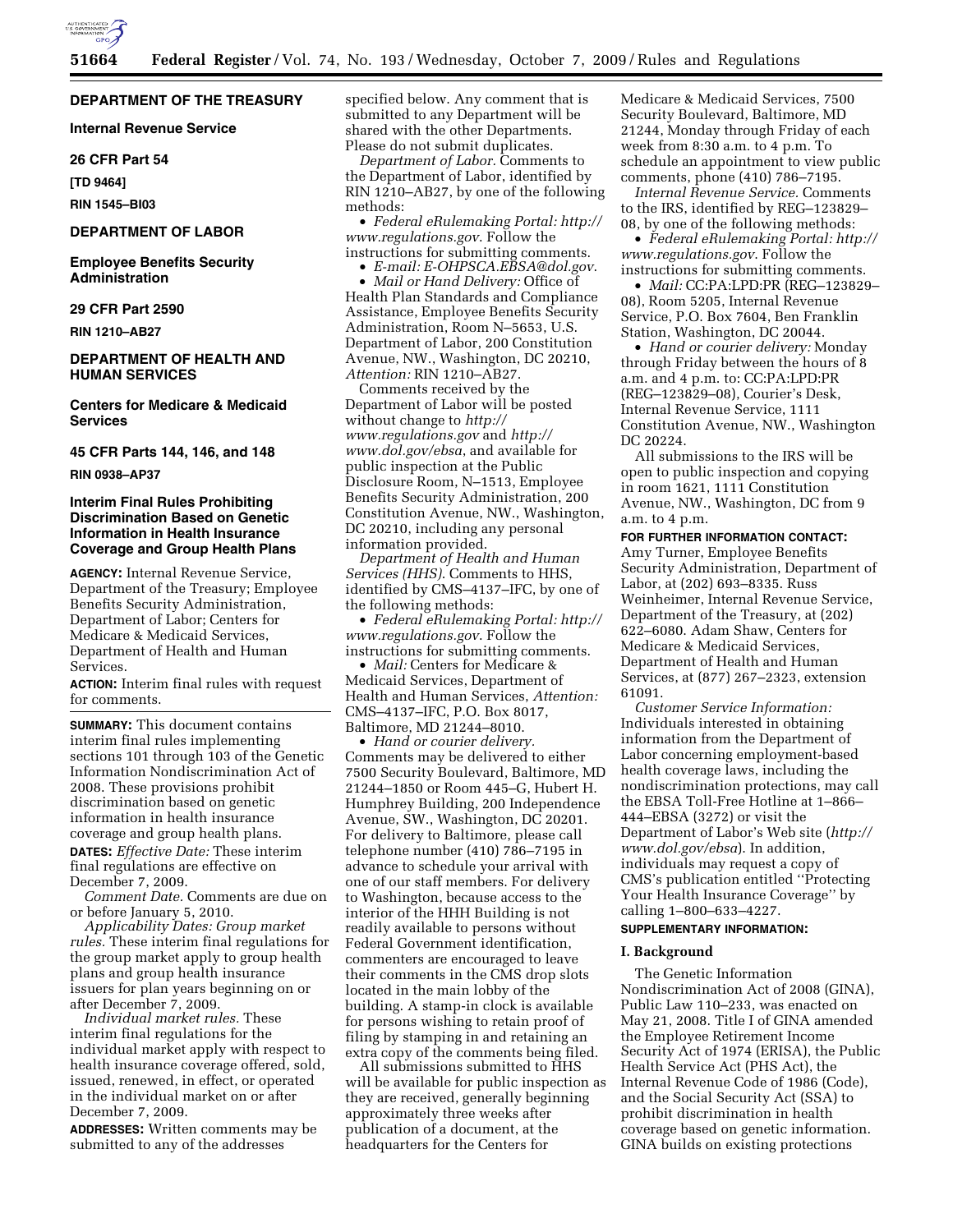added by titles I and IV of the Health Insurance Portability and Accountability Act of 1996 (HIPAA).1 Specifically, the HIPAA portability provisions already prohibit a group health plan or group health insurance issuer from imposing a preexisting condition exclusion based solely on genetic information. *See* the 2004 final HIPAA portability regulations, published in the **Federal Register** on December 30, 2004 (69 FR 78720). In addition, the HIPAA nondiscrimination provisions already prohibit a group health plan or group health insurance issuer from discriminating against an individual in eligibility, benefits, or premiums based on genetic information (and other health factors) of the individual or a dependent of the individual. *See* the 2006 final HIPAA nondiscrimination regulations, published in the **Federal Register** on December 13, 2006 (71 FR 75014).

Sections 101 through 104 of Title I of GINA prohibit group health plans, health insurance issuers in the group and individual markets,<sup>2</sup> and issuers of Medicare supplemental (Medigap) policies from discriminating based on genetic information, and from collecting such information.3 Section 105 of Title I adds section 1180 of the SSA to require HHS to revise the HIPAA privacy regulations to clarify that genetic information is health information under the rule and to prohibit the use or disclosure of genetic information for underwriting purposes.4 Title II of GINA prohibits discrimination in employment based on genetic information, and limits the acquisition and disclosure by employers and other entities covered by GINA Title II of such information.5 These interim final

3This regulation does not address the application of GINA to Medigap issuers, which are subject to provisions in section 1882 of the SSA that are implemented by the Centers for Medicare & Medicaid Services (CMS), and incorporate by reference certain provisions in a model regulation of the National Association of Insurance Commissioners (NAIC). The model regulation adopted by the NAIC on September 24, 2008 was published by CMS in the **Federal Register** on April 24, 2009 at 74 FR 18808. This regulation also does not address the additional enforcement authority given to the Secretaries of Labor and HHS, relating to the use of genetic information, which will be addressed in future regulatory guidance.

4The HIPAA privacy provisions are administered by the Office for Civil Rights within HHS, and will be the subject of a separate rulemaking.

5Title II of GINA is under the jurisdiction of the Equal Employment Opportunity Commission,

regulations only interpret Sections 101 through 103 of Title I of GINA, which added provisions to Subtitle K of the Code, Part 7 of Subtitle B of Title I of ERISA, and Title XXVII of the PHS Act.6 References to GINA in the remainder of this preamble refer to the group market provisions of sections 101 through 103 of GINA, unless the context clearly indicates otherwise.

On October 10, 2008, the Departments published in the **Federal Register** (73 FR 60208) a request for information (RFI) soliciting comments on the requirements of sections 101 through 104 of GINA. In addition, the Departments consulted with and obtained technical guidance from the scientific community, including the National Human Genome Research Institute within the National Institutes of Health and the Office for Human Research Protections, both within HHS. The Departments also coordinated with the Equal Employment Opportunity Commission (EEOC), which has responsibility for Title II of GINA, and the Office for Civil Rights within HHS, which has responsibility for section 105 of GINA.

After consideration of the comments received in response to the RFI and based on the consultations with other government agencies, the Departments are publishing these interim final regulations. For the group market, these regulations become applicable to plans and issuers on the first day of the plan year beginning on or after December 7, 2009. For the individual market, these regulations become applicable with respect to health insurance coverage offered, sold, issued, renewed, in effect, or operated in the individual market on or after December 7, 2009.

### **II. Overview of the Regulations**

#### *A. Group Market*

While GINA does not mandate any specific benefits for health care services related to genetic tests, diseases, conditions, or genetic services, GINA establishes rules that generally prohibit a group health plan and a health insurance issuer in the group market from:

• Increasing the group premium or contribution amounts based on genetic information;

• Requesting or requiring an individual or family member to undergo a genetic test; and

• Requesting, requiring or purchasing genetic information prior to or in connection with enrollment, or at any time for underwriting purposes.

These three general prohibitions are subject to rules of construction or exceptions included in the statute which are discussed in further detail later in this preamble.

1. Conforming Changes to Existing Regulations

Sections 9801 and 9802 of the Code, 701 and 702 of ERISA, and 2701 and 2702 of the PHS Act, as originally added by HIPAA, included requirements pertaining to genetic information but did not define the term. The 2004 final HIPAA portability regulations included a definition of genetic information.

GINA contains a statutory definition of genetic information that differs from the definition in the 2004 final HIPAA portability regulations. These interim final regulations revise the existing regulations' definition of genetic information at 26 CFR 54.9801–2, 29 CFR 2590.701–2, and 45 CFR 144.103, to conform to the new statutory definition.

Sections 9802 of the Code, 702 of

ERISA, and 2702 of the PHS Act, and the 2006 final HIPAA nondiscrimination regulations prohibit discrimination based on a health factor. GINA retained the prohibition against increasing an individual's premium or contribution amounts based on genetic information, and added a new provision to prevent plans and issuers from adjusting premium or contribution rates at the group level based on genetic information of one or more individuals in the group. Therefore, these interim final regulations amend the 2006 regulations to add clarifying crossreferences. *See* 26 CFR 54.9802– 1(c)(2)(i) and (iii), 29 CFR 2590.702(c)(2)(i) and (iii), and 45 CFR 146.121(c)(2)(i) and (iii).

### 2. Definitions

Paragraph (a) of these interim final regulations 7 provides most of the definitions used in GINA.<sup>8</sup> Some of these definitions repeat the statutory language, while others include regulatory clarifications.

<sup>1</sup>These HIPAA provisions generally apply to group health plans and health insurance coverage in the group and individual markets.

<sup>2</sup>Rules on GINA's application in the individual market are solely within the jurisdiction of the Centers for Medicare & Medicaid Services at the Department of Health and Human Services and are discussed later in this preamble.

which issued a notice of proposed rulemaking on<br>March 2, 2009, 74 FR 9056.

<sup>&</sup>lt;sup>6</sup> Compliance with GINA sections 101 through 103 is not determinative of compliance with any other provision of GINA or any other State or Federal law, including the Americans with Disabilities Act.

<sup>7</sup>Because substantively similar regulation text is published separately by the three Departments, and the section numbers will all be different, the preamble refers only to the paragraph designations within those sections.

<sup>8</sup>The same definitions apply to the individual market regulations under GINA, which are discussed later in this preamble, to the extent that they are not inconsistent with respect to health insurance coverage offered, sold, issued, renewed, in effect, or operated in the individual market.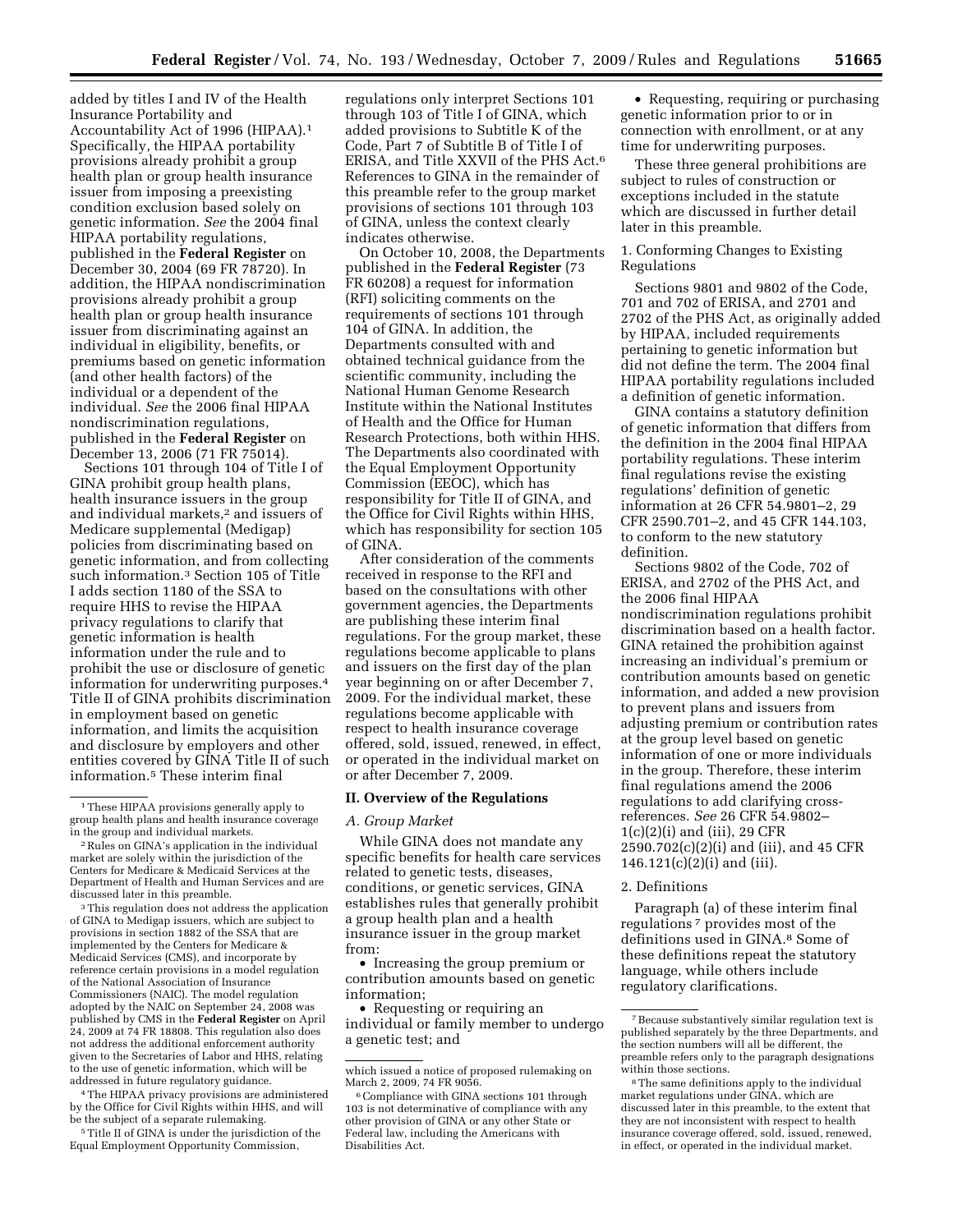### a. Collect

The interim final regulations add the defined term ''collect.'' While ''collect'' was not defined in the statute, this term was added to paraphrase the longer phrase ''request, require or purchase.'' Thus, under the interim final regulations, ''collect'' means, with respect to information, to request, require, or purchase such information.

#### b. Family Member

GINA adds a definition of family member to sections 9832 of the Code, 733 of ERISA, and 2791 of the PHS Act. The definition of family member determines the application of GINA in two ways. First, the definition of genetic information for an individual includes information about the manifestation of a disease or disorder in family members of the individual. Also, a plan or issuer generally may not request or require an individual or family member of the individual to undergo a genetic test.

The statute defines a family member with respect to any individual as a dependent of such individual (as such term is used for purposes of sections 9801(f)(2) of the Code, 701(f)(2) of ERISA, and 2701(f)(2) of the PHS Act (the dependent special enrollment rules)),<sup>9</sup> and any other individual that is a first-, second-, third-, or fourth-degree relative of the individual or of the dependent of the individual. The legislative history suggests that the term ''family member'' be broadly construed: ''In general, it is intended that the term 'family member' be interpreted broadly so as to provide the maximum protection against discrimination.'' House Report 110–28, Part 2 at 27.

Sections 9801(f)(2) of the Code, 701(f)(2) of ERISA, and 2701(f)(2) of the PHS Act provide special enrollment rights to certain dependents that are eligible for coverage under a group health plan due to such family events as birth, adoption, or marriage. The statutory provisions of neither HIPAA nor GINA define dependent, but the term is defined in the 2004 final HIPAA portability regulations as any individual who is or may become eligible for coverage under the terms of a group health plan because of a relationship to a participant. This makes clear that it is necessary to consult the plan document and other applicable law to determine dependent status for purposes of GINA.

In determining who is a first-, second-, third-, or fourth-degree relation of an individual, the interim final regulations treat relatives by affinity (such as by marriage or adoption) the same as relatives by consanguinity (relatives who share a common biological ancestor, or blood relatives). The definition also treats relatives who are not full blood relatives (such as half siblings) the same as full blood relatives. In addition, the interim final regulations provide non-exhaustive lists of individuals who are first-, second-, third-, or fourth-degree relatives. The Departments invite public comments on this definition.

# c. Genetic Information

The interim final regulations contain a definition of genetic information that restates and reorganizes the statutory provisions. Genetic information is defined, with respect to an individual, as information about the individual's genetic tests or the genetic tests of family members, the manifestation of a disease or disorder in family members of such individual (that is, family medical history), or any request of or receipt by the individual or family members of genetic services. The definition further clarifies that genetic information does not include information about the sex or age of any individual. It also clarifies how GINA applies to genetic information about a fetus or embryo. As previously noted, this definition is a change from the definition of genetic information that applied under the 2004 final HIPAA portability regulations.

#### d. Genetic Services

An individual's genetic information includes any request for or receipt of genetic services by such individual, or a family member. These interim final regulations follow the statutory definition. ''Genetic services'' means a genetic test, genetic counseling, or genetic education.

#### e. Genetic Test

GINA adds a definition of genetic test to sections 9832 of the Code, 733 of ERISA, and 2791 of the PHS Act.10 These interim final regulations repeat the statutory language, which provides that a genetic test means an analysis of human DNA, RNA, chromosomes, proteins, or metabolites, if it detects genotypes, mutations, or chromosomal changes.

The interim final regulations also follow the statutory language providing

that a genetic test does not include an analysis of proteins or metabolites that does not detect genotypes, mutations, or chromosomal changes, or an analysis of proteins or metabolites that is directly related to a manifested disease, disorder, or pathological condition that could be reasonably detected by a health care professional with appropriate training and expertise in the field of medicine involved.

The interim final regulations include examples of certain tests that currently are regarded as genetic or non-genetic tests, as the case may be, based on research including consultations with representatives from the scientific community. However, due to rapidly evolving scientific knowledge, it is not an exhaustive list.

#### f. Manifestation or Manifested

The concept of manifestation of a disease arises in three contexts. First, a plan or issuer may increase the premium or contribution amount for a group health plan based on the manifestation of a disease or disorder of an individual who is enrolled in the plan. Second, the definition of genetic information for an individual includes information about the manifestation of a disease or disorder in family members of such individual. Finally, the definition of genetic test excludes an analysis of proteins or metabolites that is directly related to a manifested disease, disorder, or pathological condition that could be reasonably detected by a health care professional with appropriate training and expertise in the field of medicine involved.

The interim final regulations add a definition of manifestation or manifested. A disease, disorder, or pathological condition is manifested when an individual has been or could reasonably be diagnosed by a health care professional with appropriate training and expertise in the field of medicine involved. However, the definition further provides that a disease, disorder, or pathological condition is not manifested if a diagnosis is based principally on genetic information.

### g. Underwriting Purposes

GINA includes a definition of underwriting purposes. This term is discussed later in this preamble, in connection with the discussion of the prohibition on collecting genetic information.

#### 3. Prohibition on Adjusting Group Rates

GINA and these interim final regulations expand the HIPAA prohibitions against discrimination

<sup>9</sup>This definition of the term ''dependent'' is solely for purposes of interpreting sections 101 through 103 of GINA, and is not relevant to interpreting the term under Title II of GINA, which is under the jurisdiction of the EEOC.

<sup>10</sup>This definition of the term ''genetic test'' is solely for purposes of interpreting Title I of GINA, and is not relevant to interpreting the term under Title II of GINA, which has a different statutory definition.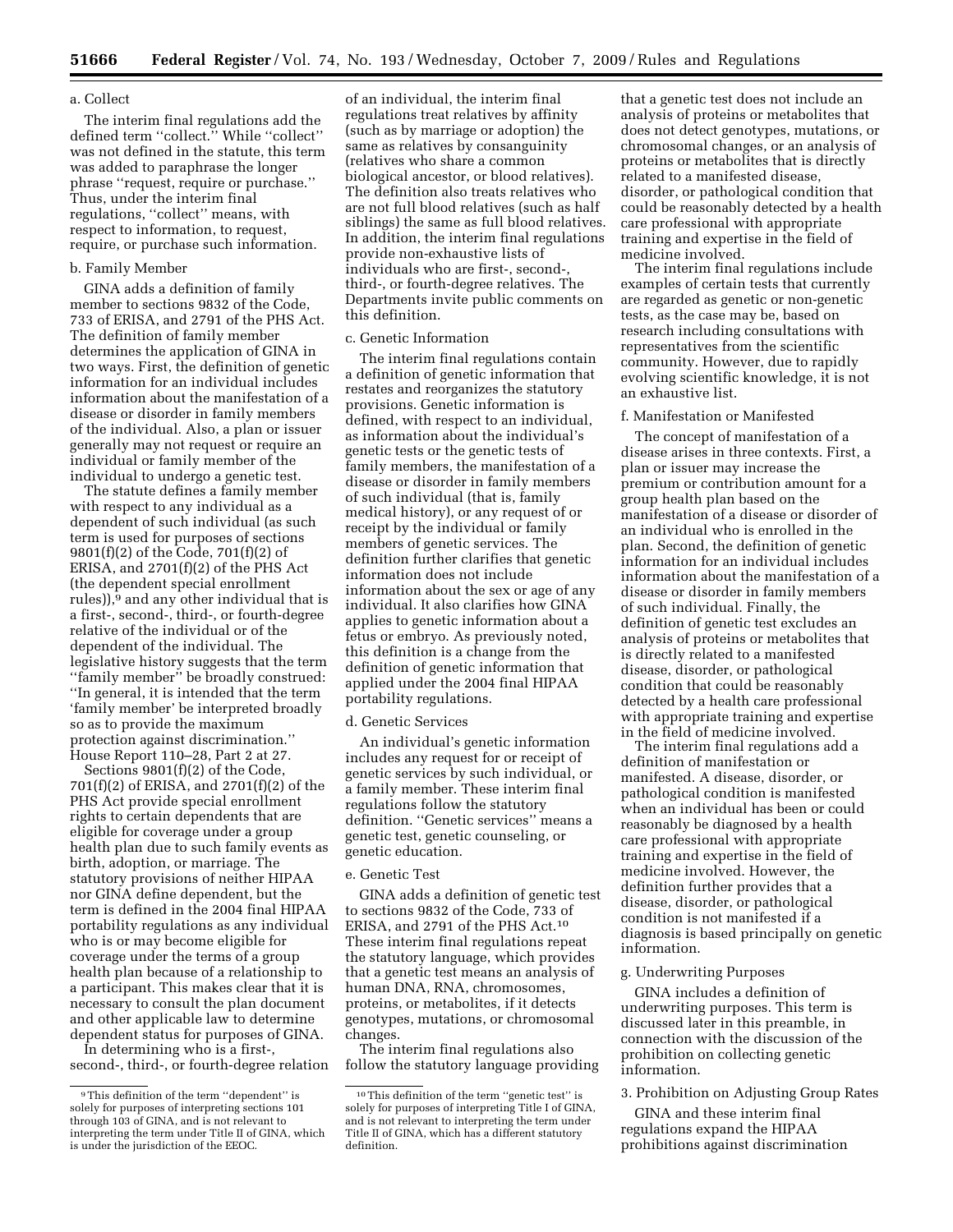based on health factors, by prohibiting group health plans and health insurance issuers offering health coverage in connection with a group health plan from adjusting premium or contribution amounts for a group health plan or group of similarly situated individuals on the basis of genetic information. This is a change from prior law, which allowed plans and issuers to adjust premium or contribution amounts for the group health plan or a group of similarly situated individuals (but not for individuals within the group) based on genetic information, as well as other health factors. This prohibition against discrimination is distinct from the prohibition on requesting or requiring an individual to undergo a genetic test and the prohibition on collecting genetic information. Therefore, even when a plan or issuer has lawfully obtained genetic test results or other genetic information (for example, an acquisition that took place prior to GINA's effective date), the plan or issuer is still prohibited—under GINA and paragraph (b) of these interim final regulations—from using that information to discriminate.

GINA and these interim final regulations also provide that the prohibition on adjusting premiums or contributions based on genetic information does not limit the ability of a plan or issuer to increase the premium or contribution amount for a group health plan based on the manifestation of a disease or disorder of an individual enrolled in the plan. However, a plan or issuer may not use the manifested disease or disorder of one individual as genetic information about other group members to further increase the premium or contribution amount. Moreover, the prohibitions on adjusting premium or contribution amounts based on genetic information do not prohibit a plan or issuer from including costs associated with providing benefits for covered genetic tests or genetic services within the costs of providing other benefits in determining premiums or contribution amounts. In particular, a plan or issuer is not required to reduce the aggregate costs of providing health benefits for the year by those costs relating to benefits for genetic tests and services when adjusting group rates. These interim final regulations also make conforming changes to the existing HIPAA nondiscrimination regulations regarding the ability to adjust premium or contribution amounts based on a health factor.

4. Limitation on Requesting or Requiring Genetic Testing

GINA generally prohibits plans and issuers from requesting or requiring individuals or their family members to undergo a genetic test. There are three exceptions to this prohibition, for certain health care professionals, for determinations regarding payment, and for research.

The first exception allows a health care professional who is providing health care services to an individual to request that the individual undergo a genetic test. The health care professional must actually be providing health care services to the individual for the exception to apply. Thus, for example, the performance of claims review by a health care professional would never be considered providing health care services to an individual. The term ''health care professional'' is not limited to physicians.

The second exception allows a plan or issuer to obtain and use the results of a genetic test to make a determination regarding payment. For this purpose, payment is defined by reference to 45 CFR 164.501 of the HIPAA privacy regulations. However, plans and issuers are only permitted to request the minimum amount of information necessary to make this determination. These interim final regulations incorporate the standard set forth at 45 CFR 164.502(b) of the HIPAA privacy regulations to determine the minimum amount of information necessary.

In some cases, the appropriateness of certain courses of treatment for a patient depends on the patient's genetic makeup. A plan or issuer is permitted to condition payment for an item or service based on medical appropriateness that depends on an individual's genetic makeup. Under these narrow circumstances, a plan or issuer may condition payment on the outcome of a genetic test, and may refuse payment for the item or service if the individual does not undergo the genetic test. Any information received by the plan to make a determination regarding payment, including the results of a genetic test, must be used in accordance with these interim final regulations and the 2006 final HIPAA nondiscrimination regulations.

Under the third exception relating to the limitation on requesting or requiring genetic testing, a group health plan or group health insurance issuer is permitted to request, but not require, that a participant or beneficiary undergo a genetic test  $11$  if all of the following

conditions of the research exception are satisfied:

• The request must be made pursuant to research that complies with 45 CFR Part 46 (or equivalent Federal regulations) and any applicable State or local law or regulations for the protection of human subjects in research. Moreover, to comply with the informed consent requirements of 45 CFR 46.116(a)(8), an investigator seeking the informed consent of a human subject must provide the subject with a statement that participation in the research is voluntary, refusal to participate will involve no penalty or loss of benefits to which the subject is otherwise entitled, and the subject may discontinue participation at any time without penalty or loss of benefits to which the subject is entitled, except in limited circumstances in which an institutional review board has approved a waiver or alteration of this requirement under the requirements of 45 CFR 46.116(c) or (d). For research in which the investigator provides subjects with the statement required under 45 CFR 46.116(a)(8) when seeking their informed consent, no additional disclosures are required for purposes of the GINA research exception.

• The plan or issuer must make the request in writing and must clearly indicate to each participant or beneficiary (or in the case of a minor child, to the legal guardian of such beneficiary) to whom the request is made that compliance with the request is voluntary and noncompliance will have no effect on eligibility for benefits or premium or contribution amounts.

• None of the genetic information collected or acquired as a result of the research may be used for underwriting purposes.

• The plan or issuer must complete a copy of the ''Notice of Research Exception under the Genetic Information Nondiscrimination Act'' (the Notice) and provide it to the address specified in its instructions. The Notice and instructions are available on the Department of Labor's Web site (*http://www.dol.gov/ebsa*).

5. Prohibition on Collection of Genetic Information

Paragraph (d) of these interim final regulations describes the statutory prohibitions against plans or issuers collecting genetic information, either for underwriting purposes or prior to or in connection with enrollment; sets forth the statutory definition of underwriting purposes; and clarifies that, if an

<sup>11</sup>Comments indicated that at least one issuer is engaging in a long-term research study involving

genetic testing. Others may be planning similar research.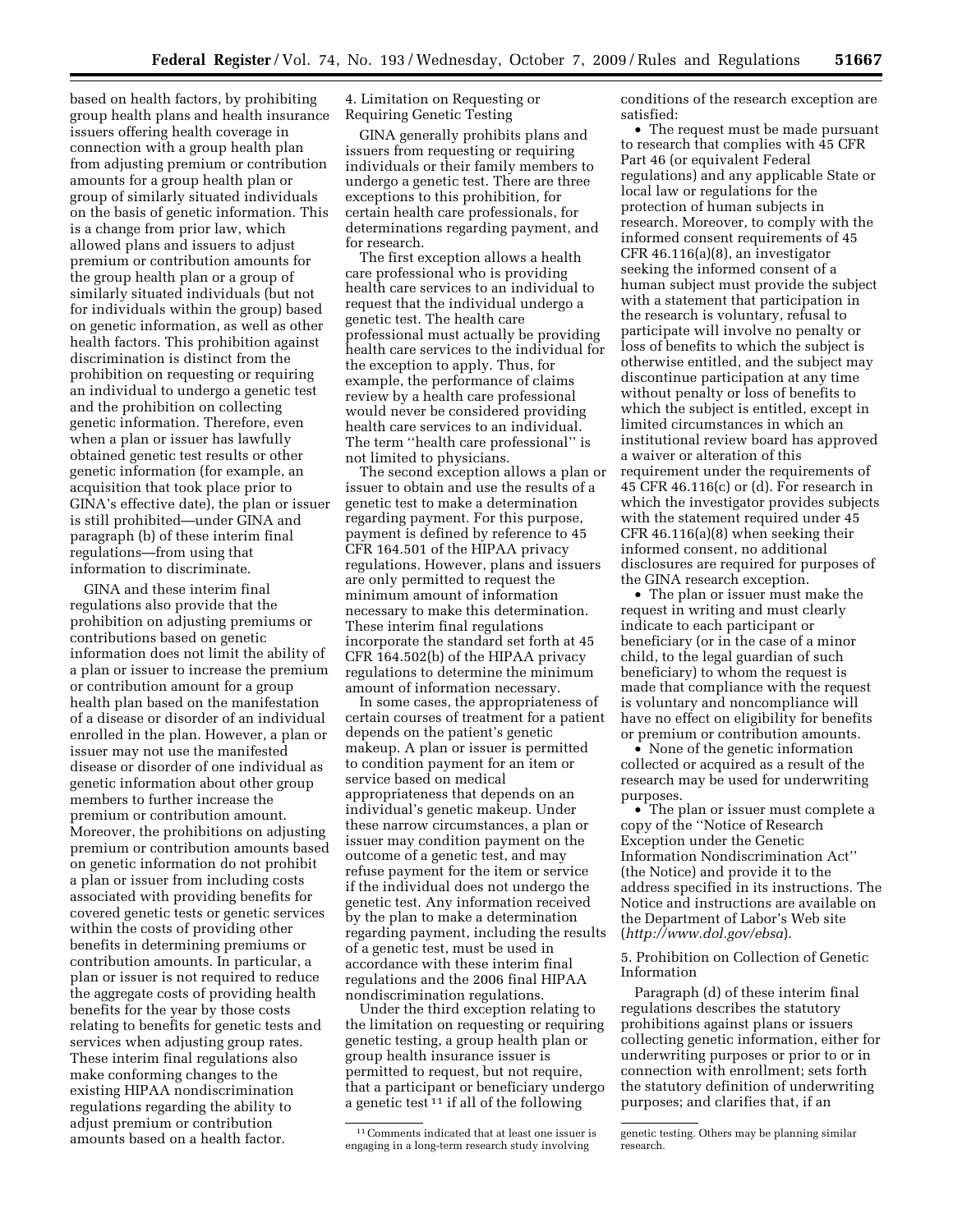individual seeks a benefit under a plan or coverage, the plan or coverage may limit or exclude the benefit based on whether the benefit is medically appropriate (and a determination of whether the benefit is medically appropriate is not within the meaning of underwriting purposes).

Underwriting purposes is defined under GINA and in these interim final regulations as including, with respect to group health plan coverage, rules for and determinations of eligibility (including enrollment and continued eligibility), computation of premium or contribution amounts, and application of preexisting condition exclusions. Under GINA, the definition of underwriting is broader than merely activities relating to rating and pricing a group policy. These interim final regulations clarify that underwriting purposes includes changing deductibles or other cost-sharing mechanisms, or providing discounts, rebates, payments in kind, or other premium differential mechanisms in return for activities such as completing a health risk assessment (HRA) or participating in a wellness program.

GINA and paragraph (d) of the interim final regulations provide that plans and issuers are only prohibited from collecting genetic information for underwriting purposes or prior to or in connection with enrollment. Where an individual seeks a benefit under the plan, requesting family medical history or other genetic information to make a determination whether the benefit is medically appropriate for purposes of payment is neither for underwriting purposes nor prior to or in connection with enrollment. Therefore, although the statutory payment exception only applies to requests for individuals to undergo genetic tests, these interim final regulations provide it is permissible for a plan or issuer to request the minimum amount of genetic information necessary to make determinations regarding payment. Specifically, these interim final regulations provide that, if an individual seeks a benefit under a plan or coverage, the plan or coverage may limit or exclude the benefit based on whether the benefit is medically appropriate, and the determination of whether the benefit is medically appropriate is not within the meaning of underwriting purposes. However, a plan or issuer is permitted to request only the minimum amount of information necessary to determine medical appropriateness.

These interim final regulations provide clarifications of the statutory prohibition against a plan or issuer collecting genetic information prior to

or in connection with enrollment. Under the interim final regulations, a collection of genetic information with respect to an individual is considered prior to enrollment if it is before the individual's effective date of coverage under the plan or health insurance coverage. The determination of whether a plan or issuer is collecting information before the individual's effective date of coverage is made at the time of collection. Providing that the determination is made at the time of collection means that if a plan or issuer collects genetic information with respect to an individual in circumstances that otherwise would not render the collection impermissible and at that time it is not being collected in connection with a future enrollment, the fact that a future enrollment may occur does not mean, for purposes of this rule, that the genetic information was collected before the enrollment. Thus, for example, if a plan collected genetic information with respect to an individual after initial enrollment (and not for underwriting purposes), and the individual later dropped coverage but then still later reenrolled in the plan, the collection of genetic information after the initial enrollment would not be considered prior to the reenrollment.

Similarly, if a plan affirmatively requires individuals to reenroll on an annual basis or allows individuals to change their enrollment, a collection of genetic information made after a current enrollment will not be considered made prior to a subsequent enrollment unless the collection of information is or will be used to affect that subsequent enrollment. Moreover, if genetic information is collected permissibly under one plan, the information is transferred to a second plan in connection with a merger or acquisition after this collection, and individuals covered under the first plan are enrolling for the first time in the second plan, the transfer of information to the second plan will not be considered a collection prior to the effective date of coverage under the second plan if the collection of information does not affect the enrollment status of individuals enrolling in the second plan.

These interim final regulations include the statutory exception (to the prohibition against collections of genetic information prior to or in connection with enrollment) for genetic information that is collected incidental to the collection of other information and is not used for underwriting purposes. Some commenters suggested that some questions that are typically included in some HRAs and similar documents could easily result in an

individual providing genetic information, even if the question does not mention genetic tests or family medical history explicitly. An example given was, ''Have you had any laboratory tests in the past 2 years?'' These commenters suggested plans and issuers should be required to inform individuals that they should not reveal genetic information.

The interim final regulations clarify that if it is reasonable to anticipate that health information will be received as part of the collection of information, the incidental collection exception does not apply unless the collection explicitly states that genetic information should not be provided. If, in connection with a collection of information, it is reasonable to anticipate that health information will be received and the collection explicitly states that genetic information should not be provided, any genetic information provided will be considered within the incidental exception, as long as it is not used for underwriting purposes.

In response to the RFI, a number of comments were received concerning the application of the prohibition on requesting genetic information for underwriting purposes to plans and issuers that reward individuals for completing HRAs. Of particular concern are wellness programs including HRAs that request information about an individual's family medical history. Another concern is the application of the prohibition on requesting genetic information for underwriting purposes to screening processes for disease management programs that use genetic tests or family medical histories to identify individuals that can benefit from the program.

GINA prohibits collecting genetic information for underwriting purposes. As described earlier, underwriting purposes is defined broadly to include rules for eligibility for benefits and the computation of premium or contributions amounts, and not merely activities relating to rating and pricing a group policy. Moreover, GINA defines genetic information as including family medical history. Consequently, wellness programs that provide rewards for completing HRAs that request genetic information, including family medical history, violate the prohibition against requesting genetic information for underwriting purposes. This is the result even if rewards are not based on the outcome of the assessment, which otherwise would not violate the 2006 final HIPAA nondiscrimination rules regarding wellness programs.

Some comments received in response to the RFI urged strongly that a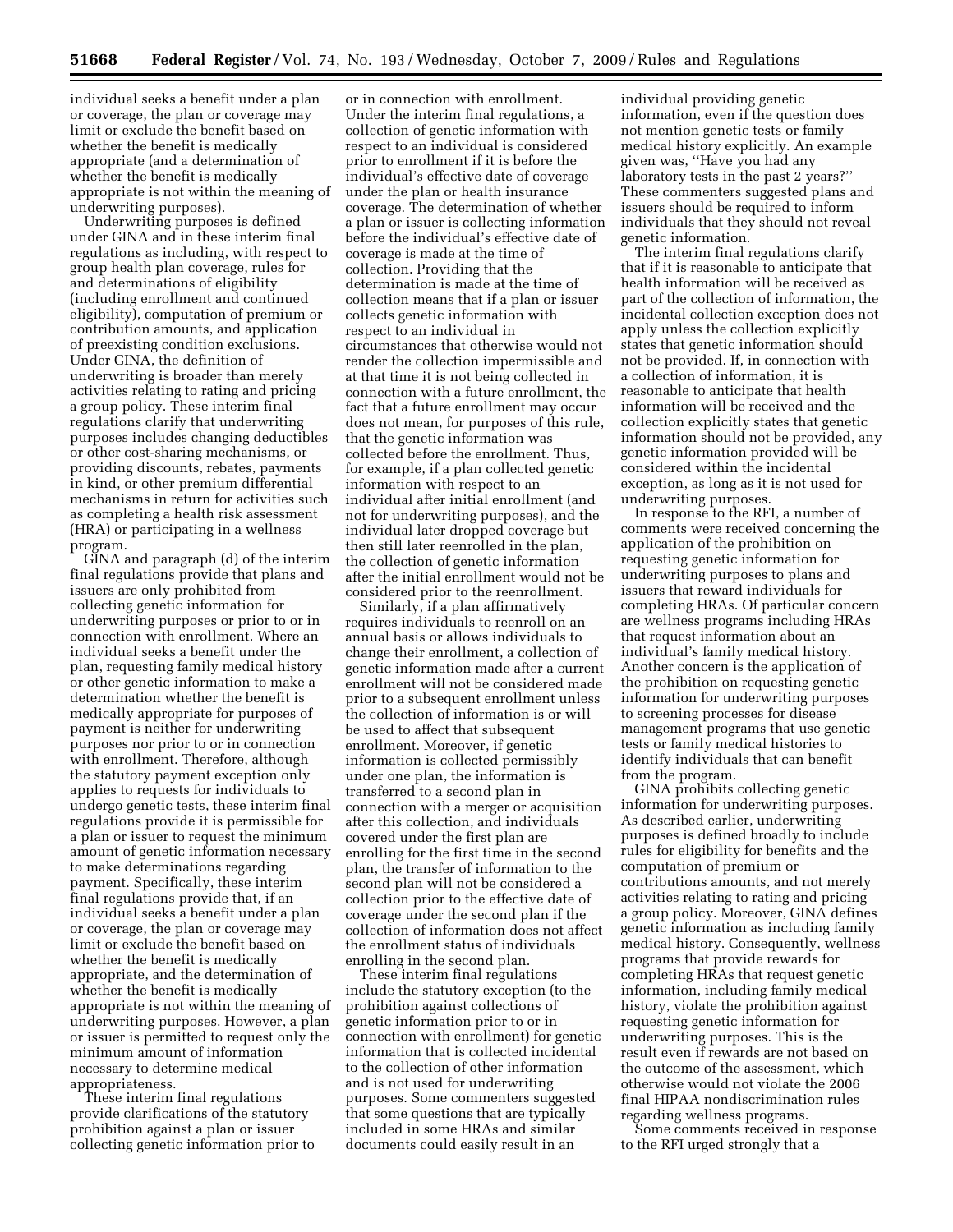regulatory exception should allow wellness programs to provide rewards for completing HRAs that request such information, notwithstanding the statutory prohibition on collecting genetic information.12 Other comments suggested equally strongly that the regulations clarify that wellness programs may not collect such information as a condition for rewards. These interim final regulations do not provide an exception from underwriting for rewards provided by wellness programs, regardless of the amount of the reward. Examples generally illustrate that any reward given for the completion of an HRA that solicits information about the individual's family medical history violates the requirements of paragraph (d).

However, plans and issuers can collect genetic information through HRAs under GINA in certain circumstances. A plan or issuer can collect genetic information through an HRA as long as no rewards are provided (and if the request is not made prior to or in connection with enrollment). A plan or issuer can also provide rewards for completing an HRA as long as the HRA does not collect genetic information. Several examples are provided in these interim final regulations to illustrate these points. In one example, a plan administers two distinct HRAs, one that does not request genetic information and one that does. A reward is provided for completing the HRA that does not solicit genetic information; the instructions for the other HRA make clear that completion of the HRA is wholly voluntary and will not affect the reward given for completion of the first HRA. The example concludes that neither HRA violates the rules against collecting information for underwriting purposes or prior to or in connection with enrollment. Finally, another example illustrates the application of the exception for information obtained incidentally in the context of the acquisition of one issuer by another. The Departments invite comment on ways in which participation in HRAs can be encouraged while complying with the statutory prohibition on using genetic information for underwriting purposes.

### 6. Medical Appropriateness

Paragraph (e) of these interim final regulations provides examples illustrating how medical appropriateness is determined, in connection with both the payment exception under paragraph (c) and the prohibition against collecting genetic information for underwriting purposes under paragraph (d). Examples illustrate the minimum amount of genetic information necessary to determine payment, the restriction of benefits to medically appropriate treatment, and the application of the medical appropriateness rules to the use of genetic information to determine eligibility for a disease management program.

### 7. Special Rules Related to Very Small Group Health Plans

Generally, the provisions of HIPAA titles I and IV, as amended, do not apply to a group health plan for a plan year if the plan is a very small group health plan; that is, on the first day of the plan year, the group health plan has fewer than 2 participants who are current employees. GINA and these interim final regulations provide that this exception for very small group health plans is not available for the genetic information provisions in Subtitle K of the Code, Part 7 of Subtitle B of Title I of ERISA, and Title XXVII of the PHS Act.

# 8. Treatment of Non-Federal Governmental Plans

Section 2721(b)(2) of the PHS Act permits the sponsor of a self-funded non-Federal governmental plan as defined in 45 CFR 144.103 to elect to exempt the plan from most of the requirements of Title XXVII of the PHS Act. This is referred to herein as the ''opt-out election.'' However, section  $2721(b)(2)(C)(ii)$  states that no opt-out election is available with respect to the requirements for certification and disclosure of creditable coverage. The PHS Act regulations at 45 CFR 146.180 implement the foregoing opt-out rules under section 2721.

Section 102(c) of GINA added a second limitation on the opt-out rights of a self-funded non-Federal governmental plan sponsor. Section 2721(b)(2)(D) of the PHS Act precludes any exemption election by a self-funded non-Federal governmental plan sponsor from GINA's requirements. The Centers for Medicare & Medicaid Services (CMS) amended 45 CFR 146.180(h) accordingly.

CMS made certain additional conforming changes to other provisions of 45 CFR 146.180. In particular, CMS deleted the reference in 45 CFR 146.180(h) to CMS enforcement under 45 CFR 146.180(k) because paragraph (k) makes clear that CMS enforces all requirements of part 146 that apply to non-Federal governmental plans. CMS also revised the last sentence of 45 CFR 146.180(k), which refers to the imposition of a civil money penalty, by replacing ''under § 150.305'' with ''under subpart C of part 150'' because subpart C includes multiple sections that govern imposition of a civil money penalty, while 45 CFR 150.305 only applies to a determination of which entity is liable for a civil money penalty.

#### *B. Individual Market*

The regulations at 45 CFR Part 148 implement the individual market requirements of Title XXVII of the PHS Act. Section 102(b) of GINA added a new section 2753 (42 U.S.C. 300gg–53) to Title XXVII to prohibit discrimination on the basis of genetic information in the individual health insurance market. Section 2753 of the PHS Act generally parallels the group market genetic nondiscrimination provisions GINA added to the Code, ERISA and the PHS Act. Section 2753 and the interim final regulations prohibit issuers in the individual market from collecting genetic information prior to or in connection with such enrollment, and at any time for underwriting purposes. Section 2753 and the interim final regulations also prohibit issuers from requesting or requiring genetic tests. The exceptions and rules of construction that apply to the foregoing requirements in the group market (for example, the rule for incidental collections of genetic information and the research exception to the rule against requiring genetic tests) also apply in the individual market.

Since individual market issuers were not subject to the Federal HIPAA nondiscrimination requirements applicable to issuers in the group market, it was necessary for GINA to amend the PHS Act in order to have similar protections against genetic discrimination applicable in both markets. Thus, new section 2753 of the PHS Act prohibits issuers of individual health insurance policies from using genetic information as a basis for making eligibility or premium determinations, or for imposing preexisting condition exclusions. Issuers in the individual market may continue to establish rules for eligibility, increase premiums, and impose preexisting condition exclusions based on the manifestation of a disease or disorder in an individual, or in a family

<sup>12</sup>Earlier bills (for example, S.358, 110th Cong. (as reported by S. Comm. on Health, Education, Labor, and Pensions) March 29, 2007; H.R. 493, 110th Cong. (as reported by H. Comm. on Energy and Commerce) March 29, 2007) included exceptions for wellness programs in both the Title I health coverage provisions and the Title II employment provisions. As enacted, GINA only includes an exception for wellness programs in the Title II employment provisions.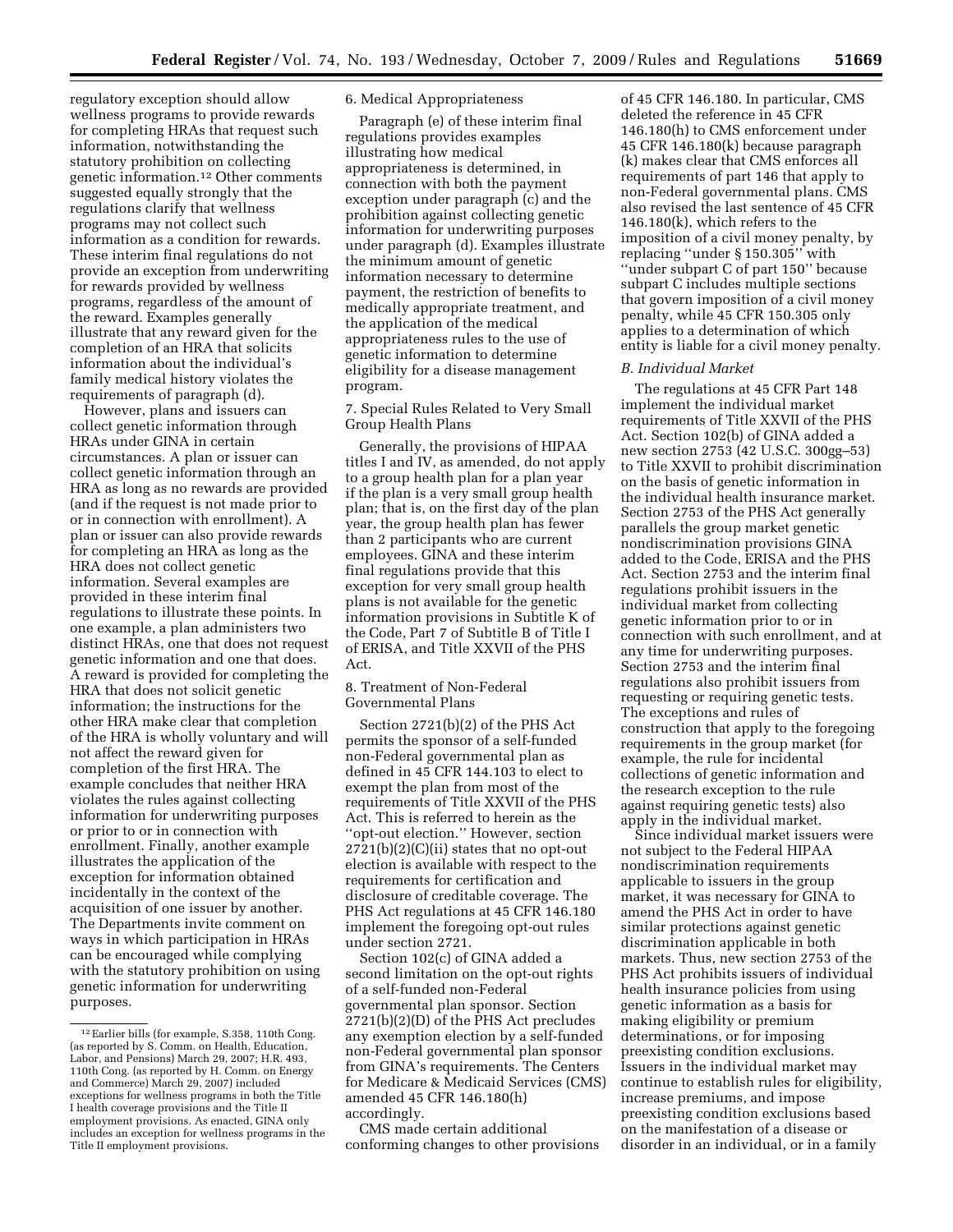member covered under the policy that covers the individual. However, they cannot use a manifestation of a disease or disorder in one individual as genetic information about family members covered under the same policy or another policy in order to further increase premiums.

These interim final regulations add a new § 148.180 to subpart C of part 148 to implement section 2753 of the PHS Act. To the extent that the provisions of section 2753 parallel the GINA amendments to section 2702 of the PHS Act which govern the group market, § 148.180 restates the corresponding group market provisions (with conforming changes and technical corrections appropriate to the individual market) rather than incorporating the group market provisions by reference.

As discussed above, GINA amended the Social Security Act to include genetic nondiscrimination provisions that apply to issuers of Medigap policies. The PHS Act regulations at 45 CFR 148.220 state that Medigap policies are excepted benefits. Nevertheless, because Medigap policies are subject to GINA under the Social Security Act and NAIC model regulation, CMS made clarifying changes to § 148.220 to emphasize the foregoing.

### **III. Interim Final Regulations and Request for Comments**

Section 9833 of the Code, section 734 of ERISA, and section 2792 of the PHS Act authorize the Secretaries of the Treasury, Labor, and HHS to promulgate any interim final rules that they determine are appropriate to carry out the provisions of Chapter 100 of Subtitle K of the Code, Part 7 of Subtitle B of Title I of ERISA, and Part A of Title XXVII of the PHS Act, which include the provisions of GINA.

Under Section 553(b) of the Administrative Procedure Act (5 U.S.C. 551 *et seq.*) a general notice of proposed rulemaking is not required when an agency, for good cause, finds that notice and public comment thereon are impracticable, unnecessary, or contrary to the public interest.

These rules are being adopted on an interim final basis because the Secretaries have determined that without prompt guidance some members of the regulated community may not know what steps to take to comply with the requirements of GINA, which may result in an adverse impact on participants and beneficiaries with regard to their health benefits under group health plans and the protections provided under GINA. Moreover, GINA's requirements will affect the

regulated community in the immediate future.

The requirements of sections 101 through 103 of GINA are effective for all group health plans and for health insurance issuers offering coverage in connection with such plans for plan years beginning after May 21, 2009. Plan administrators and sponsors, issuers, and participants and beneficiaries will need guidance on how to comply with the new statutory provisions. As noted earlier, these interim rules take into account comments received by the Departments in response to the request for information on GINA published in the **Federal Register** on October 10, 2008 (73 FR 60208). For the foregoing reasons, the Departments find that the publication of a proposed regulation, for the purpose of notice and public comment thereon, would be impracticable, unnecessary, and contrary to the public interest.

### **IV. Economic Impact and Paperwork Burden**

### *A. Summary—Department of Labor and Department of Health and Human Services*

As discussed above, Title I of GINA generally prohibits group health plans and health insurance issuers in both the group and individual markets from discriminating based on genetic information, requesting or requiring an individual to undergo a genetic test, and collecting genetic information prior to or in connection with enrollment or for underwriting purposes. The Departments have crafted these interim final regulations to secure the protections from discrimination intended by Congress in as economically efficient a manner as possible. Although the Departments are unable to quantify the regulations' economic benefits, they have quantified their costs and have provided a qualitative discussion of some of the benefits that may stem from this rule.

One potential benefit associated with GINA and these interim final regulations is that genetic testing and research may expand when discrimination based on genetic information and the collection of such information is prohibited, if these protections allay individuals' fears of adverse health coverage-related consequences from undergoing genetic testing and participating in research studies examining genetic information. An increase in genetic testing and research, in turn, could provide greater knowledge regarding the genetic basis of disease, which could facilitate the early diagnosis and treatment of individuals

with a genetic predisposition toward developing certain diseases and disorders and may allow scientists to develop new medicines, treatments, and therapies that could enhance the health and welfare of Americans.

#### *B. Statement of Need for Regulatory Action*

Congress directed the Departments to issue regulations implementing the GINA provisions not later than 12 months after the date of enactment. In response to this Congressional directive, these interim final regulations clarify and interpret the GINA nondiscrimination provisions under section 702 of ERISA, sections 2702 and 2753 of the PHS Act, and section 9802 of the Code. These regulations are needed to secure and implement GINA's nondiscrimination provisions and ensure that the rights provided to participants, beneficiaries, and other individuals under GINA are fully realized. The Departments' assessment of the expected economic effects of these interim final regulations is discussed in detail below.

### *C. Executive Order 12866—Department of Labor and Department of Health and Human Services*

Under Executive Order 12866 (58 FR 51735, Oct. 4, 1993), the Departments must determine whether a regulatory action is ''significant'' and therefore subject to the requirements of the Executive Order and review by the Office of Management and Budget (OMB). Under section 3(f), the order defines a ''significant regulatory action'' as an action that is likely to result in a rule: (1) Having an annual effect on the economy of \$100 million or more, or adversely and materially affecting a sector of the economy, productivity, competition, jobs, the environment, public health or safety, or State, local or Tribal governments or communities (also referred to as ''economically significant''); (2) creating serious inconsistency or otherwise interfering with an action taken or planned by another agency; (3) materially altering the budgetary impacts of entitlement grants, user fees, or loan programs or the rights and obligations of recipients thereof; or (4) raising novel legal or policy issues arising out of legal mandates, the President's priorities, or the principles set forth in the Executive Order.

Pursuant to the terms of the Executive Order, the Departments have determined that this action raises novel policy issues arising out of legal mandates. Therefore, the interim final regulations are ''significant'' and subject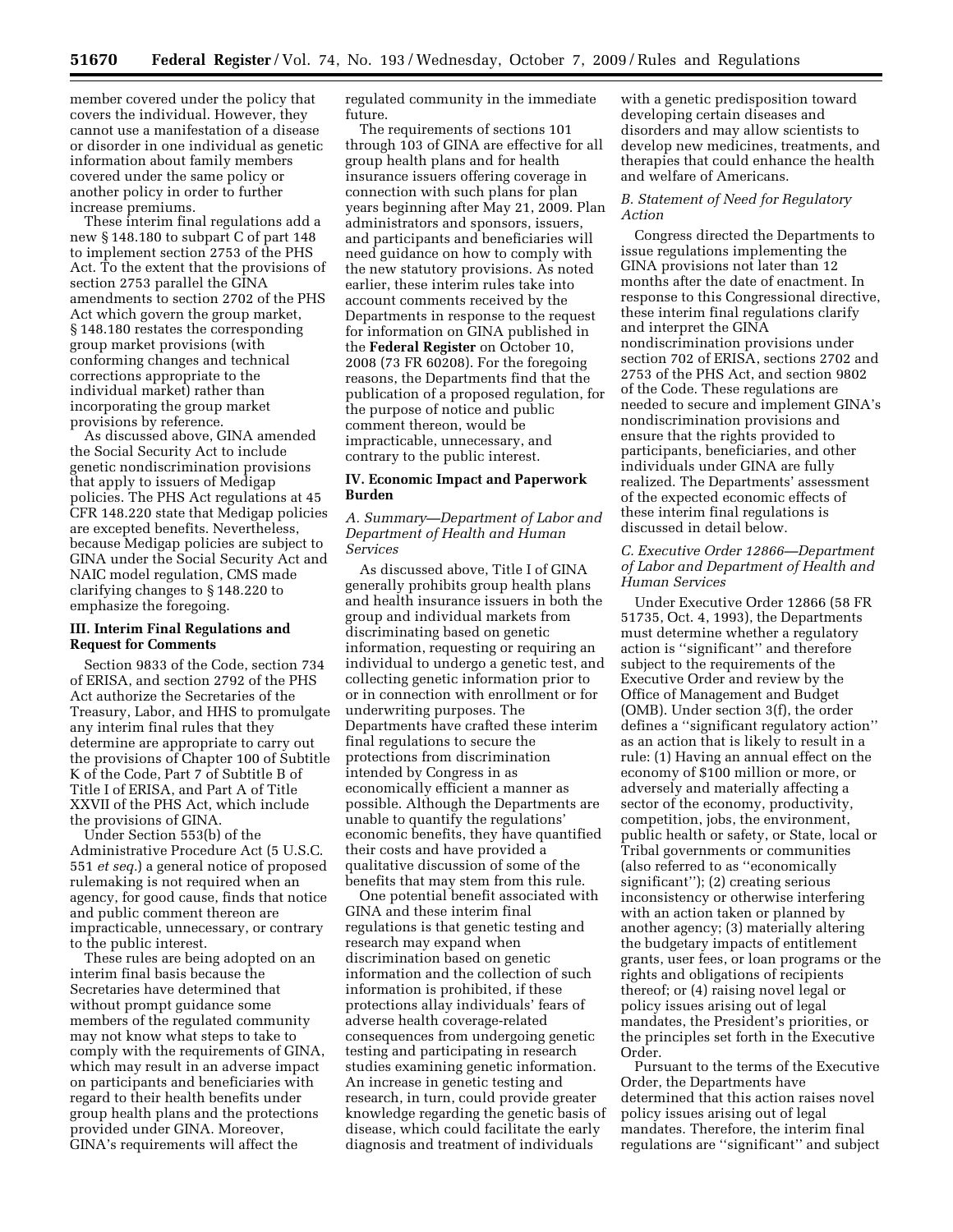to OMB review under Section 3(f)(4) of the Executive Order. Accordingly, the Departments have undertaken, as described below, an assessment of the

costs and benefits of the regulation. Over the 10-year period of 2010 to 2019, the present value of the costs, using a discount rate of 7 percent, is estimated

to be \$294.8 million in 2009 Dollars, as is shown in Table 1.

All other numbers included in the text are not discounted.

### TABLE 1—TOTAL DISCOUNTED COSTS OF RULE

[In millions of 2009 dollars]

| Year | Wellness plan<br>review | Individual<br>market review | Medical record<br>review | Research<br>disclosure | Total costs—<br>discounted at<br>7% |
|------|-------------------------|-----------------------------|--------------------------|------------------------|-------------------------------------|
|      | (B)                     | (C)                         | (D)                      | (E)                    | $B + C + D + E$                     |
| 2010 | \$2.0                   | \$5.3                       | \$38.3                   | \$0                    | \$45.5                              |
| 2011 |                         |                             | 35.8                     |                        | 35.8                                |
| 2012 |                         |                             | 33.4                     |                        | 33.4                                |
| 2013 |                         |                             | 31.2                     |                        | 31.2                                |
| 2014 |                         |                             | 29.2                     |                        | 29.2                                |
| 2015 |                         |                             | 27.3                     |                        | 27.3                                |
| 2016 |                         |                             | 25.5                     |                        | 25.5                                |
| 2017 |                         |                             | 23.8                     |                        | 23.8                                |
| 2018 |                         |                             | 22.3                     |                        | 22.3                                |
| 2019 |                         |                             | 20.8                     |                        | 20.8                                |
|      |                         |                             |                          |                        | 294.8<br>356.8                      |
|      |                         |                             |                          |                        |                                     |

**Note:** The displayed numbers are rounded and therefore may not add up to the totals. They are discounted using a 7 percent discount rate unless otherwise noted.

The Departments performed a comprehensive, unified analysis to estimate the costs and, to the extent feasible, provide a qualitative assessment of benefits attributable to the statute and regulations for purposes of compliance with Executive Order 12866, the Regulatory Flexibility Act, and the Paperwork Reduction Act. The Departments' assessment and underlying analysis is set forth below.

1. Affected Entities and Other Assumptions

The Departments estimate that 137.1 million participants and beneficiaries 13 are covered by nearly 2.5 million private sector group health plans and 31.7 million individuals are covered by individual health insurance policies.14 The Departments also estimate that approximately 630 insurers will be are affected by GINA, consisting of approximately 460 insurers offering coverage in connection with insured group health plans and approximately 490 health insurance issuers offering policies in the individual health insurance market.15

### 2. Benefits

One potential benefit associated with GINA and these interim final regulations is that genetic testing and research may increase if the protections provided under GINA allay the public's concerns that health plans and insurers will use genetic information to discriminate based on the collection and disclosure of such information. Comments received in response to the RFI indicate that genetic testing and research currently are being underutilized. A major reason cited for the lack of genetic testing is the public's fear of adverse employment-related or health coverage-related consequences associated with having genetic testing or participating in research studies that examine genetic information. Removing barriers that impede the growth of genetic testing and research has the potential to improve health and save lives by providing patients and physicians with critical knowledge to facilitate early intervention often before disease symptoms are manifested. It also could expand the development of scientific research, which could result in the development of new medicines, therapies, and treatments for diseases and disorders.

Additional economic benefits may derive directly from the improved clarity provided by the interim final regulations, which will reduce uncertainty and help group health plan sponsors and health insurers comply with GINA's requirements in a cost

effective manner. Moreover, the prohibitions enacted in GINA and these interim final regulations should provide a benefit to individuals with genetic predispositions for diseases by decreasing the number of individuals that are denied coverage under a group health plan or priced out of the individual health insurance market.16

Currently, the Departments are unable to quantify these benefits, because relatively few genetic tests and research studies are performed in the private sector<sup>17</sup> and a limited number of genetic tests are available. As stated above, the Departments expect the number of genetic tests and research studies to increase in the near future. The Departments, however, lack sufficient information to project the trajectory of this increase.

#### 3. Costs

#### a. Health Risk Assessments

As discussed above, GINA and these interim final regulations prohibit group health plans and health insurance issuers offering coverage in the group and individual health insurance markets from collecting genetic information in

<sup>13</sup> Departments' estimates based on the March 2007 Current Population Survey.

<sup>14</sup> Departments' estimates based on the March 2008 Current Population Survey.

<sup>15</sup>Estimates are from 2007 NAIC financial statements data and the California Department of Managed Healthcare (*http://wpso.dmhc.ca.gov/ hpsearch/viewall.aspx*).

<sup>16</sup>When scoring the GINA bill the Congressional Budget Office estimated that the bill would increase health insurance coverage by about 600 people a year with most being in the individual market. Congressional Budget Office Cost Estimate, H.R. 493 Genetic Information Nondiscrimination Act of 2007, April 12, 2007.

<sup>&</sup>lt;sup>17</sup> Pollitz, Karen, *et. al.* "Genetic Discrimination in Health Insurance: Current Legal Protections and Industry Practices.'' *Inquiry* 44:350–368 (Fall 2007).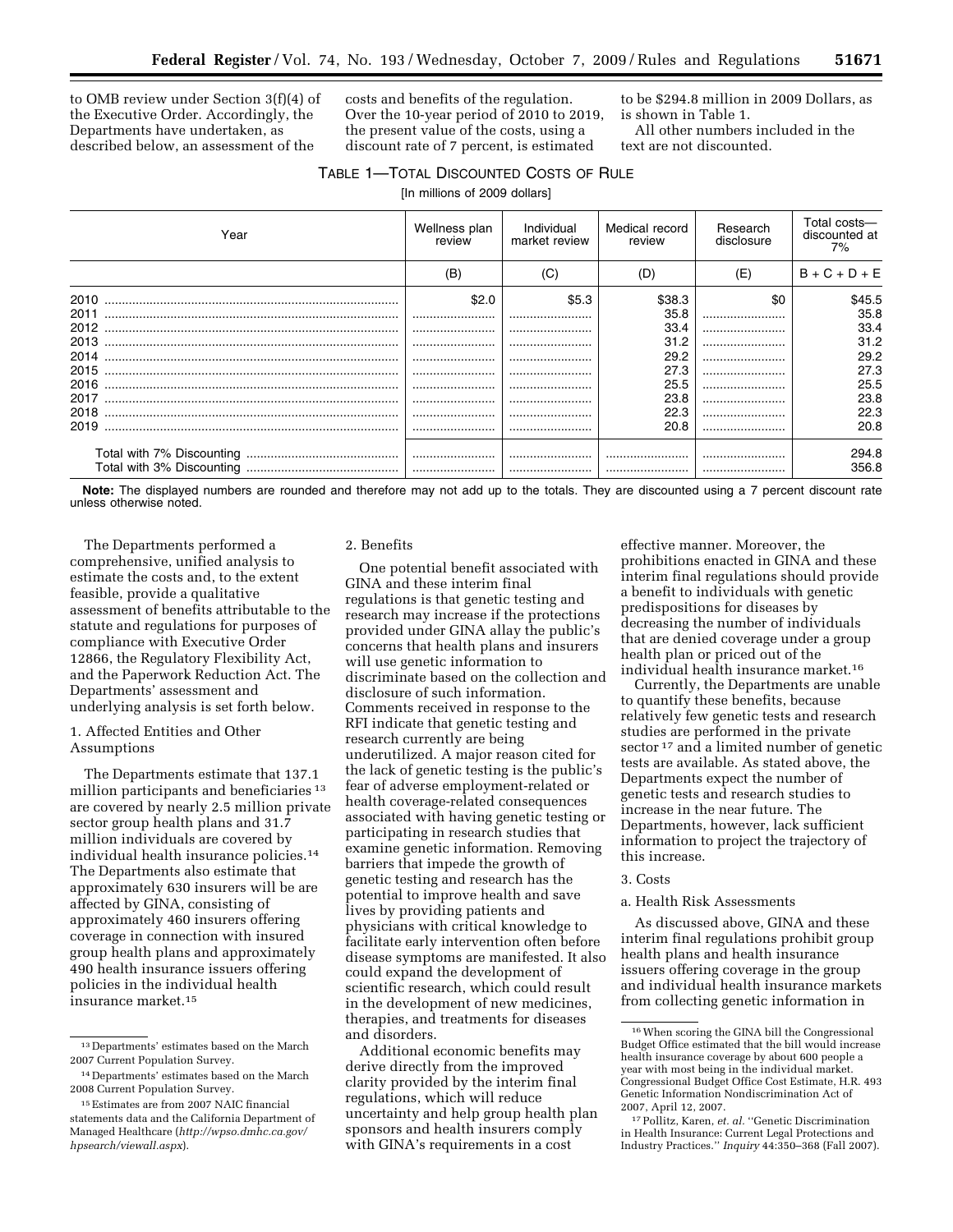connection with or prior to enrollment and for underwriting purposes. Comments received in response to the RFI indicate that the immediate impact of GINA and these interim final regulations on group health plans and health insurance issuers providing group health coverage should be minimal. Plans and issuers commented that they do not collect or use genetic information for underwriting purposes because pre-GINA laws and regulations prohibit them from discriminating against individuals based on any health status-related factors, including genetic information.18

Currently, many group health plans request family medical history information to be provided in response to questions on HRAs that are completed by new employees before enrollment in the plan and as part of open enrollment for current employees. HRAs are used in connection with wellness and disease management programs to identify individuals at risk for certain conditions and provide an opportunity for preventive treatment service referrals, disease management, and other behavioral change initiatives that are focused on creating higher quality medical outcomes. Some group health plans provide rewards and incentives to employees who complete HRAs, such as premium reductions, lower deductibles, and cash bonus payments.

The Departments expect that most of the cost of complying with GINA and these interim final regulations will be concentrated among the approximately 30,000 group health plans 19 that are associated with wellness and disease management programs that provide rewards and incentives to employees that complete HRAs. These plans will have to conduct a compliance review to ensure that their HRAs and any associated policies and procedures comply with GINA's prohibition on using genetic information prior to or in connection with enrollment or for underwriting purposes and to make any necessary changes to their HRAs and policies and procedures.

The Departments assume that insured plans will rely on the health insurance issuer providing coverage to ensure compliance and that self-insured plans will rely on wellness vendors and other service providers to ensure compliance. These interim final regulations provide several examples illustrating the application of the regulations to HRAs, which are intended to reduce the compliance burden. Moreover, the per plan compliance cost is expected to be low, because vendors and insurers will be able to spread these costs across multiple client plans.20

The Departments assume that the average burden per plan will be one-half hour of a legal professional's time at an hourly labor rate of \$116,<sup>21</sup> and one-half hour of a clerical staff's time at an hourly labor rate of \$26 to conduct the compliance review and make the needed changes to the HRAs. This results in a total cost of \$2.1 million (\$1.7 for legal services, and \$0.4 million for clerical services) in the first year. The Departments invite public comments on this estimate.

To the extent that GINA and these interim final regulations prohibit group health plans and issuers from incentivizing employees to complete HRAs requesting genetic information, including family medical history, and response rates for HRAs drop as a consequence, a cost may be incurred that is associated with the forgone benefits of identifying disease risks early and preventing their onset. The Departments do not have adequate data to determine whether these forgone benefits would materialize, and, if so, what their extent may be. However, the Departments invite public comments on this issue, including evidence-based estimates of what the extent of these forgone benefits may be, if any, and ways in which these public health benefits may be realized while complying with the statutory prohibition on using genetic information for underwriting purposes.

b. GINA's Impact on the Individual Health Insurance Market

The Department of Health and Human Services expects that the individual health insurance market will incur higher costs of complying with these interim final regulations than group health plans. The Departments assume that health insurance issuers in the

individual market will have to review their applications and underwriting policies and procedures to ensure that genetic information is not collected or used for underwriting purposes. Issuers also will need to train underwriters to avoid using genetic information in underwriting. The Departments estimate that the approximately 490 issuers in the individual health insurance market will spend approximately 100 hours inhouse each conducting a compliance review, modifying their applications and policies and procedures, and drafting training materials and providing training sessions for underwriters to ensure compliance with GINA and these interim final regulations at a labor rate of \$116. This results in a total cost of about \$5.6 million. The Departments invite public comments on this estimate.

One comment received in response to the RFI indicated that underwriters in the individual health insurance market request medical records from medical service providers for approximately 20 percent of applicants.<sup>22</sup> It is likely that most of these medical records contain information relating to family medical history. In a survey, 16 of 23 senior medical underwriters reported that while investigating an applicant's medical history, they had encountered genetic information about an applicant at least once in the applicant's history.23 As explained earlier, these interim final regulations would require health insurance issuers in the individual market to explicitly state that genetic information—including family medical history—should not be provided when an issuer requests medical records from medical services providers for underwriting purposes. In turn, issuers may request that medical services providers redact any family medical history information regarding an applicant that is contained in medical records requested by an issuer to ensure that the provisions of GINA and these interim final regulations are not violated. However, as explained earlier under the discussion of the incidental collection exception, if medical services providers do not comply with the issuers' requests to redact such information, the collection of genetic information would count as an ''incidental collection'' of genetic information on the part of issuers, and these interim final regulations would

<sup>18</sup>*See e.g.,* Comments from BlueCross BlueShield Association, pg. 3 (*http://www.dol.gov/ebsa/pdf/ cmt-12190808.pdf*) and Society for Human Resource Management, pg. 2 (*http://www.dol.gov/ebsa/pdf/ cmt-12190813.pdf*).

<sup>19</sup>This estimate is based on the Kaiser Family Foundation Survey, Employer Health Benefits 2008 Annual Survey: Wellness Programs and Employer Opinions, section 12, which estimates that 10% of plans have health risk assessment and 12% of those offer a financial incentive to employees that complete HRAs (2.5 million group health plans  $\times$ 10% of plans have health risk assessments  $\times$  12% of those plans that offer financial rewards and incentives = 30,000 plans).

<sup>20</sup>There are about 30,000 plans with health risk assessments and about 460 insurers in the group market; this is an average of 65 plans per insurer.

<sup>21</sup>EBSA estimates based on the National Occupational Employment Survey (May 2007, Bureau of Labor Statistics) and the Employment Cost Index June 2008, Bureau of Labor Statistics).

<sup>22</sup>This comment may be accessed at the following URL: *http://www.dol.gov/ebsa/regs/cmtgeneticinfoND.html.* 

<sup>23</sup>Pollitz, Karen, *et al.,* ''Genetic Discrimination in Health Insurance: Current Legal Protections and Industry Practices.'' Inquiry, 44: 350–368 (Fall 2007).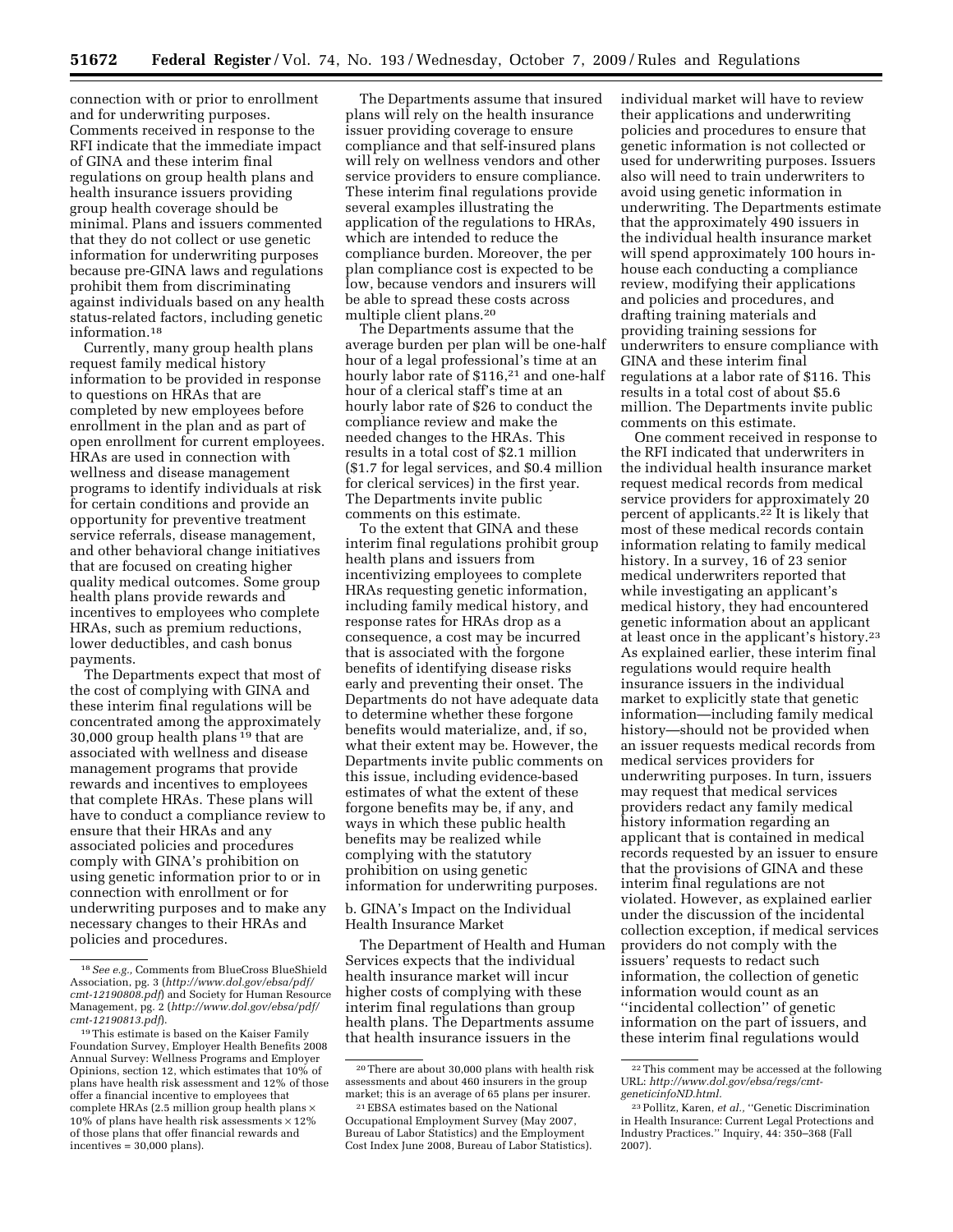not be violated so long as the issuers do not use the genetic information for underwriting purposes.

The Departments assume that medical service providers will be responsible for redacting genetic information from medical records before submitting the records to insurers, and that trained medical staff will be used for this purpose. The Departments estimate that, on average, health insurance issuers will request 3 million medical records per year, and that medical records staff will spend one-half hour per request redacting genetic information from requested medical records, at a labor rate of \$26 per hour. This results in a total annual cost of nearly \$41 million. The Departments invite public comments on this estimate.

### c. Research Exception

As discussed above, GINA and these interim final regulations provide an exception to the limitations on requesting or requiring genetic testing, which allows a group health plan or group health insurance issuer to request, but not require, a participant or beneficiary to undergo a genetic test <sup>24</sup> if all of the following conditions of the research exception are satisfied:

• The request must be made pursuant to research that complies with 45 CFR Part 46 (or equivalent Federal regulations) and any applicable State or local law or regulations for the protection of human subjects in research. To comply with the informed consent requirements of 45 CFR 46.116(a)(8), participants in the research must receive a disclosure that participation in the research is voluntary, refusal to participate cannot involve any penalty or loss of benefits to which the subject is otherwise entitled, and participation may be discontinued at any time without penalty or loss of benefits to which the subject is entitled when the participant's informed consent is sought (the participant disclosure).25 These

interim final regulations provide that when participants receive the participant disclosure required under 45 CFR 46.116(a)(8) when their informed consent is sought, no additional disclosures are required for purposes of the GINA research exception.

• The plan or issuer must make the request in writing and must clearly indicate to each participant or beneficiary (or in the case of a minor child, to the legal guardian of such beneficiary) to whom the request is made that compliance with the request is voluntary and noncompliance will have no effect on eligibility for benefits or premium or contribution amounts.

• None of the genetic information collected or acquired as a result of the research may be used for underwriting purposes.

• The plan or issuer must complete a copy of the ''Notice of Research Exception under the Genetic Information Nondiscrimination Act'' (the Notice) and provide it to the address specified in its instructions. The Notice and instructions are available on the Department of Labor's Web site (*http://www.dol.gov/ebsa*).

The Departments estimate that up to five entities (consisting of group health plans and health insurance issuers in the group and individual markets) will use the genetic research exception and assume that the requirements of 45 CFR Part 46 will be satisfied. Based on the foregoing, the Departments assume that all group health plans and group health insurance issuers using the exemption will not have to send a disclosure to participants in the genetic research, because they will comply with the requirements of 45 CFR Part 46.116(a)(8). Therefore, the only incremental cost imposed by these interim final regulations will be for the group health plans and group health issuers to send the Notice to the appropriate Department.26 Because this cost is de minimis, it has not been included in this Regulatory Impact Analysis.

# 4. Uncertainty

# a. Adverse Selection

GINA's prohibition on the use and collection of genetic information could increase the potential for adverse selection in the individual health insurance market. Adverse selection arises when individuals seeking coverage have information about their health risks that issuers do not know.27

Such information asymmetry can prevent the insurer from assessing the individual's risk accurately enough to determine the appropriate premium to charge. On average, if issuers do not accurately assess the risks they assume, they will pay more in claims than they receive in premiums. To eliminate this shortfall, issuers may be forced to raise premiums for all insureds. If issuers raise premiums for all insureds, those with a perceived low risk of needing medical care might drop their coverage. This outcome in serious cases may lead to a continued cycle of across-the-board premium increases.

The Departments are not able to measure the extent to which GINA might lead to adverse selection and thereby raise premiums in the individual health insurance market, or whether GINA protections of genetic information will increase the total number of persons insured under individual health insurance policies relative to the number that might leave the market due to increased premiums. Currently, with few tests being performed, the Departments expect the impact to be minimal; however, as the number of tests increases, the effects of adverse selection on the individual health insurance market also could increase and the impact of adverse selection could grow.

### b. Impact of GINA on Health Care Expenditures

Another uncertainty associated with GINA and these interim final regulations is whether total health care expenditures will increase or decrease. Whether expenditures will increase or decrease is dependent on a number of factors such as the following: The cost and predictive power of tests, how widely the tests are performed among the population, whether detected gene abnormalities are based on a single gene

<sup>24</sup>Comments indicated that at least one issuer is engaging in a long-term research study involving genetic testing. Others may be planning similar research.

<sup>25</sup>The regulations at 45 CFR 46.116(c) and (d) provide for the waiver or alteration of the requirements for obtaining informed consent in certain cases. However, given the second condition established for this research exception under GINA, it is unlikely that a waiver of informed consent could be granted under 45 CFR 46.116(c) or (d). According to 45 CFR 46.116(c) and (d), one of the conditions that must be met in order for a waiver to be granted is that the research could not practicably be carried out without the waiver. The second condition of this research exception under GINA states that a plan or issuer may request, but not require, that a participant or beneficiary undergo genetic testing for research purposes only

if the plan or issuer makes the request in writing and clearly indicates that compliance with the request is voluntary. Since it is difficult to envision a circumstance where it would be the case that research could not be practicably carried out without a waiver of informed consent under 45 CFR 46.116(c) or (d), and yet be able to satisfy the second condition of this research exception under GINA, we expect that for research studies conducted under the research exception under GINA, it is unlikely that informed consent could be waived under 45 CFR 46.116(c) or (d).

<sup>26</sup>The instructions to the Notice will specify the appropriate Department to which the Notice should be submitted.

<sup>27</sup>For example, individuals who obtain results from genetic tests indicating the risk of contracting a serious medical condition could benefit financially by ''choosing the timing of purchases, and the type and level of benefits purchased. This biased selection would have a direct impact on premium rates, ultimately raising the cost of insurance to everyone.'' American Academy of Actuaries, ''Genetic Information and Medical Expense Insurance,'' June 2000.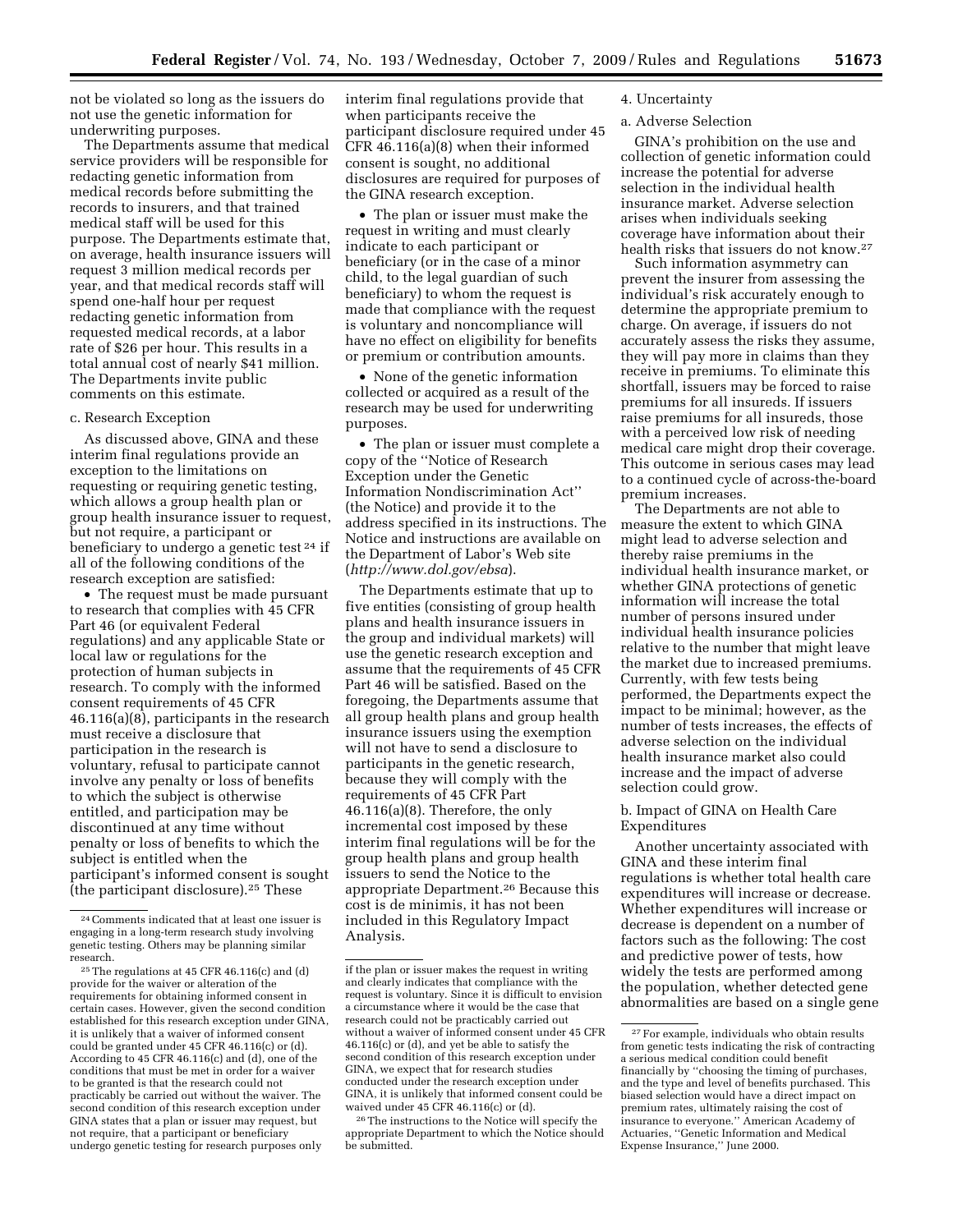or also involve environmental and other confounding factors which lower the predictive value of the test and treatment, and whether treatments for detected gene abnormalities are less costly than treatments for the manifested disease.

Genetic testing typically is not covered under individual health insurance policies; group health plans are far more likely to cover both the tests and associated treatments.28 As the number of genetic tests performed increases, the Departments expect group health care premiums will rise to offset the increased costs to insurers, and any increase or decrease in overall expenditures is expected to result in increased or decreased premiums for the group market.

### *D. Regulatory Flexibility Act— Department of Labor and Department of Health and Human Services*

The Regulatory Flexibility Act (5 U.S.C. 601 *et seq.*) (RFA) imposes certain requirements with respect to Federal rules that are subject to the notice and comment requirements of section 553(b) of the Administrative Procedure Act (5 U.S.C. 551 *et seq.*) and that are likely to have a significant economic impact on a substantial number of small entities. Because these rules are being issued as interim final regulations, the RFA does not apply and the Departments are not required to either certify that the rule would not have a significant economic impact on a substantial number of small entities or conduct a regulatory flexibility analysis.

Nevertheless, the Departments carefully considered the likely impact of the rule on small entities in connection with their assessment under Executive Order 12866. The Departments expect the rules to reduce the compliance burden imposed on plans and insurers by clarifying definitions and terms contained in the statute and providing examples of acceptable methods to comply with specific provisions. Based on the foregoing, and as further discussed below, the Departments hereby certify that the rule will not have a significant economic impact on a substantial number of small entities.29

The Departments expect most of the cost of complying with GINA and the rules to be concentrated among group health plans associated with wellness and disease management programs providing rewards and incentives to employees who complete Health Risk Assessments (HRAs). The Departments estimate that approximately 15,000 (out of 2.4 million) small plans (or 0.00625 of all group health plans) will need to review their HRAs to ensure that genetic information is not used prior to or in connection with enrollment or for underwriting purposes and to make any necessary changes to forms and policies and procedures. This process is estimated to require one-half hour of a legal professional's time at an hourly labor rate of \$116 and one-half hour of a clerical staff member's time at an hourly labor rate of \$26 resulting in an average cost to the plans of \$71 (\$58 + \$13).

Health insurers in both the group and individual health insurance markets will have to ensure compliance with the GINA and the rules. For this purpose, using the Small Business Administration's definition of a small business as a business with less than \$7 million in revenues, premiums earned as a measure of revenue, and data obtained from the National Association of Insurance Commissioners, the Departments estimate that approximately 75 out of 630 insurers had revenues of less that \$7 million, and, of these, about 25 had revenues of less than \$1 million.

The Departments estimate that each insurer on average would spend 100 hours of professional time at an hourly labor rate of \$116 to revise policies and procedures and train underwriters about GINA. This would result in an estimated one time average cost of \$11,600 per insurer. For the approximately 25 insurers with revenues of less than \$1 million, this burden could be more than one percent of premiums. However, the estimated costs are an average cost for plans of all sizes, and the Departments expect small insurers to have lower implementation costs, because they have fewer underwriters and other staff members to train.

The Departments invite public comments on this certification.

#### *E. Special Analyses—Department of the Treasury*

Notwithstanding the determinations of the Department of Labor and Department of Health and Human Services, for purposes of the Department of the Treasury, it has been determined that this Treasury decision is not a significant regulatory action for purposes of Executive Order 12866. Therefore, a regulatory assessment is not required. It has also been determined that section 553(b) of the Administrative Procedure Act (5 U.S.C. chapter 5) does not apply to these regulations. For the applicability of the RFA, refer to the Special Analyses section in the preamble to the cross-referencing notice of proposed rulemaking published elsewhere in this issue of the **Federal Register**. Pursuant to section 7805(f) of the Code, these interim final regulations will be submitted to the Chief Counsel for Advocacy of the Small Business Administration for comment on their impact on small businesses.

#### *F. Paperwork Reduction Act*

1. Department of Labor and Department of the Treasury

As part of their continuing efforts to reduce paperwork and respondent burden, the Departments conduct a preclearance consultation program to provide the general public and Federal agencies with an opportunity to comment on proposed and continuing collections of information in accordance with the Paperwork Reduction Act of 1995 (PRA) (44 U.S.C. 3506(c)(2)(A)). This helps to ensure that requested data can be provided in the desired format, reporting burden (time and financial resources) is minimized, collection instruments are clearly understood, and the impact of collection requirements on respondents can be properly assessed.

As discussed above, GINA and these interim final regulations provide an exception to the limitations on requesting or requiring genetic testing that allow a group health plan or group health insurance issuer to request, but not require, a participant or beneficiary to undergo a genetic test 30 if all of the following conditions of the research exception set forth in 29 CFR 2590.702– 1(c)(5) are satisfied:

• The request must be made pursuant to research that complies with 45 CFR Part 46 (or equivalent Federal regulations) and any applicable State or local law or regulations for the protection of human subjects in research. To comply with the informed consent requirements of 45 CFR 46.116(a)(8), a participant must receive a disclosure that participation in the research is voluntary, refusal to participate cannot involve any penalty

<sup>28</sup>American Academy of Actuaries, *Genetic Information and Medical Expense Insurance*. June 2000.

<sup>29</sup>For purposes of this certification, the Departments continue to consider a small entity to be an employee benefit plan with fewer than 100 participants. The basis of this definition is found in section 104(a)(2) of ERISA, which permits the Secretary of Labor to prescribe simplified annual reports for pension plans which cover fewer than 100 participants. The Departments consulted with the Small Business Administration in making this

determination as required by 5 U.S.C. 601(3) and 13 CFR 121.903(c).

<sup>30</sup>Comments indicated that at least one issuer is engaging in a long-term research study involving genetic testing. Others may be planning similar research.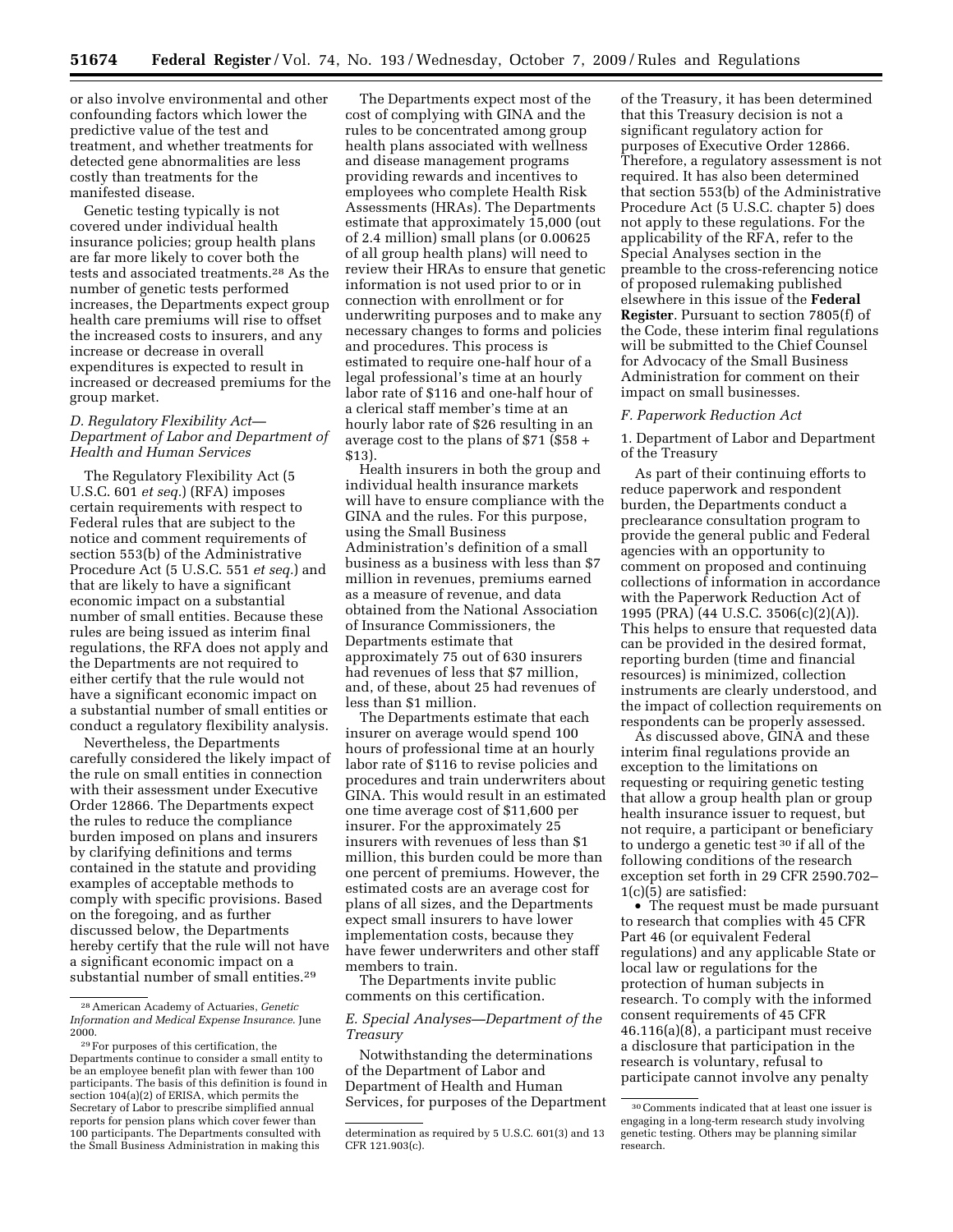or loss of benefits to which the subject is otherwise entitled, and the subject may discontinue participation at any time without penalty or loss of benefits to which the subject is entitled (the participant disclosure).31 These interim final regulations provide that when the participant disclosure is received by participants when their informed consent is sought, no additional disclosures are required for purposes of the GINA research exception.

• The plan or issuer must make the request in writing and must clearly indicate to each participant or beneficiary (or in the case of a minor child, to the legal guardian of such beneficiary) to whom the request is made that compliance with the request is voluntary and noncompliance will have no effect on eligibility for benefits or premium or contribution amounts.

• None of the genetic information collected or acquired as a result of the research may be used for underwriting purposes.

• The plan or issuer must complete a copy of the ''Notice of Research Exception under the Genetic Information Nondiscrimination Act'' (the Notice) and provide it to the address specified in its instructions. The Notice and instructions are available on the Department of Labor's Web site (*http://www.dol.gov/ebsa*).

Two information collection requests (ICRs) are associated with the genetic research exception—the participant disclosure and the Notice. The Departments estimate that up to three entities will take advantage of the research exception, and that all of the entities will comply with the requirements of 45 CFR Part 46, including providing the participant disclosure.

The Departments are not soliciting comments concerning an ICR pertaining to the participant disclosure, because these interim final regulations provide that group health plans and group health insurance issuers meeting the requirements of 45 CFR Part 46 are not required to provide additional disclosures, and the Departments have assumed that all entities using the research exemption will meet these requirements. The costs and burdens associated with complying with the participant disclosure requirement already are accounted for in the information collection request for the informed consent requirements contained in 45 CFR Part 46 approved

under the Department of Health and Human Services' OMB Control Number (0990–0260).

Currently, the Departments are soliciting comments concerning the Notice. The Departments have submitted a copy of these interim final regulations to OMB in accordance with 44 U.S.C. 3507(d) for review of its information collections. The Departments and OMB are particularly interested in comments that:

• Evaluate whether the collection of information is necessary for the proper performance of the functions of the agency, including whether the information will have practical utility;

• Evaluate the accuracy of the agency's estimate of the burden of the collection of information, including the validity of the methodology and assumptions used;

• Enhance the quality, utility, and clarity of the information to be collected; and

• Minimize the burden of the collection of information on those who are to respond, including through the use of appropriate automated, electronic, mechanical, or other technological collection techniques or other forms of information technology, for example, by permitting electronic submission of responses.

Comments should be sent to the Office of Information and Regulatory Affairs, Attention: Desk Officer for the Employee Benefits Security Administration either by fax to (202) 395–7285 or by e-mail to *oira*\_*submission@omb.eop.gov*. Although comments may be submitted through December 7, 2009, OMB requests that comments be received within 30 days of publication of these interim final regulations to ensure their consideration. A copy of the ICR may be obtained by contacting the PRA addressee: G. Christopher Cosby, Office of Policy and Research, U.S. Department of Labor, Employee Benefits Security Administration, 200 Constitution Avenue, NW., Room N–5718, Washington, DC 20210. Telephone: (202) 693–8410; Fax: (202) 219–4745. These are not toll-free numbers. *E-mail: ebsa.opr@dol.gov*. ICRs submitted to OMB also are available at reginfo.gov (*http://www.reginfo.gov/public/do/ PRAMain*).

research exception under GINA. *See* footnote 25. **323 6 CFR 1320.1 through 1320.18.**  $325$  CFR 1320.1 through 1320.18. The Departments estimate that completing and mailing the Notice will require 15 minutes of clerical time at an hourly rate of \$26 per hour. Therefore, the total hour burden associated with completing the Notice is estimated to be 0.75 hours of clerical time. The cost burden consists of material and mailing

estimated to total \$20. Although the Departments share the burden for this ICR, the Departments have agreed to allocate the hour and cost burden associated with the rule entirely to the Department of Labor, because it is so minimal. The Departments note that persons are not required to respond to, and generally are not subject to any penalty for failing to comply with, an ICR unless the ICR has a valid OMB control number.32

These paperwork burden estimates are summarized as follows:

*Type of Review:* New collection.

*Agencies:* Employee Benefits Security Administration, Department of Labor; Internal Revenue Service, Department of the Treasury.

*Title:* Notice of Research Exception under the Genetic Information Nondiscrimination Act.

*OMB Number:* 1210–NEW.

*Affected Public:* Business or other forprofit; not-for-profit institutions.

*Respondents:* 3.

*Responses:* 3.

*Frequency of Response:* Occasionally. *Estimated Total Annual Burden Hours:* 0.75 hours.

*Estimated Total Annual Burden Cost:*  \$20.

2. Department of Health and Human Services

Under the Paperwork Reduction Act of 1995, we are required to provide 60 day notice in the **Federal Register** and solicit public comment before a collection of information requirement is submitted to the Office of Management and Budget (OMB) for review and approval. In order to fairly evaluate whether an information collection should be approved by OMB, section 3506(c)(2)(A) of the Paperwork Reduction Act of 1995 requires that we solicit comment on the following issues:

• The need for the information collection and its usefulness in carrying out the proper functions of our agency.

• The accuracy of our estimate of the information collection burden.

• The quality, utility, and clarity of the information to be collected.

• Recommendations to minimize the information collection burden on the affected public, including automated collection techniques.

We are soliciting public comment on each of these issues for the following sections of this document that contain information collection requirements (ICRs):

<sup>31</sup>While 45 CFR 46.116(c) and (d) permit a waiver of the disclosure otherwise required under 45 CFR 46.116(a)(8), it is unlikely that such a waiver could be granted for research studies conducted under the research exception under GINA. See footnote 25.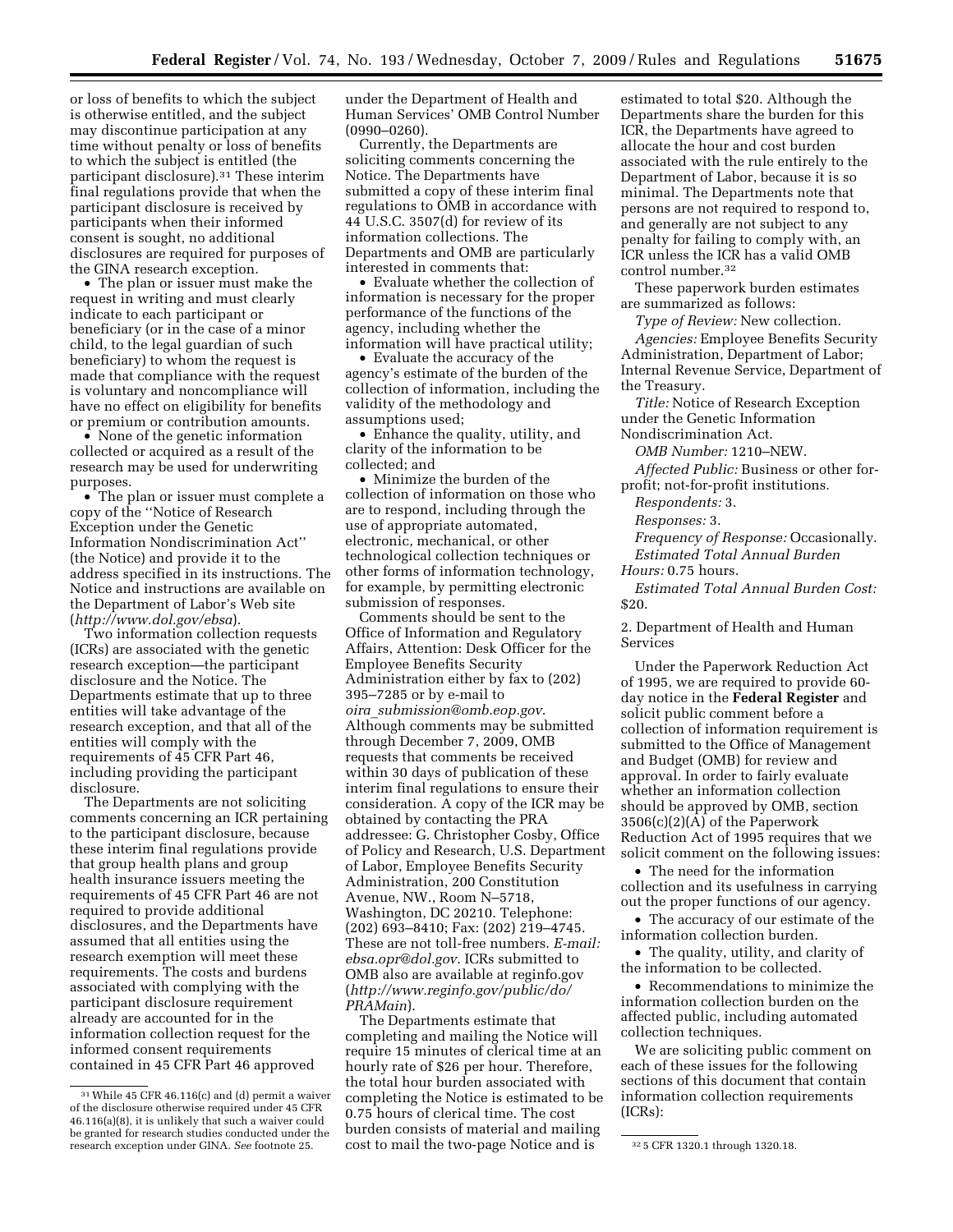a. ICRs Regarding Additional Requirements Prohibiting Discrimination Based on Genetic Information (§ 146.122)

As stated in the interim final regulations at 45 CFR 146.122(c), there are limitations on requesting or requiring genetic testing. The interim final regulations at 45 CFR 146.122(c)(1) state that a group health plan, and a health insurance issuer offering health insurance coverage in connection with a group health plan, must not request or require an individual or a family member of the individual to undergo a genetic test. Section 146.122(c)(5) explains the research exception with respect to the limitations on requesting or requiring genetic testing as defined in 45 CFR 146.122(c)(1). Specifically, 45 CFR  $146.122(c)(5)$  states that a plan or issuer may request, but not require, that a participant or beneficiary undergo a genetic test if all of the following conditions are met:

• The request must be made pursuant to research that complies with 45 CFR Part 46 (or equivalent Federal regulations) and any applicable State or local law or regulations for the protection of human subjects in research. To comply with the informed consent requirements of 45 CFR 46.116(a)(8), a participant must receive a disclosure that participation in the research is voluntary, refusal to participate cannot involve any penalty or loss of benefits to which the subject is otherwise entitled, and the subject may discontinue participation at any time without penalty or loss of benefits to which the subject is entitled (the participant disclosure).33 These interim final regulations provide that when the participant disclosure is received by participants when their informed consent is sought, no additional

disclosures are required for purposes of the GINA research exception.

• The plan or issuer must make the request in writing and must clearly indicate to each participant or beneficiary (or in the case of a minor child, to the legal guardian of such beneficiary) to whom the request is made that compliance with the request is voluntary and noncompliance will have no effect on eligibility for benefits or premium or contribution amounts.

• None of the genetic information collected or acquired as a result of the research may be used for underwriting purposes.

• The plan or issuer must complete a copy of the ''Notice of Research Exception under the Genetic Information Nondiscrimination Act'' (the Notice) and provide it to the address specified in its instructions. The Notice and instructions are available on the Department of Labor's Web site (*http://www.dol.gov/ebsa*).

There are two information collection requirements associated with obtaining a GINA research exception. The first is the informed consent requirement as described above. To comply with the informed consent requirements of 45 CFR 46.116(a)(8), a participant must receive a disclosure that participation in the research is voluntary, refusal to participate cannot involve any penalty or loss of benefits to which the subject is otherwise entitled, and the subject may discontinue participation at any time without penalty or loss of benefits to which the subject is entitled (the participant disclosure).<sup>34</sup> These interim final regulations provide that when the participant disclosure is received by participants when their informed consent is sought, no additional disclosures are required for purposes of the GINA research exception.

The burden associated with this requirement is the time and effort

necessary to develop, draft, and disseminate the information consent notice to patients. While this requirement is subject to the PRA, the associated burden is already approved under OMB control number 0990–0260. We are not soliciting comments on this requirement at this time.

The second information collection requirement associated with obtaining a GINA research exception is the Notice of Research Exception under the Genetic Information Nondiscrimination Act (the Notice). The burden associated with this requirement is the time and effort necessary for a plan or issuer to complete a copy of the Notice and submit it to CMS. CMS also estimates that completing and mailing the Notice will require 15 minutes of clerical time at an hourly rate of \$26 per hour. Therefore, the total hour burden associated with completing the Notice is estimated to be 0.5 hours of clerical time. The cost burden consists of material and mailing cost to mail the two-page Notice and is estimated to total \$13.

b. ICRs Regarding Prohibition of Discrimination Based on Genetic Information (§ 148.180)

The information collection requirements affecting the individual health insurance market as stated in 45 CFR 148.180 mirror the information collection requirements affecting the group health insurance market as stated in 45 CFR 146.122. The burden is discussed in detail in section IV.F.2.A. of this preamble. As stated in section IV.F.2.A., we expect no more than a combined total of 2 entities between the group health insurance market and the individual health insurance market to be subject to the information collection requirements contained in this interim final rule.

| ESTIMATED ANNUAL REPORTING AND RECORDKEEPING BURDEN |  |  |  |
|-----------------------------------------------------|--|--|--|
|-----------------------------------------------------|--|--|--|

| OMB control No. | Regulation section(s)              | Respondents | Responses | Burden per re-<br>sponse (hours) | Total annual<br>burden (hours) |
|-----------------|------------------------------------|-------------|-----------|----------------------------------|--------------------------------|
| 0938–New        | 45 CFR 146.122 '<br>45 CFR 148.180 |             |           | .25<br>                          | .50<br>                        |

We have submitted a copy of this interim final rule to OMB for its review and approval of the aforementioned information collection requirements. These requirements are not effective until approved by OMB. Although

comments may be submitted through December 7, 2009, OMB requests that comments be received within 30 days of publication of these interim final regulations to ensure their consideration.

If you comment on these information collection and recordkeeping requirements, please do either of the following:

1. Submit your comments electronically as specified in the

<sup>33</sup>While 45 CFR 46.116(c) and (d) permit a waiver of the disclosure otherwise required under 45 CFR 46.116(a)(8), it is unlikely that such a waiver could

be granted for research studies conducted under the research exception under GINA. *See* footnote 25.

<sup>34</sup>While 45 CFR 46.116(c) and (d) permit a waiver of the disclosure otherwise required under 45 CFR

<sup>46.116(</sup>a)(8), it is unlikely that such a waiver could be granted for research studies conducted under the research exception under GINA. *See* footnote 25.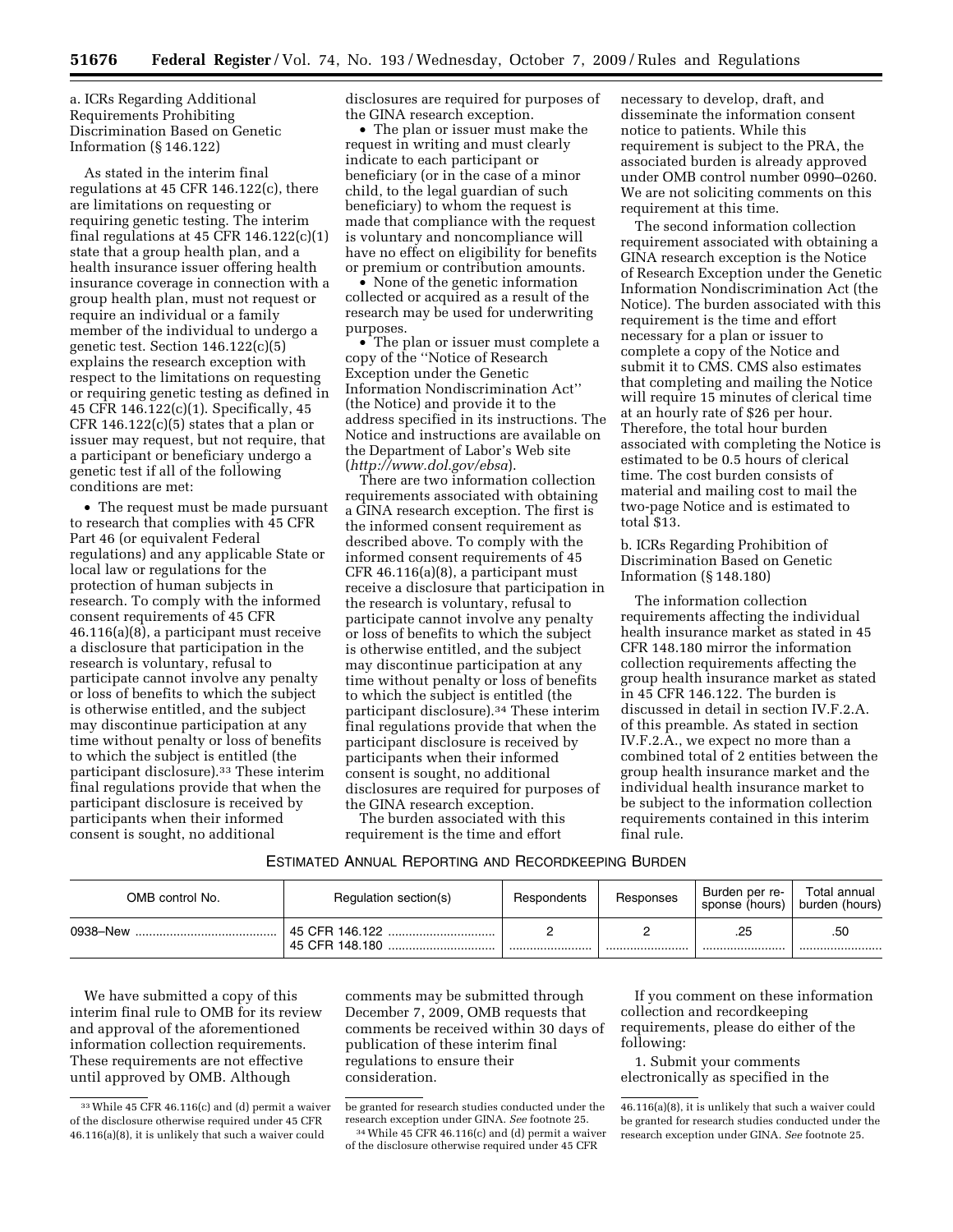**ADDRESSES** section of this proposed rule; Departments' view, the federalism or

2. Submit your comments to the Office of Information and Regulatory Affairs, Office of Management and Budget,

*Attention:* CMS Desk Officer, CMS– 4137–IFC;

#### *Fax:* (202) 395–7285; or *E-mail:*

*OIRA*\_*submission@omb.eop.gov.* 

Please reference ''ICRs Regarding Prohibition of Discrimination Based on Genetic Information (§ 148.180)'' when submitting your comments.

#### *G. Congressional Review Act*

These interim final regulations are subject to the Congressional Review Act provisions of the Small Business Regulatory Enforcement Fairness Act of 1996 (5 U.S.C. 801 *et seq.*) and have been transmitted to Congress and the Comptroller General for review.

#### *H. Unfunded Mandates Reform Act*

For purposes of the Unfunded Mandates Reform Act of 1995 (Pub. L. 104–4), as well as Executive Order 12875, these interim final regulations do not include any Federal mandate that may result in expenditures by State, local, or Tribal governments, nor do they include mandates which may impose an annual burden of \$100 million or more (as adjusted for inflation) on the private sector.

# *I. Federalism Statement—Department of Labor and Department of Health and Human Services*

Executive Order 13132 outlines fundamental principles of federalism, and requires the adherence to specific criteria by Federal agencies in the process of their formulation and implementation of policies that have ''substantial direct effects'' on the States, the relationship between the national government and States, or on the distribution of power and responsibilities among the various levels of government. Federal agencies promulgating regulations that have these federalism implications must consult with State and local officials, and describe the extent of their consultation and the nature of the concerns of State and local officials in the preamble to the regulation.

In the Departments' view, these interim final regulations have federalism implications, because they have direct effects on the States, the relationship between the national government and States, or on the distribution of power and responsibilities among various levels of government. However, in the

implications of these regulations are substantially mitigated because, with respect to health insurance issuers, the Departments expect that the majority of States will enact laws or take other appropriate action resulting in their meeting or exceeding the Federal GINA standards prohibiting discrimination based on genetic information.

In general, through section 514, ERISA supersedes State laws to the extent that they relate to any covered employee benefit plan, and preserves State laws that regulate insurance, banking, or securities. While ERISA prohibits States from regulating a plan as an insurance or investment company or bank, HIPAA added a new preemption provision to ERISA (as well as to the PHS Act) narrowly preempting State requirements for group health insurance coverage. This amendment applies to the GINA nondiscrimination provisions. With respect to these provisions, States may continue to apply State law requirements except to the extent that such requirements prevent the application of the portability, access, and renewability requirements of HIPAA, which include GINA's nondiscrimination requirements that are the subject of this rulemaking. State insurance laws that are more stringent than the Federal requirements are unlikely to ''prevent the application of'' GINA, and be preempted. Accordingly, States have significant latitude to impose requirements on health insurance issuers that are more restrictive than the Federal law.

GINA provides the Secretary of Labor with the express authority to impose a penalty against any health insurance issuer offering health insurance to a group health plan covered by ERISA for any failure by the issuer to meet the GINA requirements. The States may enforce the provisions of GINA as they pertain to issuers, but the Secretary of HHS is required to enforce any provisions that a State fails to substantially enforce. This relates to HHS' responsibility to enforce the HIPAA nondiscrimination provisions. In exercising its responsibility, HHS works cooperatively with the State for the purpose of addressing the State's concerns and avoiding conflicts with the exercise of State authority. HHS has developed procedures to implement its enforcement responsibilities, and to afford the States the maximum opportunity to enforce HIPAA's requirements in the first instance. HHS' procedures address the handling of reports that States may not be enforcing HIPAA's requirements, and the mechanism for allocating enforcement

responsibility between the States and HHS. In compliance with the requirement of Executive Order 13132 that agencies examine closely any policies that may have federalism implications or limit the policy making discretion of the States, the Department of Labor and HHS have engaged in numerous efforts to consult with and work cooperatively with affected State and local officials. It is expected that the Departments will act in a similar fashion in enforcing the GINA requirements.

In addition, the Departments specifically consulted with the National Association of Insurance Commissioners (NAIC) in developing these interim final regulations. Through the NAIC, the Departments sought and received the input of State insurance departments regarding certain insurance rating practices. The Departments have also cooperated with the States in several ongoing outreach initiatives, through which information on GINA is shared among Federal regulators, State regulators, and the regulated community.

Throughout the process of developing these interim final regulations, to the extent feasible within the specific preemption provisions of HIPAA as it applies to GINA, the Departments have attempted to balance the States' interests in regulating health insurance issuers, and Congress's intent to provide uniform minimum protections to consumers in every State. By doing so, it is the Departments' view that they have complied with the requirements of Executive Order 13132.

Pursuant to the requirements set forth in section 8(a) of Executive Order 13132, and by the signatures affixed to these regulations, the Departments certify that the Employee Benefits Security Administration and the Centers for Medicare & Medicaid Services have complied with the requirements of Executive Order 13132 for the attached interim final regulations in a meaningful and timely manner.

#### **V. Statutory Authority**

The Department of the Treasury temporary and final regulations are adopted pursuant to the authority contained in sections 7805 and 9833 of the Code.

The Department of Labor interim final regulations are adopted pursuant to the authority contained in 29 U.S.C. 1027, 1059, 1135, 1161–1168, 1169, 1181– 1183, 1181 note, 1185, 1185a, 1185b, 1191, 1191a, 1191b, and 1191c; sec.101(g), Public Law 104–191, 110 Stat. 1936; sec. 401(b), Public Law 105– 200, 112 Stat. 645 (42 U.S.C. 651 note);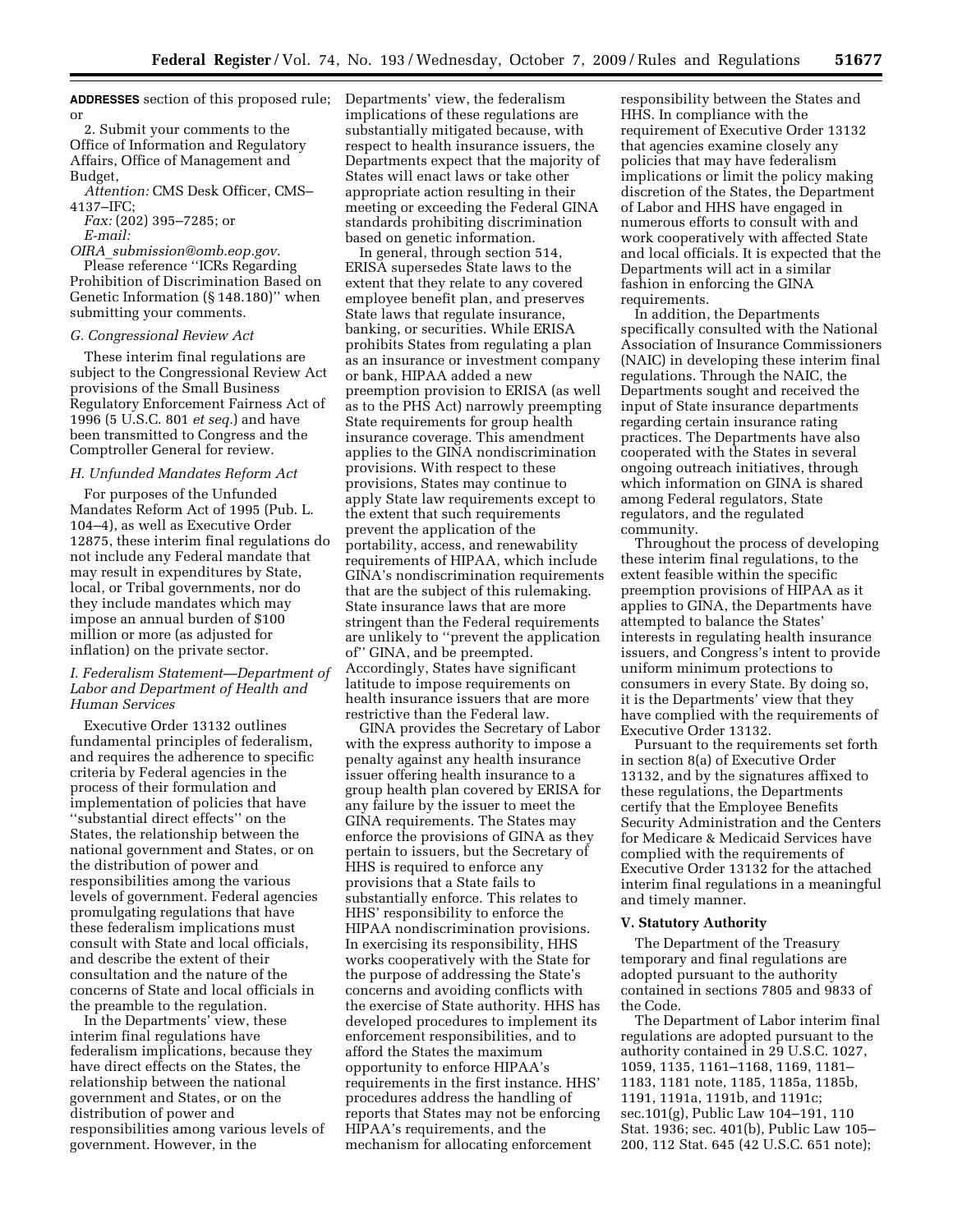sec. 101(f), Public Law 110–233, 122 Stat. 881; Secretary of Labor's Order 1–2003, 68 FR 5374 (Feb. 3, 2003).

The Department of Health and Human Services interim final regulations are adopted pursuant to the authority contained in sections 2701 through 2763, 2791, and 2792 of the PHS Act (42 U.S.C. 300gg through 300gg–63, 300gg– 91, and 300gg–92), as added by Public Law 104–191, and amended by Public Law 104–204, Public Law 105–277, and Public Law 110–233.

# **List of Subjects**

### *26 CFR Part 54*

Excise taxes, Health care, Health insurance, Pensions, Reporting and recordkeeping requirements.

### *29 CFR Part 2590*

Continuation coverage, Disclosure, Employee benefit plans, Group health plans, Health care, Health insurance, Medical child support, Reporting and recordkeeping requirements.

#### *45 CFR Parts 144, 146, and 148*

Health care, Health insurance, Reporting and recordkeeping requirements, and State regulation of health insurance.

#### **Amendments to the Regulations**

### **Internal Revenue Service**

*26 CFR Chapter 1* 

■ Accordingly, 26 CFR Part 54 is amended as follows:

### **PART 54—PENSION EXCISE TAXES**

■ **Paragraph 1.** The authority citation for part 54 is amended by adding an entry for § 54.9802–3T in numerical order to read in part as follows:

**Authority:** 26 U.S.C. 7805. \* \* \* Section 54.9802–3T also issued under 26 U.S.C. 9833. \* \* \*

■ **Par. 2.** Section 54.9801-1 is amended by revising paragraph (a) and adding paragraph (b)(6) to read as follows:

#### **§ 54.9801–1 Basis and scope.**

(a) *Statutory basis.* This section and sections 54.9801–2 through 54.9801–6, 54.9802–1, 54.9802–2, 54.9802–3T, 54.9811–1, 54.9812–1T, 54.9831–1, and 54.9833–1 (portability sections) implement Chapter 100 of Subtitle K of the Internal Revenue Code of 1986. (b)  $* * * *$ 

(6) Additional requirements prohibiting discrimination based on genetic information.

\* \* \* \* \*

■ **Par 3.** Section 54.9801–2 is amended by revising the introductory text and

revising the definition of Genetic information to read as follows:

#### **§ 54.9801–2 Definitions.**

Unless otherwise provided, the definitions in this section govern in applying the provisions of § 54.9801–1, this section, §§ 54.9801–3 through 54.9801–6, 54.9802–1, 54.9802–2, 54.9802–3T, 54.9811–1, 54.9812–1T, 54.9831–1, and 54.9833–1. \* \* \* \* \*

*Genetic information* has the meaning given the term in  $\S 54.9802 - 3T(a)(3)$ . \* \* \* \* \*

■ **Par 4.** Section 54.9802–1 is amended by revising paragraphs (a)(1)(vi), (c)(2)(i), the introductory text of paragraph (c)(2)(iii), and paragraph (c)(2)(iii) *Example 1* to read as follows:

### **§ 54.9802–1 Prohibiting discrimination against participants and beneficiaries based on a health factor.**

(a) \* \* \* (1) \* \* \* (vi) Genetic information, as defined in § 54.9802–3T.

\* \* \* \* \* (c) \* \* \*

(2) *Rules relating to premium rates*— (i) *Group rating based on health factors not restricted under this section.*  Nothing in this section restricts the aggregate amount that an employer may be charged for coverage under a group health plan. But *see* § 54.9802–3T(b), which prohibits adjustments in group premium or contribution rates based on genetic information.

\* \* \* \* \* (iii) *Examples.* The rules of this paragraph (c)(2) are illustrated by the following examples:

*Example 1.* (i) *Facts.* An employer sponsors a group health plan and purchases coverage from a health insurance issuer. In order to determine the premium rate for the upcoming plan year, the issuer reviews the claims experience of individuals covered under the plan. The issuer finds that Individual F had significantly higher claims experience than similarly situated individuals in the plan. The issuer quotes the plan a higher per-participant rate because of F's claims experience.

(ii) *Conclusion. See Example 1* in 29 CFR 2590.702(c)(2) and 45 CFR 146.121(c)(2) for a conclusion that the issuer does not violate the provisions of 29 CFR 2590.702 $(c)(2)$  and 45 CFR 146.121(c)(2) similar to the provisions of this paragraph (c)(2) because the issuer blends the rate so that the employer is not quoted a higher rate for F than for a similarly situated individual based on F's claims experience. (However, those examples conclude that if the issuer used genetic information in computing the group rate, it would violate 29 CFR 2590.702–1(b) or 45 CFR 146.122(b).)

\* \* \* \* \*

■ **Par. 5.** Section 54.9831–1 is amended by revising paragraph (b) to read as follows:

### **§ 54.9831–1 Special rules relating to group health plans.**

\* \* \* \* \*

(b) *General exception for certain small group health plans.* (1) Subject to paragraph (b)(2) of this section, the requirements of §§ 54.9801–1 through 54.9801–6, 54.9802–1, 54.9802–2, 54.9811–1, 54.9812–1T, and 54.9833–1 do not apply to any group health plan for any plan year if, on the first day of the plan year, the plan has fewer than two participants who are current employees.

 $(2)$  The exception of paragraph  $(b)(1)$ of this section does not apply with respect to the following requirements:

(i) Section 54.9801–3(b)(6).

(ii) Section 54.9802–1(b), as such paragraph applies with respect to genetic information as a health factor.

 $(iii)$  Section 54.9802-1 $(c)$ , as such paragraph applies with respect to genetic information as a health factor.

(iv) Section 54.9802–1(e), as such paragraph applies with respect to genetic information as a health factor.

(v) Section 54.9802–3T(b).

- (vi) Section 54.9802–3T(c).
- (vii) Section 54.9802–3T(d).
- (viii) Section 54.9802–3T(e).
- \* \* \* \* \*

■ **Par. 6.** Section 54.9802–3T is added to read as follows:

#### **§ 54.9802–3T Additional requirements prohibiting discrimination based on genetic information (temporary).**

(a) *Definitions.* Unless otherwise provided, the definitions in this paragraph (a) govern in applying the provisions of this section.

(1) *Collect* means, with respect to information, to request, require, or purchase such information.

(2) *Family member* means, with respect to an individual —

(i) A dependent (as defined for purposes of § 54.9801–2) of the individual; or

(ii) Any other person who is a firstdegree, second-degree, third-degree, or fourth-degree relative of the individual or of a dependent of the individual. Relatives by affinity (such as by marriage or adoption) are treated the same as relatives by consanguinity (that is, relatives who share a common biological ancestor). In determining the degree of the relationship, relatives by less than full consanguinity (such as half-siblings, who share only one parent) are treated the same as relatives by full consanguinity (such as siblings who share both parents).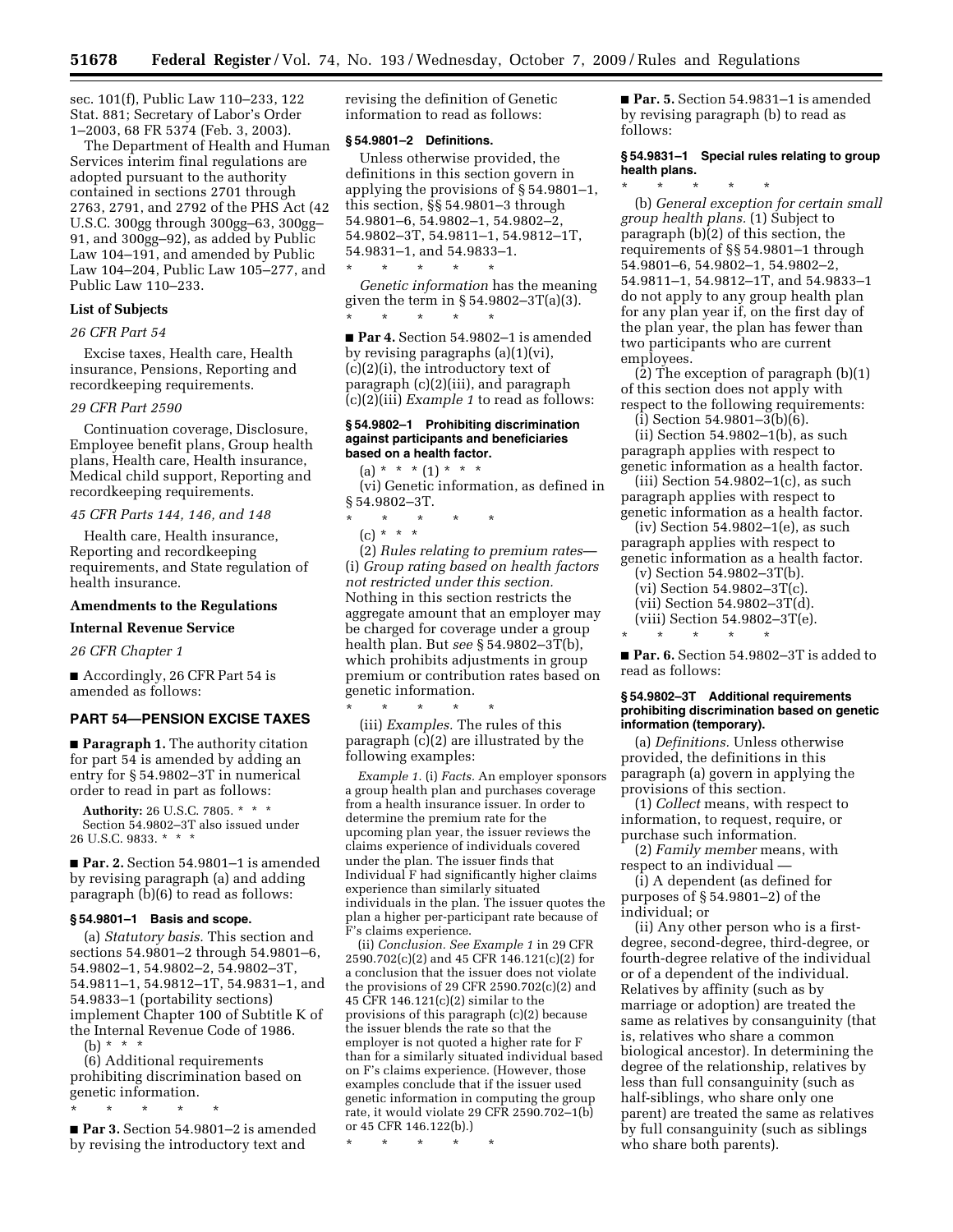(A) First-degree relatives include parents, spouses, siblings, and children.

(B) Second-degree relatives include grandparents, grandchildren, aunts, uncles, nephews, and nieces.

(C) Third-degree relatives include great-grandparents, great-grandchildren, great aunts, great uncles, and first cousins.

(D) Fourth-degree relatives include great-great grandparents, great-great grandchildren, and children of first cousins.

(3) *Genetic information* means—

(i) Subject to paragraphs (a)(3)(ii) and (a)(3)(iii) of this section, with respect to an individual, information about—

(A) The individual's genetic tests (as defined in paragraph (a)(5) of this section);

(B) The genetic tests of family members of the individual;

(C) The manifestation (as defined in paragraph (a)(6) of this section) of a disease or disorder in family members of the individual; or

(D) Any request for, or receipt of, genetic services (as defined in paragraph (a)(4) of this section), or participation in clinical research which includes genetic services, by the individual or any family member of the individual.

(ii) The term *genetic information* does not include information about the sex or age of any individual.

(iii) The term *genetic information*  includes—

(A) With respect to a pregnant woman (or a family member of the pregnant woman), genetic information of any fetus carried by the pregnant woman; and

(B) With respect to an individual (or a family member of the individual) who is utilizing an assisted reproductive technology, genetic information of any embryo legally held by the individual or family member.

(4) *Genetic services* means—

(i) A genetic test, as defined in paragraph (a)(5) of this section;

(ii) Genetic counseling (including obtaining, interpreting, or assessing genetic information); or

(iii) Genetic education.

(5)(i) *Genetic test* means an analysis of human DNA, RNA, chromosomes, proteins, or metabolites, if the analysis detects genotypes, mutations, or chromosomal changes. However, a genetic test does not include an analysis of proteins or metabolites that is directly related to a manifested disease, disorder, or pathological condition. Accordingly, a test to determine whether an individual has a BRCA1 or BRCA2 variant is a genetic test. Similarly, a test to determine whether an individual has a genetic variant

associated with hereditary nonpolyposis colorectal cancer is a genetic test. However, an HIV test, complete blood count, cholesterol test, liver function test, or test for the presence of alcohol or drugs is not a genetic test.

(ii) The rules of this paragraph (a)(5) are illustrated by the following example:

*Example.* (i) *Facts.* Individual A is a newborn covered under a group health plan. A undergoes a phenylketonuria (PKU) screening, which measures the concentration of a metabolite, phenylalanine, in A's blood. In PKU, a mutation occurs in the phenylalanine hydroxylase (PAH) gene which contains instructions for making the enzyme needed to break down the amino acid phenylalanine. Individuals with the mutation, who have a deficiency in the enzyme to break down phenylalanine, have high concentrations of phenylalanine.

(ii) *Conclusion.* In this *Example,* the PKU screening is a genetic test with respect to A because the screening is an analysis of metabolites that detects a genetic mutation.

(6)(i) *Manifestation* or *manifested*  means, with respect to a disease, disorder, or pathological condition, that an individual has been or could reasonably be diagnosed with the disease, disorder, or pathological condition by a health care professional with appropriate training and expertise in the field of medicine involved. For purposes of this section, a disease, disorder, or pathological condition is not manifested if a diagnosis is based principally on genetic information.

(ii) The rules of this paragraph (a)(6) are illustrated by the following examples:

*Example 1.* (i) *Facts.* Individual A has a family medical history of diabetes. A begins to experience excessive sweating, thirst, and fatigue. A's physician examines A and orders blood glucose testing (which is not a genetic test). Based on the physician's examination, A's symptoms, and test results that show elevated levels of blood glucose, A's physician diagnoses A as having adult onset diabetes mellitus (Type 2 diabetes).

(ii) *Conclusion.* In this *Example 1,* A has been diagnosed by a health care professional with appropriate training and expertise in the field of medicine involved. The diagnosis is not based principally on genetic information. Thus, Type 2 diabetes is manifested with respect to A.

*Example 2.* (i) *Facts.* Individual B has several family members with colon cancer. One of them underwent genetic testing which detected a mutation in the MSH2 gene associated with hereditary nonpolyposis colorectal cancer (HNPCC). B's physician, a health care professional with appropriate training and expertise in the field of medicine involved, recommends that B undergo a targeted genetic test to look for the specific mutation found in B's relative to determine if B has an elevated risk for cancer. The genetic test with respect to B showed

that B also carries the mutation and is at increased risk to develop colorectal and other cancers associated with HNPCC. B has a colonoscopy which indicates no signs of disease, and B has no symptoms.

(ii) *Conclusion.* In this *Example 2,* because B has no signs or symptoms of colorectal cancer, B has not been and could not reasonably be diagnosed with HNPCC. Thus, HNPCC is not manifested with respect to B.

*Example 3.* (i) *Facts.* Same facts as *Example 2,* except that B's colonoscopy and subsequent tests indicate the presence of HNPCC. Based on the colonoscopy and subsequent test results, B's physician makes a diagnosis of HNPCC.

*(ii) Conclusion.* In this *Example 3,* HNPCC is manifested with respect to B because a health care professional with appropriate training and expertise in the field of medicine involved has made a diagnosis that is not based principally on genetic information.

*Example 4.* (i) *Facts.* Individual C has a family member that has been diagnosed with Huntington's Disease. A genetic test indicates that C has the Huntington's Disease gene variant. At age 42, C begins suffering from occasional moodiness and disorientation, symptoms which are associated with Huntington's Disease. C is examined by a neurologist (a physician with appropriate training and expertise for diagnosing Huntington's Disease). The examination includes a clinical neurological exam. The results of the examination do not support a diagnosis of Huntington's Disease.

(ii) *Conclusion.* In this *Example 4,* C is not and could not reasonably be diagnosed with Huntington's Disease by a health care professional with appropriate training and expertise. Therefore, Huntington's Disease is not manifested with respect to C.

*Example 5.* (i) *Facts.* Same facts as *Example 4,* except that C exhibits additional neurological and behavioral symptoms, and the results of the examination support a diagnosis of Huntington's Disease with respect to C.

(ii) *Conclusion.* In this *Example 5,* C could reasonably be diagnosed with Huntington's Disease by a health care professional with appropriate training and expertise. Therefore, Huntington's Disease is manifested with respect to C.

(7) *Underwriting purposes* has the meaning given in paragraph (d)(1) of this section.

(b) *No group-based discrimination based on genetic information*—(1) *In general.* For purposes of this section, a group health plan must not adjust premium or contribution amounts for any employer, or any group of similarly situated individuals under the plan, on the basis of genetic information. For this purpose, ''similarly situated individuals'' are those described in  $§ 54.9802-1(d).$ 

(2) *Rule of construction.* Nothing in paragraph (b)(1) of this section (or in paragraph (d)(1) or (d)(2) of this section) limits the ability of a group health plan to increase the premium for an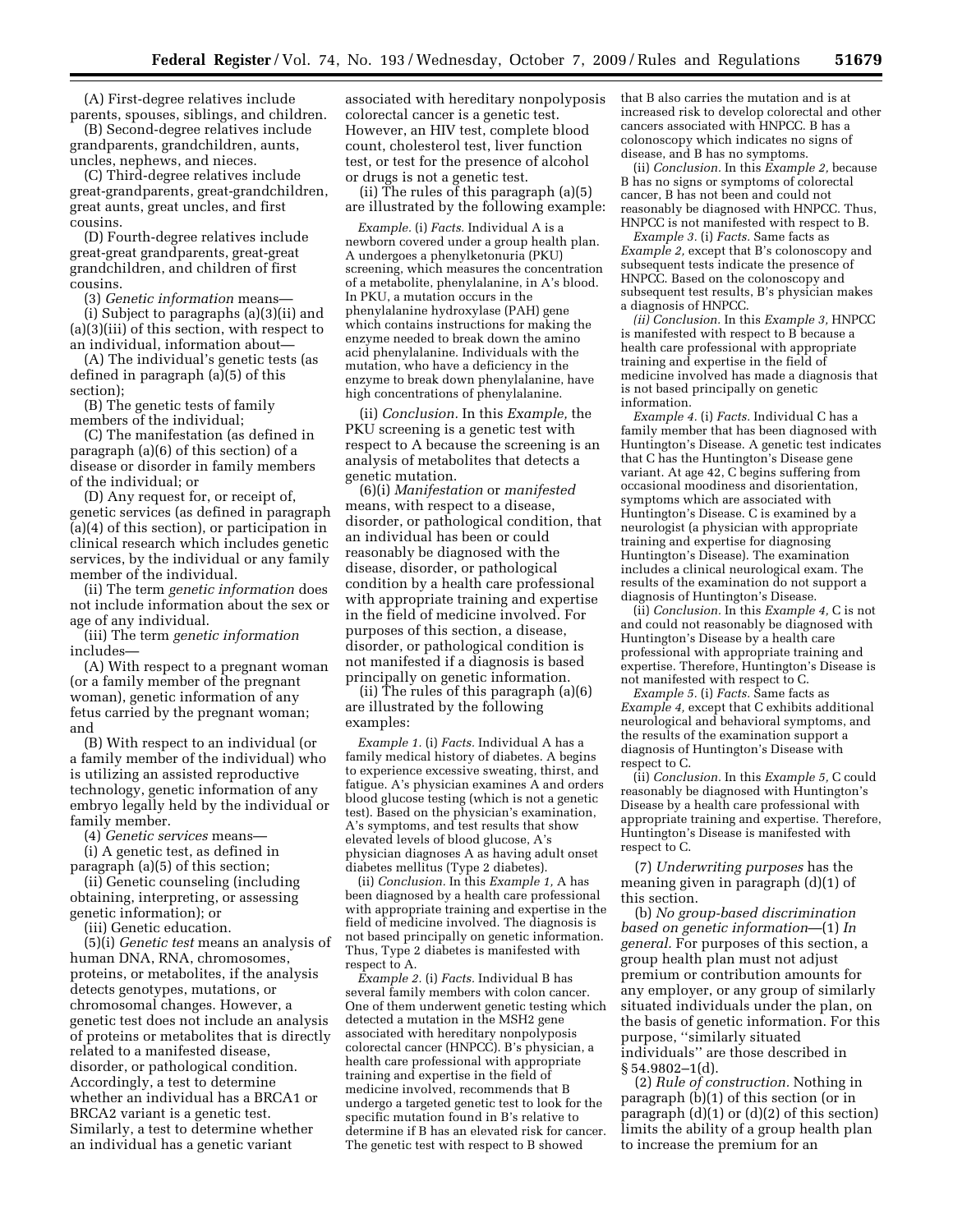employer or for a group of similarly situated individuals under the plan based on the manifestation of a disease or disorder of an individual who is enrolled in the plan. In such a case, however, the manifestation of a disease or disorder in one individual cannot also be used as genetic information about other group members to further increase the premium for an employer or a group of similarly situated individuals under the plan.

(3) *Examples.* The rules of this paragraph (b) are illustrated by the following examples:

*Example 1.* (i) *Facts.* An employer sponsors a group health plan that provides coverage through a health insurance issuer. In order to determine the premium rate for the upcoming plan year, the issuer reviews the claims experience of individuals covered under the plan and other health status information of the individuals, including genetic information. The issuer finds that three individuals covered under the plan had unusually high claims experience. In addition, the issuer finds that the genetic information of two other individuals indicates the individuals have a higher probability of developing certain illnesses although the illnesses are not manifested at this time. The issuer quotes the plan a higher per-participant rate because of both the genetic information and the higher claims experience.

(ii) *Conclusion. See Example 1* in 29 CFR 2590.702–1(b)(3) or 45 CFR 146.122(b)(3) for a conclusion that the issuer violates the provisions of 29 CFR 2590.702–1(b) or 45 CFR 146.122(b) similar to the requirements of this paragraph (b) because the issuer adjusts the premium based on genetic information. However, if the adjustment related solely to claims experience, the adjustment would not violate the requirements of 29 CFR 2590.702– 1 or 45 CFR 146.122 similar to the requirements of this section (nor would it violate the requirements of paragraph (c) of 29 CFR 2590.702 or 45 CFR 146.121 similar to the requirements of paragraph (c) of § 54.9802–1, which prohibits discrimination in individual premiums or contributions based on a health factor but permits increases in the group rate based on a health factor).

*Example 2.* (i) *Facts.* An employer sponsors a group health plan that provides coverage through a health insurance issuer. In order to determine the premium rate for the upcoming plan year, the issuer reviews the claims experience of individuals covered under the plan and other health status information of the individuals, including genetic information. The issuer finds that Employee A has made claims for treatment of polycystic kidney disease. A also has two dependent children covered under the plan. The issuer quotes the plan a higher perparticipant rate because of both A's claims experience and the family medical history of A's children (that is, the fact that A has the disease).

(ii) *Conclusion. See Example 2* in 29 CFR 2590.702–1(b)(3) or 45 CFR 146.122(b)(3) for a conclusion that the issuer violates the

provisions of 29 CFR 2590.702–1(b) or 45 CFR 146.122(b) similar to the requirements of this paragraph (b) because, by taking the likelihood that A's children may develop polycystic kidney disease into account in computing the rate for the plan, the issuer adjusts the premium based on genetic information relating to a condition that has not been manifested in A's children. However, the issuer does not violate the requirements of 29 CFR 2590.702–1(b) or 45 CFR 146.122(b) similar to the requirements of this paragraph (b) by increasing the premium based on A's claims experience.

(c) *Limitation on requesting or requiring genetic testing*—(1) *General rule.* Except as otherwise provided in this paragraph (c), a group health plan must not request or require an individual or a family member of the individual to undergo a genetic test.

(2) *Health care professional may recommend a genetic test.* Nothing in paragraph (c)(1) of this section limits the authority of a health care professional who is providing health care services to an individual to request that the individual undergo a genetic test.

(3) *Examples.* The rules of paragraphs  $(c)(1)$  and  $(c)(2)$  of this section are illustrated by the following examples:

*Example 1.* (i) *Facts.* Individual A goes to a physician for a routine physical examination. The physician reviews A's family medical history and A informs the physician that A's mother has been diagnosed with Huntington's Disease. The physician advises A that Huntington's Disease is hereditary and recommends that A undergo a genetic test.

(ii) *Conclusion.* In this *Example 1,* the physician is a health care professional who is providing health care services to A. Therefore, the physician's recommendation that A undergo the genetic test does not violate this paragraph (c).

*Example 2.* (i) *Facts.* Individual B is covered by a health maintenance organization (HMO). *B* is a child being treated for leukemia. B's physician, who is employed by the HMO, is considering a treatment plan that includes sixmercaptopurine, a drug for treating leukemia in most children. However, the drug could be fatal if taken by a small percentage of children with a particular gene variant. B's physician recommends that B undergo a genetic test to detect this variant before proceeding with this course of treatment.

(ii) *Conclusion.* In this *Example 2,* even though the physician is employed by the HMO, the physician is nonetheless a health care professional who is providing health care services to B. Therefore, the physician's recommendation that B undergo the genetic test does not violate this paragraph (c).

(4) *Determination regarding payment*—(i) *In general.* As provided in this paragraph (c)(4), nothing in paragraph  $(c)(1)$  of this section precludes a plan from obtaining and using the results of a genetic test in

making a determination regarding payment. For this purpose, ''payment'' has the meaning given such term in 45 CFR 164.501 of the privacy regulations issued under the Health Insurance Portability and Accountability Act. Thus, if a plan conditions payment for an item or service based on its medical appropriateness and the medical appropriateness of the item or service depends on the genetic makeup of a patient, then the plan is permitted to condition payment for the item or service on the outcome of a genetic test. The plan may also refuse payment if the patient does not undergo the genetic test.

(ii) *Limitation.* A plan is permitted to request only the minimum amount of information necessary to make a determination regarding payment. The minimum amount of information necessary is determined in accordance with the minimum necessary standard in 45 CFR 164.502(b) of the privacy regulations issued under the Health Insurance Portability and Accountability Act.

(iii) *Examples. See* paragraph (e) of this section for examples illustrating the rules of this paragraph (c)(4), as well as other provisions of this section.

(5) *Research exception.*  Notwithstanding paragraph (c)(1) of this section, a plan may request, but not require, that a participant or beneficiary undergo a genetic test if all of the conditions of this paragraph (c)(5) are met:

(i) *Research in accordance with Federal regulations and applicable State or local law or regulations.* The plan makes the request pursuant to research, as defined in 45 CFR 46.102(d), that complies with 45 CFR Part 46 or equivalent Federal regulations, and any applicable State or local law or regulations for the protection of human subjects in research.

(ii) *Written request for participation in research.* The plan makes the request in writing, and the request clearly indicates to each participant or beneficiary (or, in the case of a minor child, to the legal guardian of the beneficiary) that—

(A) Compliance with the request is voluntary; and

(B) Noncompliance will have no effect on eligibility for benefits (as described in § 54.9802–1(b)(1)) or premium or contribution amounts.

(iii) *Prohibition on underwriting.* No genetic information collected or acquired under this paragraph (c)(5) can be used for underwriting purposes (as described in paragraph (d)(1) of this section).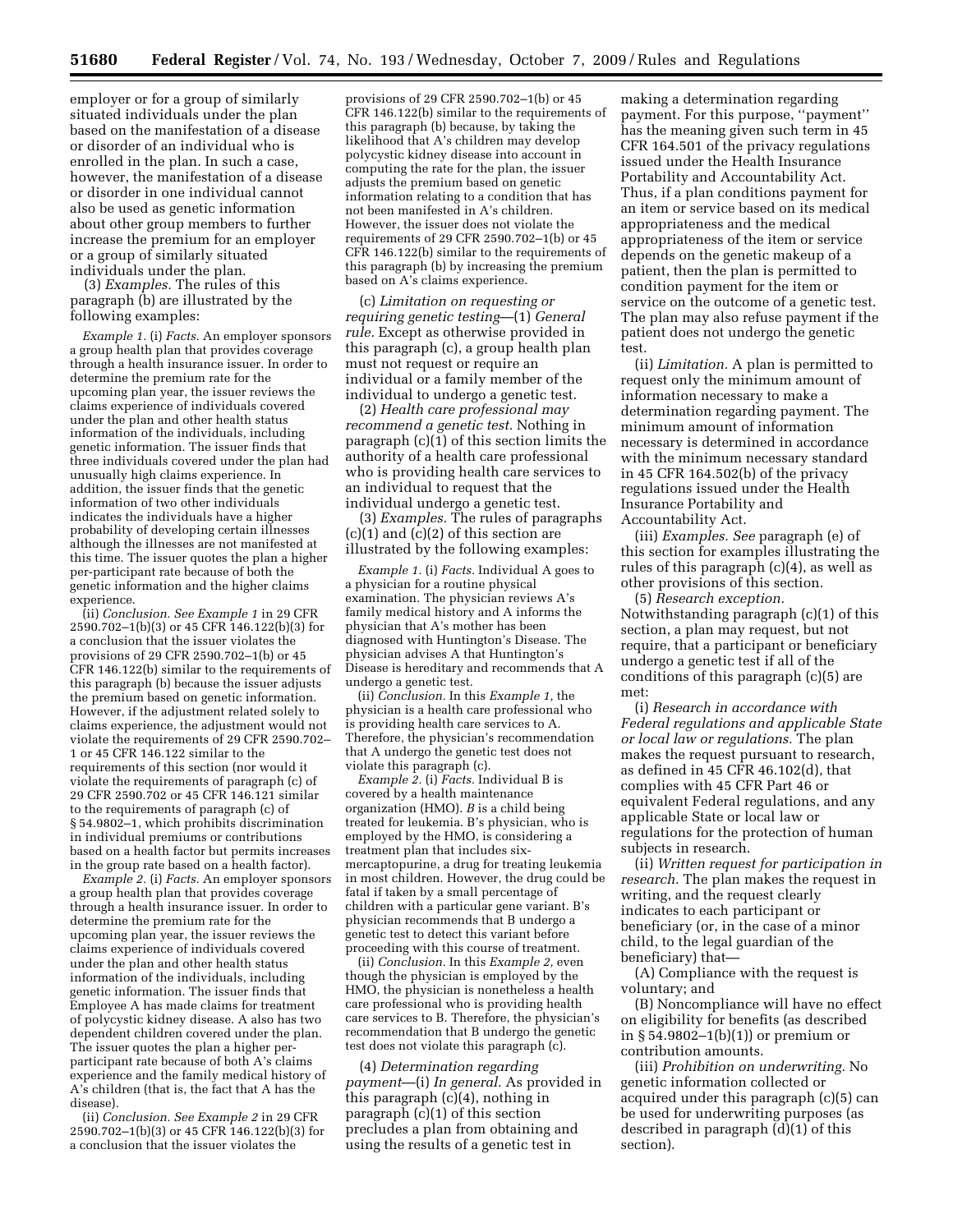(iv) *Notice to Federal agencies.* The plan completes a copy of the ''Notice of Research Exception under the Genetic Information Nondiscrimination Act'' authorized by the Secretary and provides the notice to the address specified in the instructions thereto.

(d) *Prohibitions on collection of genetic information*—(1) *For underwriting purposes*—(i) *General rule.*  A group health plan must not collect (as defined in paragraph (a)(1) of this section) genetic information for underwriting purposes. *See* paragraph (e) of this section for examples illustrating the rules of this paragraph (d)(1), as well as other provisions of this section.

(ii) *Underwriting purposes defined.*  Subject to paragraph (d)(1)(iii) of this section, *underwriting purposes* means, with respect to any group health plan, or health insurance coverage offered in connection with a group health plan—

(A) Rules for, or determination of, eligibility (including enrollment and continued eligibility) for benefits under the plan or coverage as described in § 54.9802–1(b)(1)(ii) (including changes in deductibles or other cost-sharing mechanisms in return for activities such as completing a health risk assessment or participating in a wellness program);

(B) The computation of premium or contribution amounts under the plan or coverage (including discounts, rebates, payments in kind, or other premium differential mechanisms in return for activities such as completing a health risk assessment or participating in a wellness program);

(C) The application of any preexisting condition exclusion under the plan or coverage; and

(D) Other activities related to the creation, renewal, or replacement of a contract of health insurance or health benefits.

(iii) *Medical appropriateness.* If an individual seeks a benefit under a group health plan, the plan may limit or exclude the benefit based on whether the benefit is medically appropriate, and the determination of whether the benefit is medically appropriate is not within the meaning of underwriting purposes. Accordingly, if an individual seeks a benefit under the plan and the plan conditions the benefit based on its medical appropriateness and the medical appropriateness of the benefit depends on genetic information of the individual, then the plan is permitted to condition the benefit on the genetic information. A plan is permitted to request only the minimum amount of genetic information necessary to determine medical appropriateness. The plan may deny the benefit if the patient

does not provide the genetic information required to determine medical appropriateness. If an individual is not seeking a benefit, the medical appropriateness exception of this paragraph  $(d)(1)(iii)$  to the definition of underwriting purposes does not apply. *See* paragraph (e) of this section for examples illustrating the medical appropriateness provisions of this paragraph  $(d)(1)(iii)$ , as well as other provisions of this section.

(2) *Prior to or in connection with enrollment*—(i) *In general.* A group health plan must not collect genetic information with respect to any individual prior to that individual's effective date of coverage under that plan, nor in connection with the rules for eligibility (as defined in § 54.9802– 1(b)(1)(ii)) that apply to that individual. Whether or not an individual's information is collected prior to that individual's effective date of coverage is determined at the time of collection.

(ii) *Incidental collection exception*— (A) *In general.* If a group health plan obtains genetic information incidental to the collection of other information concerning any individual, the collection is not a violation of this paragraph (d)(2), as long as the collection is not for underwriting purposes in violation of paragraph (d)(1) of this section.

(B) *Limitation.* The incidental collection exception of this paragraph (d)(2)(ii) does not apply in connection with any collection where it is reasonable to anticipate that health information will be received, unless the collection explicitly states that genetic information should not be provided.

(3) *Examples.* The rules of this paragraph (d) are illustrated by the following examples:

*Example 1.* (i) *Facts.* A group health plan provides a premium reduction to enrollees who complete a health risk assessment. The health risk assessment is requested to be completed after enrollment. Whether or not it is completed or what responses are given on it has no effect on an individual's enrollment status, or on the enrollment status of members of the individual's family. The health risk assessment includes questions about the individual's family medical history.

(ii) *Conclusion.* In this *Example 1,* the health risk assessment includes a request for genetic information (that is, the individual's family medical history). Because completing the health risk assessment results in a premium reduction, the request for genetic information is for underwriting purposes. Consequently, the request violates the prohibition on the collection of genetic information in paragraph (d)(1) of this section.

*Example 2.* (i) *Facts.* The same facts as *Example 1,* except there is no premium

reduction or any other reward for completing the health risk assessment.

(ii) *Conclusion.* In this *Example 2,* the request is not for underwriting purposes, nor is it prior to or in connection with enrollment. Therefore, it does not violate the prohibition on the collection of genetic information in this paragraph (d).

*Example 3.* (i) *Facts.* A group health plan requests that enrollees complete a health risk assessment prior to enrollment, and includes questions about the individual's family medical history. There is no reward or penalty for completing the health risk assessment.

(ii) *Conclusion.* In this *Example 3,* because the health risk assessment includes a request for genetic information (that is, the individual's family medical history), and requests the information prior to enrollment, the request violates the prohibition on the collection of genetic information in paragraph (d)(2) of this section. Moreover, because it is a request for genetic information, it is not an incidental collection under paragraph (d)(2)(ii) of this section.

*Example 4.* (i) *Facts.* The facts are the same as in *Example 1,* except there is no premium reduction or any other reward given for completion of the health risk assessment. However, certain people completing the health risk assessment may become eligible for additional benefits under the plan by being enrolled in a disease management program based on their answers to questions about family medical history. Other people may become eligible for the disease management program based solely on their answers to questions about their individual medical history.

(ii) *Conclusion.* In this *Example 4,* the request for information about an individual's family medical history could result in the individual being eligible for benefits for which the individual would not otherwise be eligible. Therefore, the questions about family medical history on the health risk assessment are a request for genetic information for underwriting purposes and are prohibited under this paragraph (d). Although the plan conditions eligibility for the disease management program based on determinations of medical appropriateness, the exception for determinations of medical appropriateness does not apply because the individual is not seeking benefits.

*Example 5.* (i) *Facts.* A group health plan requests enrollees to complete two distinct health risk assessments (HRAs) after and unrelated to enrollment. The first HRA instructs the individual to answer only for the individual and not for the individual's family. The first HRA does not ask about any genetic tests the individual has undergone or any genetic services the individual has received. The plan offers a reward for completing the first HRA. The second HRA asks about family medical history and the results of genetic tests the individual has undergone. The plan offers no reward for completing the second HRA and the instructions make clear that completion of the second HRA is wholly voluntary and will not affect the reward given for completion of the first HRA.

(ii) *Conclusion.* In this *Example 5,* no genetic information is collected in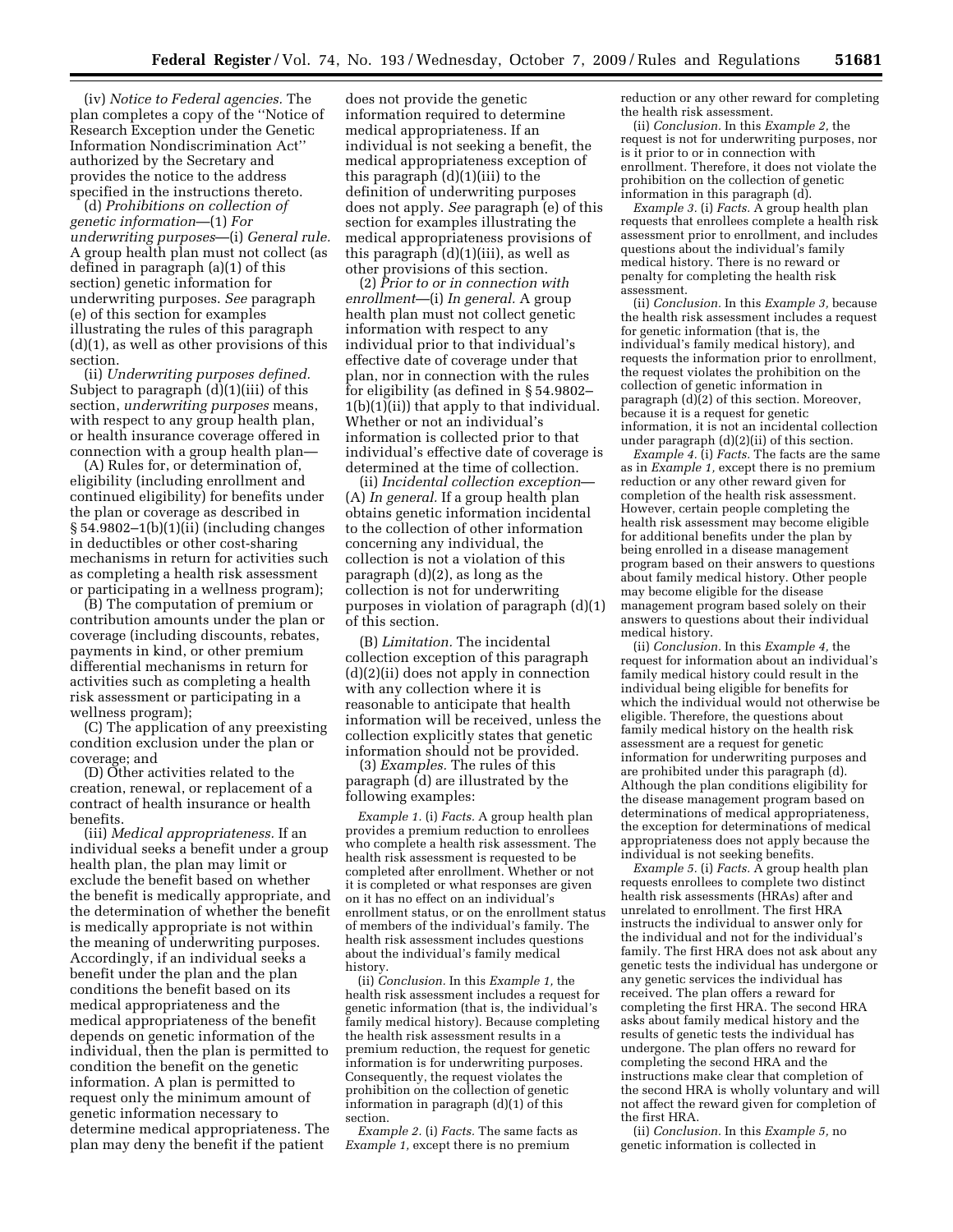connection with the first HRA, which offers a reward, and no benefits or other rewards are conditioned on the request for genetic information in the second HRA. Consequently, the request for genetic information in the second HRA is not for underwriting purposes, and the two HRAs do not violate the prohibition on the collection of genetic information in this paragraph (d).

*Example 6.* (i) *Facts.* A group health plan waives its annual deductible for enrollees who complete an HRA. The HRA is requested to be completed after enrollment. Whether or not the HRA is completed or what responses are given on it has no effect on an individual's enrollment status, or on the enrollment status of members of the individual's family. The HRA does not include any direct questions about the individual's genetic information (including family medical history). However, the last question reads, ''Is there anything else relevant to your health that you would like us to know or discuss with you?''

(ii) *Conclusion.* In this *Example 6,* the plan's request for medical information does not explicitly state that genetic information should not be provided. Therefore, any genetic information collected in response to the question is not within the incidental collection exception and is prohibited under this paragraph (d).

*Example 7.* (i) *Facts.* Same facts as *Example 6,* except that the last question goes on to state, ''In answering this question, you should not include any genetic information. That is, please do not include any family medical history or any information related to genetic testing, genetic services, genetic counseling, or genetic diseases for which you believe you may be at risk.''

(ii) *Conclusion.* In this *Example 7,* the plan's request for medical information explicitly states that genetic information should not be provided. Therefore, any genetic information collected in response to the question is within the incidental collection exception. However, the plan may not use any genetic information it obtains incidentally for underwriting purposes.

*Example 8.* (i) *Facts.* Issuer M acquires Issuer N. M requests N's records, stating that N should not provide genetic information and should review the records to excise any genetic information. N assembles the data requested by M and, although N reviews it to delete genetic information, the data from a specific region included some individuals' family medical history. Consequently, M receives genetic information about some of N's covered individuals.

(ii) *Conclusion.* In this *Example 8,* M's request for health information explicitly stated that genetic information should not be provided. *See Example 8* in 29 CFR 2590.702–1(d)(3) or 45 CFR 146.122(d)(3) for a conclusion that the collection of genetic information was within the incidental collection exception of 29 CFR 2590.702– 1(d)(2)(ii) or 45 CFR 146.122(d)(ii) similar to the incidental exception of paragraph (d)(2)(ii) of this section. *See Example 8* in 29 CFR 2590.702–1(d)(3) or 45 CFR 146.122(d)(3) also for a caveat that M may not use the genetic information it obtained incidentally for underwriting purposes.

(e) *Examples regarding determinations of medical appropriateness.* The application of the rules of paragraphs (c) and (d) of this section to plan determinations of medical appropriateness is illustrated by the following examples:

*Example 1.* (i) *Facts.* Individual A's group health plan covers genetic testing for celiac disease for individuals who have family members with this condition. After A's son is diagnosed with celiac disease, A undergoes a genetic test and promptly submits a claim for the test to A's issuer for reimbursement. The issuer asks A to provide the results of the genetic test before the claim is paid.

(ii) *Conclusion. See Example 1* in 29 CFR 2590.702–1(e) or 45 CFR 146.122(e) for a conclusion under the rules of paragraph (c)(4) of 29 CFR 2590.702–1 or 45 CFR 146.122 similar to the rules of paragraph (c)(4) of this section that the issuer is permitted to request only the minimum amount of information necessary to make a decision regarding payment. Because the results of the test are not necessary for the issuer to make a decision regarding the payment of A's claim, the conclusion in *Example 1* in 29 CFR 2590.702–1(e) or 45 CFR 146.122(e) concludes that the issuer's request for the results of the genetic test violates paragraph (c) of 29 CFR 2590.702–1 or 45 CFR 146.122 similar to paragraph (c) of this section.

*Example 2.* (i) *Facts.* Individual B's group health plan covers a yearly mammogram for participants and beneficiaries starting at age 40, or at age 30 for those with increased risk for breast cancer, including individuals with BRCA1 or BRCA2 gene mutations. B is 33 years old and has the BRCA2 mutation. B undergoes a mammogram and promptly submits a claim to B's plan for reimbursement. Following an established policy, the plan asks B for evidence of increased risk of breast cancer, such as the results of a genetic test or a family history of breast cancer, before the claim for the mammogram is paid. This policy is applied uniformly to all similarly situated individuals and is not directed at individuals based on any genetic information.

(ii) *Conclusion.* In this *Example 2,* the plan does not violate paragraphs (c) or (d) of this section. Under paragraph (c), the plan is permitted to request and use the results of a genetic test to make a determination regarding payment, provided the plan requests only the minimum amount of information necessary. Because the medical appropriateness of the mammogram depends on the genetic makeup of the patient, the minimum amount of information necessary includes the results of the genetic test. Similarly, the plan does not violate paragraph  $(d)$  of this section because the plan is permitted to request genetic information in making a determination regarding the medical appropriateness of a claim if the genetic information is necessary to make the determination (and if the genetic information is not used for underwriting purposes).

*Example 3.* (i) *Facts.* Individual C was previously diagnosed with and treated for breast cancer, which is currently in

remission. In accordance with the recommendation of C's physician, C has been taking a regular dose of tamoxifen to help prevent a recurrence. C's group health plan adopts a new policy requiring patients taking tamoxifen to undergo a genetic test to ensure that tamoxifen is medically appropriate for their genetic makeup. In accordance with, at the time, the latest scientific research, tamoxifen is not helpful in up to 7 percent of breast cancer patients, those with certain variations of the gene for making the CYP<sub>2</sub>D6 enzyme. If a patient has a gene variant making tamoxifen not medically appropriate, the plan does not pay for the tamoxifen prescription.

(ii) *Conclusion.* In this *Example 3,* the plan does not violate paragraph (c) of this section if it conditions future payments for the tamoxifen prescription on C's undergoing a genetic test to determine what genetic markers C has for making the CYP<sub>2</sub>D6 enzyme. Nor does the plan violate paragraph (c) of this section if the plan refuses future payment if the results of the genetic test indicate that tamoxifen is not medically appropriate for C.

*Example 4.* (i) *Facts.* A group health plan offers a diabetes disease management program to all similarly situated individuals for whom it is medically appropriate based on whether the individuals have or are at risk for diabetes. The program provides enhanced benefits related only to diabetes for individuals who qualify for the program. The plan sends out a notice to all participants that describes the diabetes disease management program and explains the terms for eligibility. Individuals interested in enrolling in the program are advised to contact the plan to demonstrate that they have diabetes or that they are at risk for diabetes. For individuals who do not currently have diabetes, genetic information may be used to demonstrate that an individual is at risk.

(ii) *Conclusion.* In this *Example 4,* the plan may condition benefits under the disease management program upon a showing by an individual that the individual is at risk for diabetes, even if such showing may involve genetic information, provided that the plan requests genetic information only when necessary to make a determination regarding whether the disease management program is medically appropriate for the individual and only requests the minimum amount of information necessary to make that determination.

*Example 5.* (i) *Facts.* Same facts as *Example 4,* except that the plan includes a questionnaire that asks about the occurrence of diabetes in members of the individual's family as part of the notice describing the disease management program.

(ii) *Conclusion.* In this *Example 5,* the plan violates the requirements of paragraph  $(d)(1)$ of this section because the requests for genetic information are not limited to those situations in which it is necessary to make a determination regarding whether the disease management program is medically appropriate for the individuals.

*Example 6.* (i) *Facts.* Same facts as *Example 4,* except the disease management program provides an enhanced benefit in the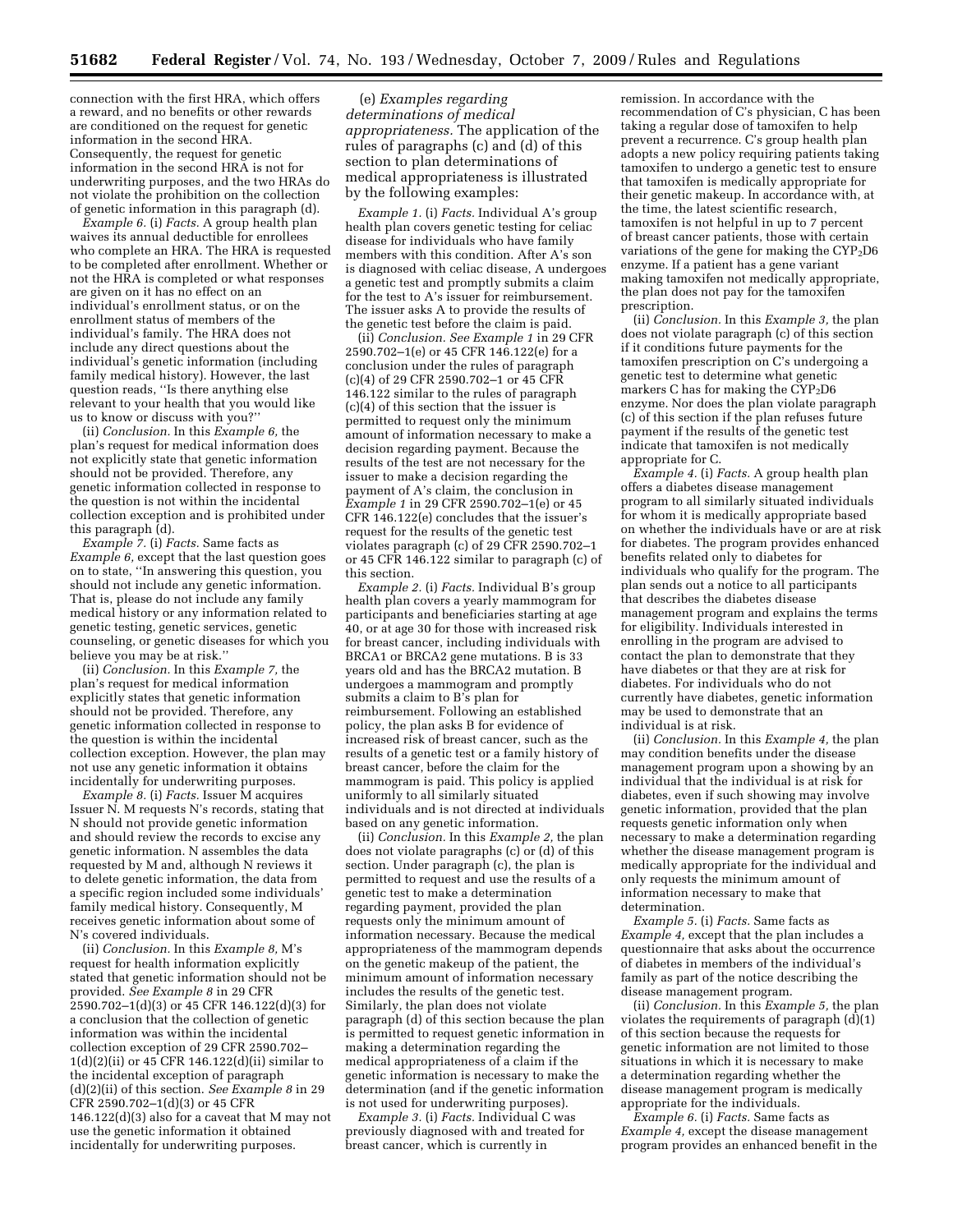form of a lower annual deductible to individuals under the program; the lower deductible applies with respect to all medical expenses incurred by the individual. Thus, whether or not a claim relates to diabetes, the individual is provided with a lower deductible based on the individual providing the plan with genetic information.

(ii) *Conclusion.* In this *Example 6,* because the enhanced benefits include benefits not related to the determination of medical appropriateness, making available the enhanced benefits is within the meaning of underwriting purposes. Accordingly, the plan may not request or require genetic information (including family history information) in determining eligibility for enhanced benefits under the program because such a request would be for underwriting purposes and would violate paragraph  $(d)(1)$  of this section.

(f) *Effective/applicability date.* This section applies for plan years beginning on or after December 7, 2009.

(g) *Expiration date.* This section expires on or before October 1, 2012.

#### **Linda E. Stiff,**

*Deputy Commissioner for Services and Enforcement, Internal Revenue Service.*  Approved: September 11, 2009.

#### **Michael Mundaca,**

*Acting Assistant Secretary of the Treasury (Tax Policy).* 

#### **Employee Benefits Security Administration**

29 CFR Chapter XXV

■ For the reasons stated in the preamble, 29 CFR Part 2590 is amended as follows:

### **PART 2590—RULES AND REGULATIONS FOR GROUP HEALTH PLANS**

■ 1. The authority citation for Part 2590 is amended to read as follows:

**Authority:** 29 U.S.C. 1027, 1059, 1135, 1161–1168, 1169, 1181–1183, 1181 note, 1185, 1185a, 1185b, 1191, 1191a, 1191b, and 1191c; sec. 101(g), Public Law 104–191, 110 Stat. 1936; sec. 401(b), Public Law 105–200, 112 Stat. 645 (42 U.S.C. 651 note); sec. 101(f), Public Law 110–233, 122 Stat. 881; Secretary of Labor's Order 1–2003, 68 FR 5374 (Feb. 3, 2003).

■ 2. Section 2590.701–1 is amended by revising paragraph (b)(6) and adding paragraph (b)(7) to read as follows:

#### **§ 2590.701–1 Basis and scope.**

\* \* \* \* \*

(b) \* \* \*

(6) Additional requirements prohibiting discrimination based on genetic information.

(7) Use of an affiliation period by an HMO as an alternative to a preexisting condition exclusion.

\* \* \* \* \*

■ 3. Section 2590.701–2 is amended by revising the definition of genetic information to read as follows:

### **§ 2590.701–2 Definitions.**

\* \* \* \* \* *Genetic information* has the meaning given the term in § 2590.702–1(a)(3) of this Part.

\* \* \* \* \* ■ 4. Section 2590.702 is amended by revising paragraphs  $(a)(1)(vi)$ ,  $(c)(2)(i)$ , and (c)(2)(iii) to read as follows:

#### **§ 2590.702 Prohibiting discrimination against participants and beneficiaries based on a health factor.**

(a) \* \* \*

 $(1) * * * *$ 

(vi) Genetic information, as defined in § 2590.702–1(a)(3) of this Part. \* \* \* \* \*

(c) \* \* \*

(2) \* \* \* (i) *Group rating based on health factors not restricted under this section.* Nothing in this section restricts the aggregate amount that an employer may be charged for coverage under a group health plan. But *see* § 2590.702– 1(b) of this Part, which prohibits adjustments in group premium or contribution rates based on genetic information.

\* \* \* \* \* (iii) *Examples.* The rules of this paragraph (c)(2) are illustrated by the following examples:

*Example 1.* (i) *Facts.* An employer sponsors a group health plan and purchases coverage from a health insurance issuer. In order to determine the premium rate for the upcoming plan year, the issuer reviews the claims experience of individuals covered under the plan. The issuer finds that Individual  $F$  had significantly higher claims experience than similarly situated individuals in the plan. The issuer quotes the plan a higher per-participant rate because of *F'*s claims experience.

(ii) *Conclusion.* In this *Example 1,* the issuer does not violate the provisions of this paragraph (c)(2) because the issuer blends the rate so that the employer is not quoted a higher rate for *F* than for a similarly situated individual based on *F'*s claims experience. (However, if the issuer used genetic information in computing the group rate, it would violate § 2590.702–1(b) of this Part.)

\* \* \* \* \*

■ 5. Add § 2590.702-1 to read as follows:

#### **§ 2590.702–1 Additional requirements prohibiting discrimination based on genetic information.**

(a) *Definitions.* Unless otherwise provided, the definitions in this paragraph (a) govern in applying the provisions of this section.

(1) *Collect* means, with respect to information, to request, require, or purchase such information.

(2) *Family member* means, with respect to an individual—

(i) A dependent (as defined for purposes of § 2590.701–2 of this Part) of the individual; or

(ii) Any other person who is a firstdegree, second-degree, third-degree, or fourth-degree relative of the individual or of a dependent of the individual. Relatives by affinity (such as by marriage or adoption) are treated the same as relatives by consanguinity (that is, relatives who share a common biological ancestor). In determining the degree of the relationship, relatives by less than full consanguinity (such as half-siblings, who share only one parent) are treated the same as relatives by full consanguinity (such as siblings who share both parents).

(A) First-degree relatives include parents, spouses, siblings, and children.

(B) Second-degree relatives include grandparents, grandchildren, aunts, uncles, nephews, and nieces.

(C) Third-degree relatives include great-grandparents, great-grandchildren, great aunts, great uncles, and first cousins.

(D) Fourth-degree relatives include great-great grandparents, great-great grandchildren, and children of first cousins.

(3) *Genetic information* means—(i) Subject to paragraphs (a)(3)(ii) and (a)(3)(iii) of this section, with respect to an individual, information about—

(A) The individual's genetic tests (as defined in paragraph (a)(5) of this section);

(B) The genetic tests of family members of the individual;

(C) The manifestation (as defined in paragraph (a)(6) of this section) of a disease or disorder in family members of the individual; or

(D) Any request for, or receipt of, genetic services (as defined in paragraph (a)(4) of this section), or participation in clinical research which includes genetic services, by the individual or any family member of the individual.

(ii) The term *genetic information* does not include information about the sex or age of any individual.

(iii) The term *genetic information*  includes—

(A) With respect to a pregnant woman (or a family member of the pregnant woman), genetic information of any fetus carried by the pregnant woman; and

(B) With respect to an individual (or a family member of the individual) who is utilizing an assisted reproductive technology, genetic information of any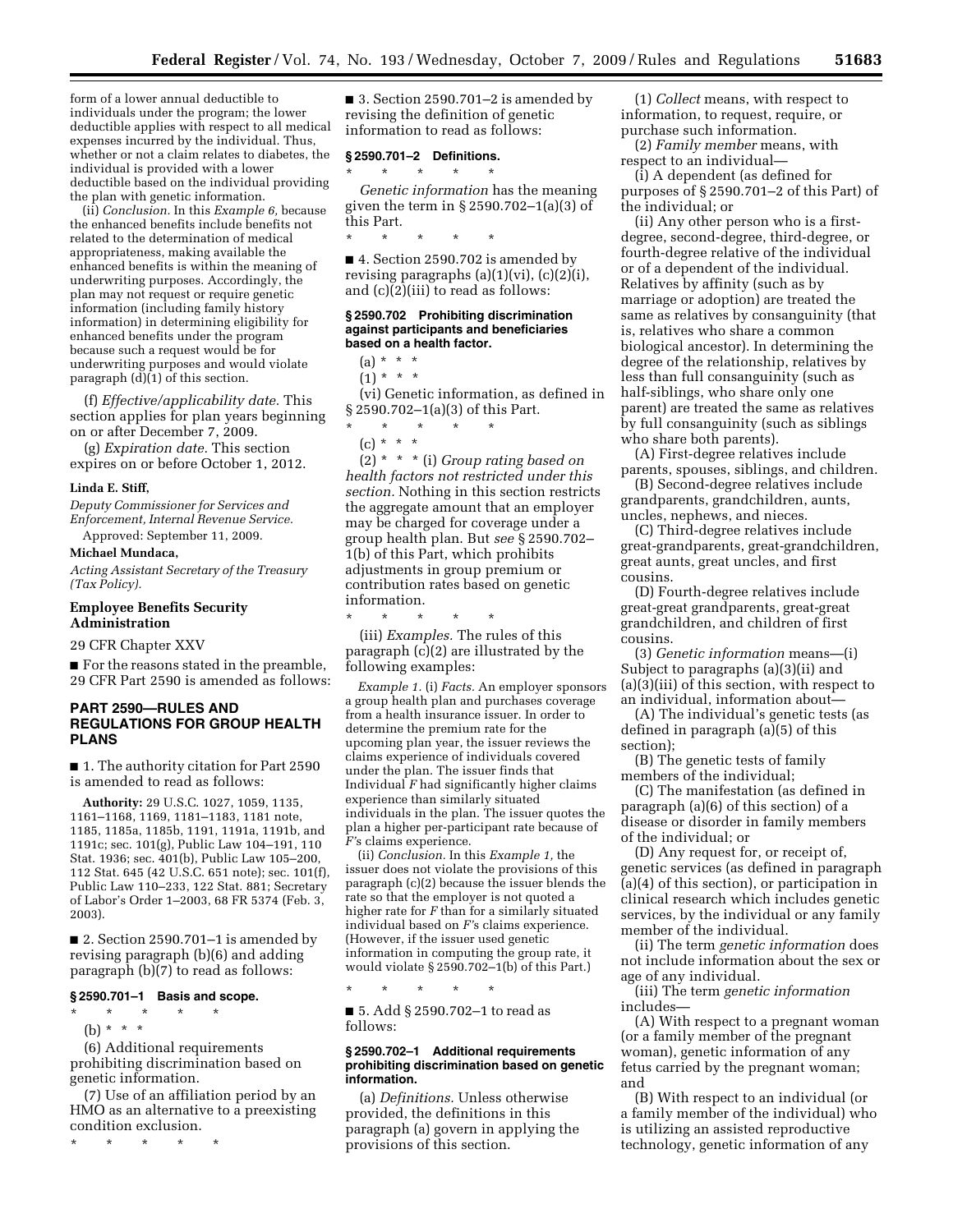embryo legally held by the individual or family member.

(4) *Genetic services* means—

(i) A genetic test, as defined in paragraph (a)(5) of this section;

(ii) Genetic counseling (including obtaining, interpreting, or assessing genetic information); or

(iii) Genetic education.

(5)(i) *Genetic test* means an analysis of human DNA, RNA, chromosomes, proteins, or metabolites, if the analysis detects genotypes, mutations, or chromosomal changes. However, a genetic test does not include an analysis of proteins or metabolites that is directly related to a manifested disease, disorder, or pathological condition. Accordingly, a test to determine whether an individual has a BRCA1 or BRCA2 variant is a genetic test. Similarly, a test to determine whether an individual has a genetic variant associated with hereditary nonpolyposis colorectal cancer is a genetic test. However, an HIV test, complete blood count, cholesterol test, liver function test, or test for the presence of alcohol or drugs is not a genetic test.

(ii) The rules of this paragraph (a)(5) are illustrated by the following example:

*Example.* (i) *Facts.* Individual *A* is a newborn covered under a group health plan. *A* undergoes a phenylketonuria (PKU) screening, which measures the concentration of a metabolite, phenylalanine, in *A'*s blood. In PKU, a mutation occurs in the phenylalanine hydroxylase (PAH) gene which contains instructions for making the enzyme needed to break down the amino acid phenylalanine. Individuals with the mutation, who have a deficiency in the enzyme to break down phenylalanine, have high concentrations of phenylalanine.

(ii) *Conclusion.* In this *Example,* the PKU screening is a genetic test with respect to *A*  because the screening is an analysis of metabolites that detects a genetic mutation.

(6)(i) *Manifestation* or *manifested*  means, with respect to a disease, disorder, or pathological condition, that an individual has been or could reasonably be diagnosed with the disease, disorder, or pathological condition by a health care professional with appropriate training and expertise in the field of medicine involved. For purposes of this section, a disease, disorder, or pathological condition is not manifested if a diagnosis is based principally on genetic information.

(ii) The rules of this paragraph (a)(6) are illustrated by the following examples:

*Example 1.* (i) *Facts.* Individual *A* has a family medical history of diabetes. *A* begins to experience excessive sweating, thirst, and fatigue. *A'*s physician examines *A* and orders blood glucose testing (which is not a genetic test). Based on the physician's examination,

*A'*s symptoms, and test results that show elevated levels of blood glucose, *A'*s physician diagnoses *A* as having adult onset diabetes mellitus (Type 2 diabetes).

(ii) *Conclusion.* In this *Example 1, A* has been diagnosed by a health care professional with appropriate training and expertise in the field of medicine involved. The diagnosis is not based principally on genetic information. Thus, Type 2 diabetes is manifested with respect to *A.* 

*Example 2.* (i) *Facts.* Individual *B* has several family members with colon cancer. One of them underwent genetic testing which detected a mutation in the MSH2 gene associated with hereditary nonpolyposis colorectal cancer (HNPCC). *B'*s physician, a health care professional with appropriate training and expertise in the field of medicine involved, recommends that *B*  undergo a targeted genetic test to look for the specific mutation found in *B'*s relative to determine if *B* has an elevated risk for cancer. The genetic test with respect to *B* showed that *B* also carries the mutation and is at increased risk to develop colorectal and other cancers associated with HNPCC. *B* has a colonoscopy which indicates no signs of disease, and *B* has no symptoms.

(ii) *Conclusion.* In this *Example 2,* because *B* has no signs or symptoms of colorectal cancer, *B* has not been and could not reasonably be diagnosed with HNPCC. Thus, HNPCC is not manifested with respect to *B.* 

*Example 3.* (i) *Facts.* Same facts as *Example 2,* except that *B'*s colonoscopy and subsequent tests indicate the presence of HNPCC. Based on the colonoscopy and subsequent test results, *B'*s physician makes a diagnosis of HNPCC.

*(ii) Conclusion.* In this *Example 3,* HNPCC is manifested with respect to *B* because a health care professional with appropriate training and expertise in the field of medicine involved has made a diagnosis that is not based principally on genetic information.

*Example 4.* (i) *Facts.* Individual *C* has a family member that has been diagnosed with Huntington's Disease. A genetic test indicates that *C* has the Huntington's Disease gene variant. At age 42, *C* begins suffering from occasional moodiness and disorientation, symptoms which are associated with Huntington's Disease. *C* is examined by a neurologist (a physician with appropriate training and expertise for diagnosing Huntington's Disease). The examination includes a clinical neurological exam. The results of the examination do not support a diagnosis of Huntington's Disease.

(ii) *Conclusion.* In this *Example 4, C* is not and could not reasonably be diagnosed with Huntington's Disease by a health care professional with appropriate training and expertise. Therefore, Huntington's Disease is not manifested with respect to *C.* 

*Example 5.* (i) *Facts.* Same facts as *Example 4,* except that *C* exhibits additional neurological and behavioral symptoms, and the results of the examination support a diagnosis of Huntington's Disease with respect to *C.* 

(ii) *Conclusion.* In this *Example 5, C* could reasonably be diagnosed with Huntington's Disease by a health care professional with

appropriate training and expertise. Therefore, Huntington's Disease is manifested with respect to *C.* 

(7) *Underwriting purposes* has the meaning given in paragraph (d)(1) of this section.

(b) *No group-based discrimination based on genetic information*—(1) *In general.* For purposes of this section, a group health plan, and a health insurance issuer offering health insurance coverage in connection with a group health plan, must not adjust premium or contribution amounts for the plan, or any group of similarly situated individuals under the plan, on the basis of genetic information. For this purpose, ''similarly situated individuals'' are those described in § 2590.702(d) of this Part.

(2) *Rule of construction.* Nothing in paragraph (b)(1) of this section (or in paragraph (d)(1) or (d)(2) of this section) limits the ability of a health insurance issuer offering health insurance coverage in connection with a group health plan to increase the premium for a group health plan or a group of similarly situated individuals under the plan based on the manifestation of a disease or disorder of an individual who is enrolled in the plan. In such a case, however, the manifestation of a disease or disorder in one individual cannot also be used as genetic information about other group members to further increase the premium for a group health plan or a group of similarly situated individuals under the plan.

(3) *Examples.* The rules of this paragraph (b) are illustrated by the following examples:

*Example 1.* (i) *Facts.* An employer sponsors a group health plan that provides coverage through a health insurance issuer. In order to determine the premium rate for the upcoming plan year, the issuer reviews the claims experience of individuals covered under the plan and other health status information of the individuals, including genetic information. The issuer finds that three individuals covered under the plan had unusually high claims experience. In addition, the issuer finds that the genetic information of two other individuals indicates the individuals have a higher probability of developing certain illnesses although the illnesses are not manifested at this time. The issuer quotes the plan a higher per-participant rate because of both the genetic information and the higher claims experience.

(ii) *Conclusion.* In this *Example 1,* the issuer violates the provisions of this paragraph (b) because the issuer adjusts the premium based on genetic information. However, if the adjustment related solely to claims experience, the adjustment would not violate the requirements of this section (nor would it violate the requirements of paragraph (c) of § 2590.702 of this Part,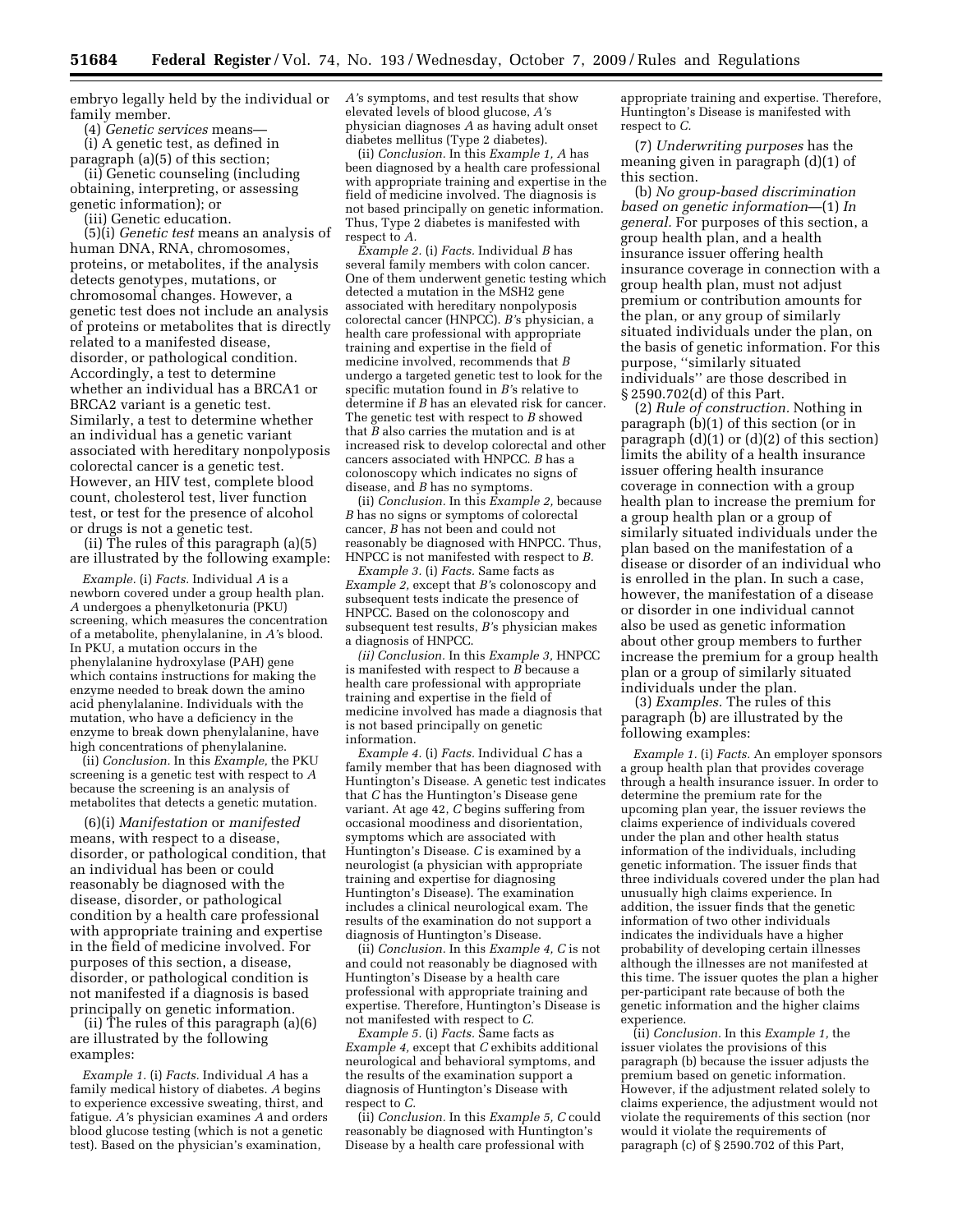which prohibits discrimination in individual premiums or contributions based on a health factor but permits increases in the group rate based on a health factor).

*Example 2.* (i) *Facts.* An employer sponsors a group health plan that provides coverage through a health insurance issuer. In order to determine the premium rate for the upcoming plan year, the issuer reviews the claims experience of individuals covered under the plan and other health status information of the individuals, including genetic information. The issuer finds that Employee *A* has made claims for treatment of polycystic kidney disease. *A* also has two dependent children covered under the plan. The issuer quotes the plan a higher perparticipant rate because of both *A'*s claims experience and the family medical history of *A'*s children (that is, the fact that *A* has the disease).

(ii) *Conclusion.* In this *Example 2,* the issuer violates the provisions of this paragraph (b) because, by taking the likelihood that *A'*s children may develop polycystic kidney disease into account in computing the rate for the plan, the issuer adjusts the premium based on genetic information relating to a condition that has not been manifested in *A'*s children. However, it is permissible for the issuer to increase the premium based on *A'*s claims experience.

(c) *Limitation on requesting or requiring genetic testing*—(1) *General rule.* Except as otherwise provided in this paragraph (c), a group health plan, and a health insurance issuer offering health insurance coverage in connection with a group health plan, must not request or require an individual or a family member of the individual to undergo a genetic test.

(2) *Health care professional may recommend a genetic test.* Nothing in paragraph (c)(1) of this section limits the authority of a health care professional who is providing health care services to an individual to request that the individual undergo a genetic test.

(3) *Examples.* The rules of paragraphs (c)(1) and (2) of this section are illustrated by the following examples:

*Example 1.* (i) *Facts.* Individual *A* goes to a physician for a routine physical examination. The physician reviews *A'*s family medical history and *A* informs the physician that *A'*s mother has been diagnosed with Huntington's Disease. The physician advises *A* that Huntington's Disease is hereditary and recommends that *A*  undergo a genetic test.

(ii) *Conclusion.* In this *Example 1,* the physician is a health care professional who is providing health care services to *A.*  Therefore, the physician's recommendation that *A* undergo the genetic test does not violate this paragraph (c).

*Example 2.* (i) *Facts.* Individual *B* is covered by a health maintenance organization (HMO). *B* is a child being treated for leukemia. *B'*s physician, who is employed by the HMO, is considering a

treatment plan that includes sixmercaptopurine, a drug for treating leukemia in most children. However, the drug could be fatal if taken by a small percentage of children with a particular gene variant. *B'*s physician recommends that *B* undergo a genetic test to detect this variant before proceeding with this course of treatment.

(ii) *Conclusion.* In this *Example 2,* even though the physician is employed by the HMO, the physician is nonetheless a health care professional who is providing health care services to *B.* Therefore, the physician's recommendation that *B* undergo the genetic test does not violate this paragraph (c).

(4) *Determination regarding payment.*  (i) *In general.* As provided in this paragraph (c)(4), nothing in paragraph (c)(1) of this section precludes a plan or issuer from obtaining and using the results of a genetic test in making a determination regarding payment. For this purpose, ''payment'' has the meaning given such term in 45 CFR 164.501 of the privacy regulations issued under the Health Insurance Portability and Accountability Act. Thus, if a plan or issuer conditions payment for an item or service based on its medical appropriateness and the medical appropriateness of the item or service depends on the genetic makeup of a patient, then the plan or issuer is permitted to condition payment for the item or service on the outcome of a genetic test. The plan or issuer may also refuse payment if the patient does not undergo the genetic test.

(ii) *Limitation.* A plan or issuer is permitted to request only the minimum amount of information necessary to make a determination regarding payment. The minimum amount of information necessary is determined in accordance with the minimum necessary standard in 45 CFR 164.502(b) of the privacy regulations issued under the Health Insurance Portability and Accountability Act.

(iii) *Examples. See* paragraph (e) of this section for examples illustrating the rules of this paragraph (c)(4), as well as other provisions of this section.

(5) *Research exception.*  Notwithstanding paragraph (c)(1) of this section, a plan or issuer may request, but not require, that a participant or beneficiary undergo a genetic test if all of the conditions of this paragraph (c)(5) are met:

(i) *Research in accordance with Federal regulations and applicable State or local law or regulations.* The plan or issuer makes the request pursuant to research, as defined in 45 CFR 46.102(d), that complies with 45 CFR Part 46 or equivalent Federal regulations, and any applicable State or local law or regulations for the

protection of human subjects in research.

(ii) *Written request for participation in research.* The plan or issuer makes the request in writing, and the request clearly indicates to each participant or beneficiary (or, in the case of a minor child, to the legal guardian of the beneficiary) that—

(A) Compliance with the request is voluntary; and

(B) Noncompliance will have no effect on eligibility for benefits (as described in § 2590.702(b)(1) of this Part) or premium or contribution amounts.

(iii) *Prohibition on underwriting.* No genetic information collected or acquired under this paragraph (c)(5) can be used for underwriting purposes (as described in paragraph (d)(1) of this section).

(iv) *Notice to Federal agencies.* The plan or issuer completes a copy of the ''Notice of Research Exception under the Genetic Information Nondiscrimination Act'' authorized by the Secretary and provides the notice to the address specified in the instructions thereto.

(d) *Prohibitions on collection of genetic information*—(1) *For underwriting purposes*—(i) *General rule.*  A group health plan, and a health insurance issuer offering health insurance coverage in connection with a group health plan, must not collect (as defined in paragraph (a)(1) of this section) genetic information for underwriting purposes. *See* paragraph (e) of this section for examples illustrating the rules of this paragraph (d)(1), as well as other provisions of this section.

(ii) *Underwriting purposes defined.*  Subject to paragraph (d)(1)(iii) of this section, *underwriting purposes* means, with respect to any group health plan, or health insurance coverage offered in connection with a group health plan—

(A) Rules for, or determination of, eligibility (including enrollment and continued eligibility) for benefits under the plan or coverage as described in § 2590.702(b)(1)(ii) of this Part (including changes in deductibles or other cost-sharing mechanisms in return for activities such as completing a health risk assessment or participating in a wellness program);

(B) The computation of premium or contribution amounts under the plan or coverage (including discounts, rebates, payments in kind, or other premium differential mechanisms in return for activities such as completing a health risk assessment or participating in a wellness program);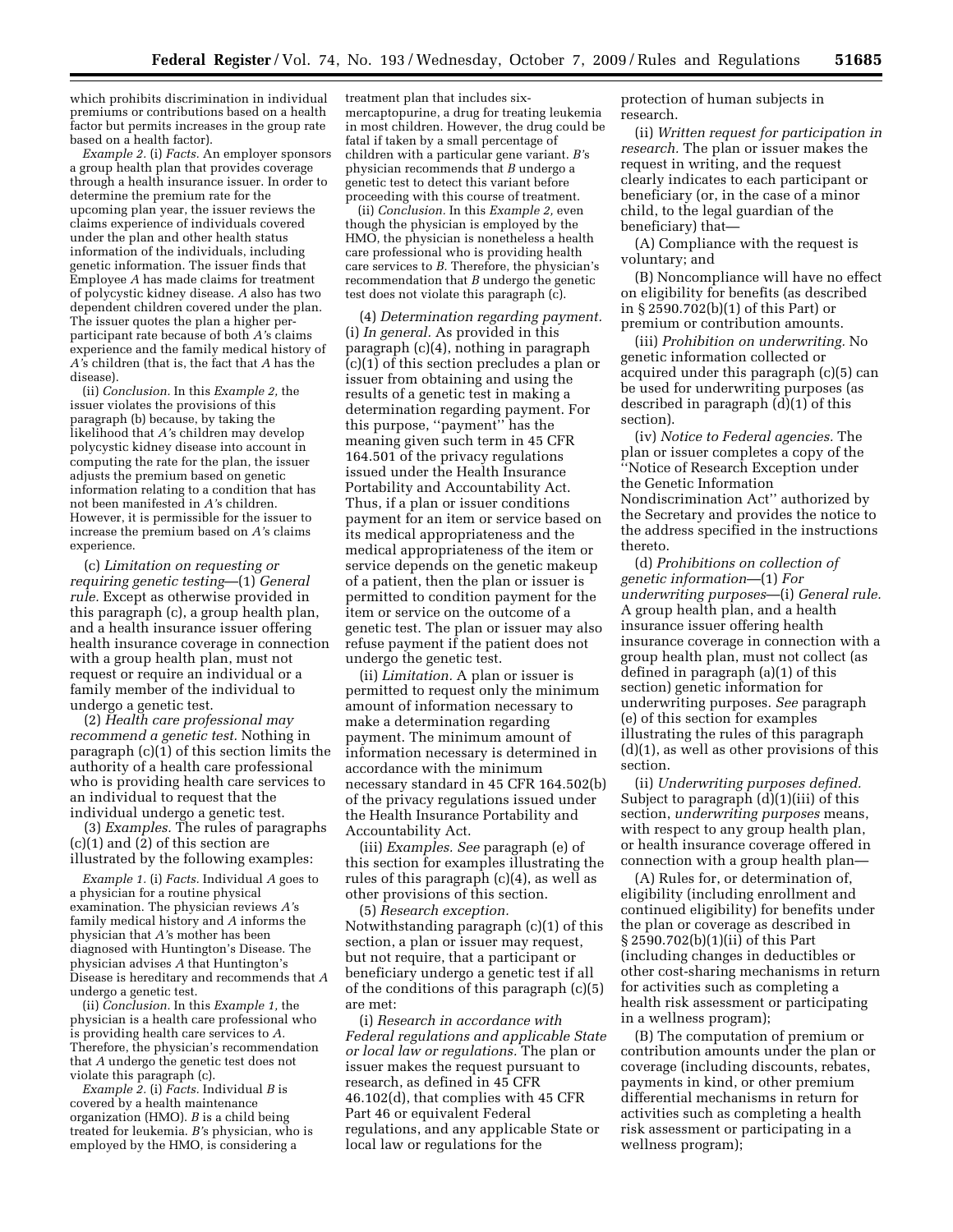(C) The application of any preexisting condition exclusion under the plan or coverage; and

(D) Other activities related to the creation, renewal, or replacement of a contract of health insurance or health benefits.

(iii) *Medical appropriateness.* If an individual seeks a benefit under a group health plan or health insurance coverage, the plan or coverage may limit or exclude the benefit based on whether the benefit is medically appropriate, and the determination of whether the benefit is medically appropriate is not within the meaning of underwriting purposes. Accordingly, if an individual seeks a benefit under the plan and the plan or issuer conditions the benefit based on its medical appropriateness and the medical appropriateness of the benefit depends on genetic information of the individual, then the plan or issuer is permitted to condition the benefit on the genetic information. A plan or issuer is permitted to request only the minimum amount of genetic information necessary to determine medical appropriateness. The plan or issuer may deny the benefit if the patient does not provide the genetic information required to determine medical appropriateness. If an individual is not seeking a benefit, the medical appropriateness exception of this paragraph (d)(1)(iii) to the definition of underwriting purposes does not apply. *See* paragraph (e) of this section for examples illustrating the medical appropriateness provisions of this paragraph (d)(1)(iii), as well as other provisions of this section.

(2) *Prior to or in connection with enrollment.* (i) *In general.* A group health plan, and a health insurance issuer offering health insurance coverage in connection with a group health plan, must not collect genetic information with respect to any individual prior to that individual's effective date of coverage under that plan or coverage, nor in connection with the rules for eligibility (as defined in § 2590.702(b)(1)(ii) of this Part) that apply to that individual. Whether or not an individual's information is collected prior to that individual's effective date of coverage is determined at the time of collection.

(ii) *Incidental collection exception.*— (A) *In general.* If a group health plan, or a health insurance issuer offering health insurance coverage in connection with a group health plan, obtains genetic information incidental to the collection of other information concerning any individual, the collection is not a violation of this paragraph (d)(2), as long as the collection is not for

underwriting purposes in violation of paragraph (d)(1) of this section.

(B) *Limitation.* The incidental collection exception of this paragraph (d)(2)(ii) does not apply in connection with any collection where it is reasonable to anticipate that health information will be received, unless the collection explicitly states that genetic information should not be provided.

(3) *Examples.* The rules of this paragraph (d) are illustrated by the following examples:

*Example 1.* (i) *Facts.* A group health plan provides a premium reduction to enrollees who complete a health risk assessment. The health risk assessment is requested to be completed after enrollment. Whether or not it is completed or what responses are given on it has no effect on an individual's enrollment status, or on the enrollment status of members of the individual's family. The health risk assessment includes questions about the individual's family medical history.

(ii) *Conclusion.* In this *Example 1,* the health risk assessment includes a request for genetic information (that is, the individual's family medical history). Because completing the health risk assessment results in a premium reduction, the request for genetic information is for underwriting purposes. Consequently, the request violates the prohibition on the collection of genetic information in paragraph (d)(1) of this section.

*Example 2.* (i) *Facts.* The same facts as *Example 1,* except there is no premium reduction or any other reward for completing the health risk assessment.

(ii) *Conclusion.* In this *Example 2,* the request is not for underwriting purposes, nor is it prior to or in connection with enrollment. Therefore, it does not violate the prohibition on the collection of genetic information in this paragraph (d).

*Example 3.* (i) *Facts.* A group health plan requests that enrollees complete a health risk assessment prior to enrollment, and includes questions about the individual's family medical history. There is no reward or penalty for completing the health risk assessment.

(ii) *Conclusion.* In this *Example 3,* because the health risk assessment includes a request for genetic information (that is, the individual's family medical history), and requests the information prior to enrollment, the request violates the prohibition on the collection of genetic information in paragraph (d)(2) of this section. Moreover, because it is a request for genetic information, it is not an incidental collection under paragraph (d)(2)(ii) of this section.

*Example 4.* (i) *Facts.* The facts are the same as in *Example 1,* except there is no premium reduction or any other reward given for completion of the health risk assessment. However, certain people completing the health risk assessment may become eligible for additional benefits under the plan by being enrolled in a disease management program based on their answers to questions about family medical history.

Other people may become eligible for the disease management program based solely on their answers to questions about their individual medical history.

(ii) *Conclusion.* In this *Example 4,* the request for information about an individual's family medical history could result in the individual being eligible for benefits for which the individual would not otherwise be eligible. Therefore, the questions about family medical history on the health risk assessment are a request for genetic information for underwriting purposes and are prohibited under this paragraph (d). Although the plan conditions eligibility for the disease management program based on determinations of medical appropriateness, the exception for determinations of medical appropriateness does not apply because the individual is not seeking benefits.

*Example 5.* (i) *Facts.* A group health plan requests enrollees to complete two distinct health risk assessments (HRAs) after and unrelated to enrollment. The first HRA instructs the individual to answer only for the individual and not for the individual's family. The first HRA does not ask about any genetic tests the individual has undergone or any genetic services the individual has received. The plan offers a reward for completing the first HRA. The second HRA asks about family medical history and the results of genetic tests the individual has undergone. The plan offers no reward for completing the second HRA and the instructions make clear that completion of the second HRA is wholly voluntary and will not affect the reward given for completion of the first HRA.

(ii) *Conclusion.* In this *Example 5,* no genetic information is collected in connection with the first HRA, which offers a reward, and no benefits or other rewards are conditioned on the request for genetic information in the second HRA. Consequently, the request for genetic information in the second HRA is not for underwriting purposes, and the two HRAs do not violate the prohibition on the collection of genetic information in this paragraph (d).

*Example 6.* (i) *Facts.* A group health plan waives its annual deductible for enrollees who complete an HRA. The HRA is requested to be completed after enrollment. Whether or not the HRA is completed or what responses are given on it has no effect on an individual's enrollment status, or on the enrollment status of members of the individual's family. The HRA does not include any direct questions about the individual's genetic information (including family medical history). However, the last question reads, ''Is there anything else relevant to your health that you would like us to know or discuss with you?''

(ii) *Conclusion.* In this *Example 6,* the plan's request for medical information does not explicitly state that genetic information should not be provided. Therefore, any genetic information collected in response to the question is not within the incidental collection exception and is prohibited under this paragraph (d).

*Example 7.* (i) *Facts.* Same facts as *Example 6,* except that the last question goes on to state, ''In answering this question, you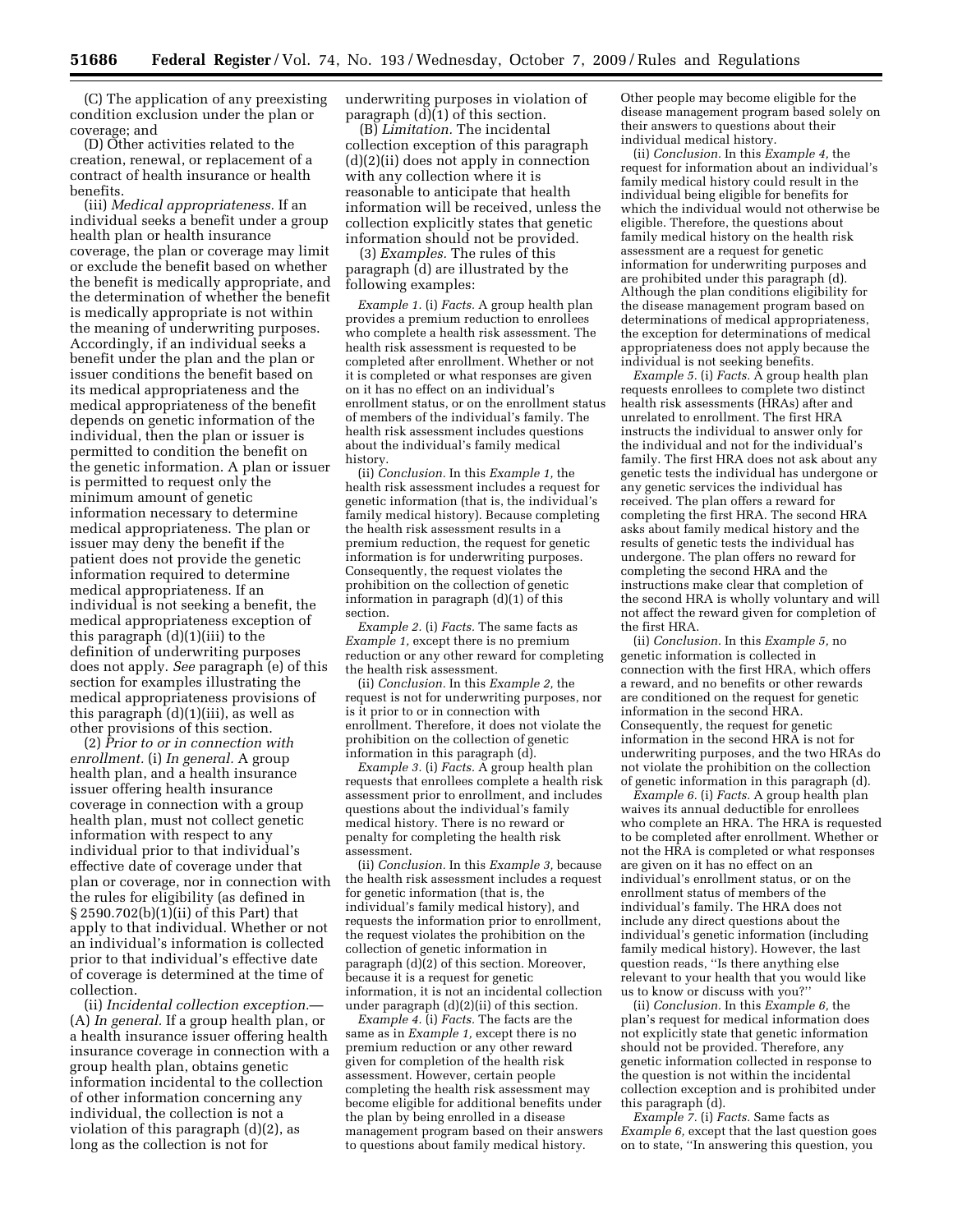should not include any genetic information. That is, please do not include any family medical history or any information related to genetic testing, genetic services, genetic counseling, or genetic diseases for which you believe you may be at risk.''

(ii) *Conclusion.* In this *Example 7,* the plan's request for medical information explicitly states that genetic information should not be provided. Therefore, any genetic information collected in response to the question is within the incidental collection exception. However, the plan may not use any genetic information it obtains incidentally for underwriting purposes.

*Example 8.* (i) *Facts.* Issuer *M* acquires Issuer *N. M* requests *N'*s records, stating that *N* should not provide genetic information and should review the records to excise any genetic information. *N* assembles the data requested by *M* and, although *N* reviews it to delete genetic information, the data from a specific region included some individuals' family medical history. Consequently, *M*  receives genetic information about some of *N'*s covered individuals.

(ii) *Conclusion.* In this *Example 8, M'*s request for health information explicitly stated that genetic information should not be provided. Therefore, the collection of genetic information was within the incidental collection exception. However, *M* may not use the genetic information it obtained incidentally for underwriting purposes.

(e) *Examples regarding determinations of medical appropriateness.* The application of the rules of paragraphs (c) and (d) of this section to plan or issuer determinations of medical appropriateness is illustrated by the following examples:

*Example 1.* (i) *Facts.* Individual *A'*s group health plan covers genetic testing for celiac disease for individuals who have family members with this condition. After *A'*s son is diagnosed with celiac disease, *A* undergoes a genetic test and promptly submits a claim for the test to *A'*s issuer for reimbursement. The issuer asks *A* to provide the results of the genetic test before the claim is paid.

(ii) *Conclusion.* In this *Example 1,* under the rules of paragraph (c)(4) of this section the issuer is permitted to request only the minimum amount of information necessary to make a decision regarding payment. Because the results of the test are not necessary for the issuer to make a decision regarding the payment of *A'*s claim, the issuer's request for the results of the genetic test violates paragraph (c) of this section.

*Example 2.* (i) *Facts.* Individual *B'*s group health plan covers a yearly mammogram for participants and beneficiaries starting at age 40, or at age 30 for those with increased risk for breast cancer, including individuals with BRCA1 or BRCA2 gene mutations. *B* is 33 years old and has the BRCA2 mutation. *B*  undergoes a mammogram and promptly submits a claim to *B'*s plan for reimbursement. Following an established policy, the plan asks *B* for evidence of increased risk of breast cancer, such as the results of a genetic test or a family history of breast cancer, before the claim for the mammogram is paid. This policy is applied

uniformly to all similarly situated individuals and is not directed at individuals based on any genetic information.

(ii) *Conclusion.* In this *Example 2,* the plan does not violate paragraphs (c) or (d) of this section. Under paragraph (c), the plan is permitted to request and use the results of a genetic test to make a determination regarding payment, provided the plan requests only the minimum amount of information necessary. Because the medical appropriateness of the mammogram depends on the genetic makeup of the patient, the minimum amount of information necessary includes the results of the genetic test. Similarly, the plan does not violate paragraph (d) of this section because the plan is permitted to request genetic information in making a determination regarding the medical appropriateness of a claim if the genetic information is necessary to make the determination (and if the genetic information is not used for underwriting purposes).

*Example 3.* (i) *Facts.* Individual *C* was previously diagnosed with and treated for breast cancer, which is currently in remission. In accordance with the recommendation of *C'*s physician, *C* has been taking a regular dose of tamoxifen to help prevent a recurrence. *C'*s group health plan adopts a new policy requiring patients taking tamoxifen to undergo a genetic test to ensure that tamoxifen is medically appropriate for their genetic makeup. In accordance with, at the time, the latest scientific research, tamoxifen is not helpful in up to 7 percent of breast cancer patients, those with certain variations of the gene for making the CYP2D6 enzyme. If a patient has a gene variant making tamoxifen not medically appropriate, the plan does not pay for the tamoxifen prescription.

(ii) *Conclusion.* In this *Example 3,* the plan does not violate paragraph (c) of this section if it conditions future payments for the tamoxifen prescription on *C'*s undergoing a genetic test to determine what genetic markers *C* has for making the CYP<sub>2</sub>D6 enzyme. Nor does the plan violate paragraph (c) of this section if the plan refuses future payment if the results of the genetic test indicate that tamoxifen is not medically appropriate for *C.* 

*Example 4.* (i) *Facts.* A group health plan offers a diabetes disease management program to all similarly situated individuals for whom it is medically appropriate based on whether the individuals have or are at risk for diabetes. The program provides enhanced benefits related only to diabetes for individuals who qualify for the program. The plan sends out a notice to all participants that describes the diabetes disease management program and explains the terms for eligibility. Individuals interested in enrolling in the program are advised to contact the plan to demonstrate that they have diabetes or that they are at risk for diabetes. For individuals who do not currently have diabetes, genetic information may be used to demonstrate that an individual is at risk.

(ii) *Conclusion.* In this *Example 4,* the plan may condition benefits under the disease management program upon a showing by an individual that the individual is at risk for

diabetes, even if such showing may involve genetic information, provided that the plan requests genetic information only when necessary to make a determination regarding whether the disease management program is medically appropriate for the individual and only requests the minimum amount of information necessary to make that determination.

*Example 5.* (i) *Facts.* Same facts as *Example 4,* except that the plan includes a questionnaire that asks about the occurrence of diabetes in members of the individual's family as part of the notice describing the disease management program.

(ii) *Conclusion.* In this *Example 5,* the plan violates the requirements of paragraph (d)(1) of this section because the requests for genetic information are not limited to those situations in which it is necessary to make a determination regarding whether the disease management program is medically appropriate for the individuals.

*Example 6.* (i) *Facts.* Same facts as *Example 4,* except the disease management program provides an enhanced benefit in the form of a lower annual deductible to individuals under the program; the lower deductible applies with respect to all medical expenses incurred by the individual. Thus, whether or not a claim relates to diabetes, the individual is provided with a lower deductible based on the individual providing the plan with genetic information.

(ii) *Conclusion.* In this *Example 6,* because the enhanced benefits include benefits not related to the determination of medical appropriateness, making available the enhanced benefits is within the meaning of underwriting purposes. Accordingly, the plan may not request or require genetic information (including family history information) in determining eligibility for enhanced benefits under the program because such a request would be for underwriting purposes and would violate paragraph  $(d)(1)$  of this section.

(f) *Applicability date.* This section applies for plan years beginning on or after December 7, 2009.

■ 6. Section 2590.732 is amended to revise paragraph (b) as follows:

### **§ 2590.732 Special rules relating to group health plans.**

\* \* \* \* \* (b) *General exception for certain small group health plans*—(1) Subject to paragraph (b)(2) of this section, the requirements of this part do not apply to any group health plan (and group health insurance coverage) for any plan year, if on the first day of the plan year, the plan has fewer than two participants who are current employees.

(2) The following requirements apply without regard to paragraph (b)(1) of this section:

(i) Section 2590.701–3(b)(6) of this Part.

(ii) Section 2590.702(b) of this Part, as such section applies with respect to genetic information as a health factor.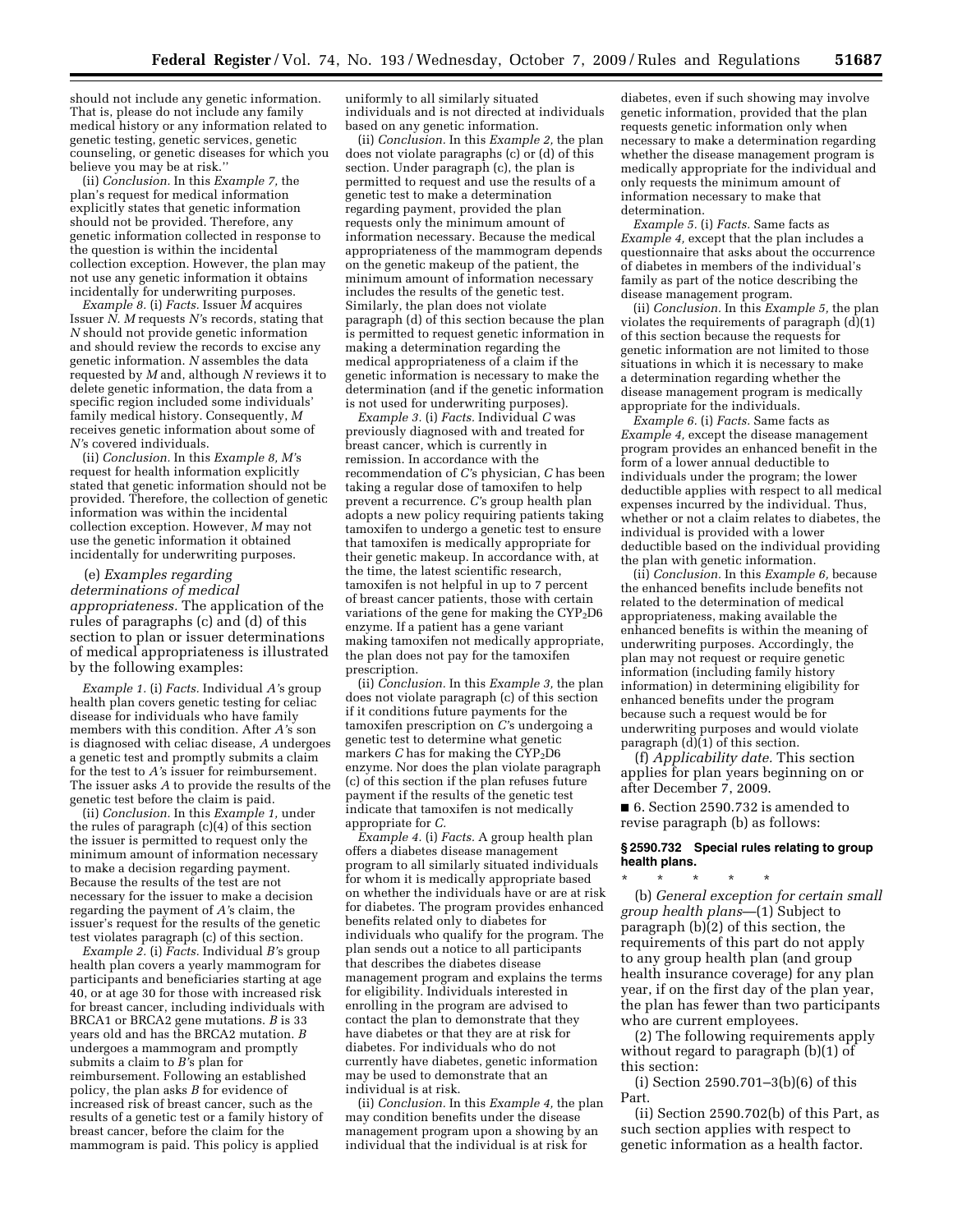(iii) Section 2590.702(c) of this Part, as such section applies with respect to genetic information as a health factor.

(iv) Section 2590.702(e) of this Part, as such section applies with respect to genetic information as a health factor.

(v) Section 2590.702–1(b) of this Part.

(vi) Section 2590.702–1(c) of this Part.

(vii) Section 2590.702–1(d) of this

Part.

(viii) Section 2590.702–1(e) of this Part.

(ix) Section 2590.711 of this Part.

\* \* \* \* \*

Signed at Washington, DC, this 21st day of August 2009.

# **Phyllis C. Borzi,**

*Assistant Secretary, Employee Benefits Security Administration, U.S. Department of Labor.* 

### **Department of Health and Human Services**

45 CFR Subtitle A

■ For the reasons set forth in the preamble, the Department of Health and Human Services is amending 45 CFR Subtitle A, Subchapter B as set forth below:

# **PART 144—REQUIREMENTS RELATING TO HEALTH INSURANCE COVERAGE**

■ 1. The authority citation for part 144 is revised to read as follows:

**Authority:** Secs. 2701 through 2763, 2791, and 2792 of the Public Health Service Act, 42 U.S.C. 300gg through 300gg–63, 300gg–91, and 300gg–92.

#### **§ 144.101 Basis and purpose.**

■ 2. Section 144.101 is amended by revising paragraph (a) to read as follows:

(a) Part 146 of this subchapter implements sections 2701 through 2723, 2791 and 2792 of the Public Health Service Act (PHS Act, 42 U.S.C. 300gg through 42 U.S.C. 300gg–23, 300gg–91, and 300gg–92.).

\* \* \* \* \*

■ 3. Section 144.103 is amended by revising the definition of ''genetic information'' to read as follows:

### **§ 144.103 Definitions.**

\* \* \* \* \*

*Genetic information* has the meaning specified in § 146.122(a) of this subchapter.

\* \* \* \* \*

# **PART 146—REQUIREMENTS FOR THE GROUP HEALTH INSURANCE MARKET**

■ 4. The authority citation for part 146 is revised to read as follows:

**Authority:** Secs. 2702 through 2705, 2711 through 2723, 2791, and 2792 of the PHS Act (42 U.S.C. 300gg–1 through 300gg–5, 300gg– 11 through 300gg–23, 300gg–91, and 300gg– 92).

■ 5. Section 146.101 is amended by— ■ A. Revising the first sentence of paragraph (a).

 $\blacksquare$  B. Adding a new paragraph (b)(1)(vii). The revision and addition read as follows:

#### **§ 146.101 Basis and scope.**

(a)  $* * *$ . This part implements sections 2701 through 2723, 2791, and 2792 of the PHS Act. \* \* \*

(b) \* \* \*

 $(1) * * * *$ 

(vii) Additional requirements prohibiting discrimination against participants and beneficiaries based on genetic information.

\* \* \* \* \*  $\blacksquare$  6. Section 146.121 is amended by—

■ A. Revising paragraph (a)(1)(vii).

■ B. Revising paragraph (c)(2)(i).

■ C. Republishing paragraph (c)(2)(iii)

(Example 1) (i).

■ D. Revising paragraph (c)(2)(iii) (Example 1) (ii).

The revisions and republication read as follows:

#### **§ 146.121 Prohibiting discrimination against participants and beneficiaries based on a health factor.**

- $(a) * * * *$
- $(1) * * * *$

(vi) Genetic information, as defined in § 146.122(a) of this subchapter;

- \* \* \* \* \* (c) \* \* \*
	- $(2) * * * *$

(i) *Group rating based on health factors not restricted under this section*. Nothing in this section restricts the aggregate amount that an employer may be charged for coverage under a group health plan. But *see* § 146.122(b) of this part, which prohibits adjustments in group premium or contribution rates based on genetic information.

\* \* \* \* \*  $(iii) * * * *$ 

*Example 1.* (i) *Facts*. An employer sponsors a group health plan and purchases coverage from a health insurance issuer. In order to determine the premium rate for the upcoming plan year, the issuer reviews the claims experience of individuals covered under the plan. The issuer finds that Individual *F* had significantly higher claims experience than similarly situated individuals in the plan. The issuer quotes the plan a higher per-participant rate because of *F'*s claims experience.

(ii) *Conclusion*. In this *Example 1*, the issuer does not violate the provisions of this paragraph (c)(2) because the issuer blends the rate so that the employer is not quoted a

higher rate for *F* than for a similarly situated individual based on *F'*s claims experience. (However, if the issuer used genetic information in computing the group rate, it would violate § 146.122(b) of this part.) \* \* \* \* \*

■ 7. Add a new § 146.122 to read as follows:

### **§ 146.122 Additional requirements prohibiting discrimination based on genetic information.**

(a) *Definitions*. Unless otherwise provided, the definitions in this paragraph (a) govern in applying the provisions of this section.

(1) *Collect* means, with respect to information, to request, require, or purchase such information.

(2) *Family member* means, with respect to an individual—

(i) A dependent (as defined in § 144.103 of this part) of the individual; or

(ii) Any other person who is a firstdegree, second-degree, third-degree, or fourth-degree relative of the individual or of a dependent of the individual. Relatives by affinity (such as by marriage or adoption) are treated the same as relatives by consanguinity (that is, relatives who share a common biological ancestor). In determining the degree of the relationship, relatives by less than full consanguinity (such as half-siblings, who share only one parent) are treated the same as relatives by full consanguinity (such as siblings who share both parents).

(A) First-degree relatives include parents, spouses, siblings, and children.

(B) Second-degree relatives include grandparents, grandchildren, aunts, uncles, nephews, and nieces.

(C) Third-degree relatives include great-grandparents, great-grandchildren, great aunts, great uncles, and first cousins.

(D) Fourth-degree relatives include great-great grandparents, great-great grandchildren, and children of first cousins.

(3) *Genetic information* means—

(i) Subject to paragraphs (a)(3)(ii) and (iii) of this section, with respect to an individual, information about—

(A) The individual's genetic tests (as defined in paragraph (a)(5) of this section);

(B) The genetic tests of family members of the individual;

(C) The manifestation (as defined in paragraph (a)(6) of this section) of a disease or disorder in family members of the individual; or

(D) Any request for, or receipt of, genetic services (as defined in paragraph (a)(4) of this section), or participation in clinical research which includes genetic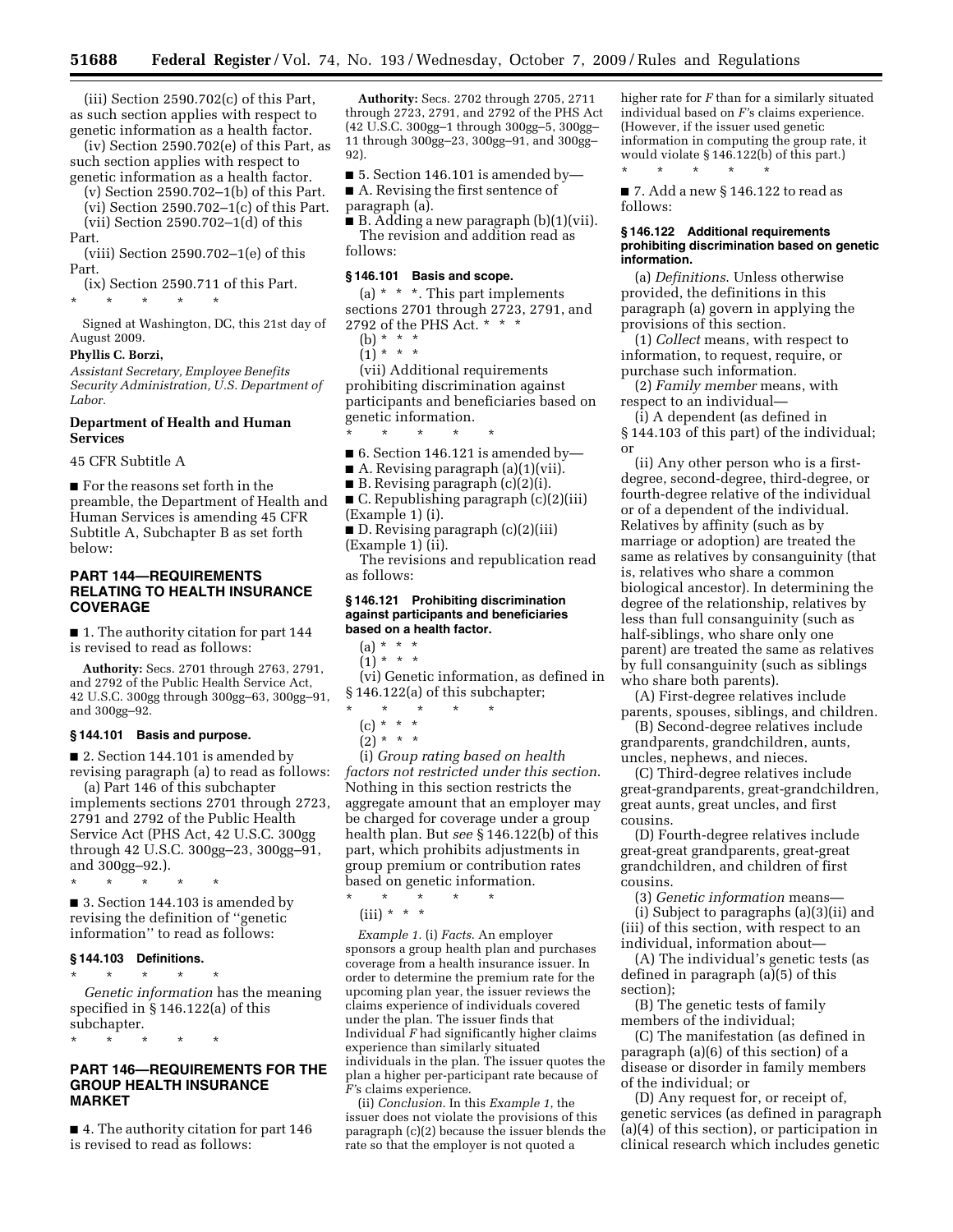services, by the individual or any family member of the individual.

(ii) The term *genetic information* does not include information about the sex or age of any individual.

(iii) The term *genetic information*  includes—

(A) With respect to a pregnant woman (or a family member of the pregnant woman), genetic information of any fetus carried by the pregnant woman; and

(B) With respect to an individual (or a family member of the individual) who is utilizing an assisted reproductive technology, genetic information of any embryo legally held by the individual or family member.

(4) *Genetic services* means —

(i) A genetic test, as defined in paragraph (a)(5) of this section;

(ii) Genetic counseling (including obtaining, interpreting, or assessing genetic information); or

(iii) Genetic education.

(5)(i) *Genetic test* means an analysis of human DNA, RNA, chromosomes, proteins, or metabolites, if the analysis detects genotypes, mutations, or chromosomal changes. However, a genetic test does not include an analysis of proteins or metabolites that is directly related to a manifested disease, disorder, or pathological condition. Accordingly, a test to determine whether an individual has a BRCA1 or BRCA2 variant is a genetic test. Similarly, a test to determine whether an individual has a genetic variant associated with hereditary nonpolyposis colorectal cancer is a genetic test. However, an HIV test, complete blood count, cholesterol test, liver function test, or test for the presence of alcohol or drugs is not a genetic test.

(ii) The rules of this paragraph (a)(5) are illustrated by the following example:

*Example.* (i) *Facts*. Individual *A* is a newborn covered under a group health plan. *A* undergoes a phenylketonuria (PKU) screening, which measures the concentration of a metabolite, phenylalanine, in *A'*s blood. In PKU, a mutation occurs in the phenylalanine hydroxylase (PAH) gene which contains instructions for making the enzyme needed to break down the amino acid phenylalanine. Individuals with the mutation, who have a deficiency in the enzyme to break down phenylalanine, have high concentrations of phenylalanine.

(ii) *Conclusion*. In this *Example*, the PKU screening is a genetic test with respect to *A*  because the screening is an analysis of metabolites that detects a genetic mutation.

(6)(i) *Manifestation* or *manifested*  means, with respect to a disease, disorder, or pathological condition, that an individual has been or could reasonably be diagnosed with the disease, disorder, or pathological

condition by a health care professional with appropriate training and expertise in the field of medicine involved. For purposes of this section, a disease, disorder, or pathological condition is not manifested if a diagnosis is based principally on genetic information.

(ii) The rules of this paragraph (a)(6) are illustrated by the following examples:

*Example 1.* (i) *Facts*. Individual *A* has a family medical history of diabetes. *A* begins to experience excessive sweating, thirst, and fatigue. *A'*s physician examines *A* and orders blood glucose testing (which is not a genetic test). Based on the physician's examination, *A'*s symptoms, and test results that show elevated levels of blood glucose, *A'*s physician diagnoses *A* as having adult onset diabetes mellitus (Type 2 diabetes).

(ii) *Conclusion.* In this *Example 1, A* has been diagnosed by a health care professional with appropriate training and expertise in the field of medicine involved. The diagnosis is not based principally on genetic information. Thus, Type 2 diabetes is manifested with respect to *A.* 

*Example 2.* (i) *Facts.* Individual *B* has several family members with colon cancer. One of them underwent genetic testing which detected a mutation in the MSH2 gene associated with hereditary nonpolyposis colorectal cancer (HNPCC). *B'*s physician, a health care professional with appropriate training and expertise in the field of medicine involved, recommends that *B*  undergo a targeted genetic test to look for the specific mutation found in *B* 's relative to determine if *B* has an elevated risk for cancer. The genetic test with respect to *B* showed that *B* also carries the mutation and is at increased risk to develop colorectal and other cancers associated with HNPCC. *B* has a colonoscopy which indicates no signs of disease, and *B* has no symptoms.

(ii) *Conclusion*. In this *Example 2,* because *B* has no signs or symptoms of colorectal cancer, *B* has not been and could not reasonably be diagnosed with HNPCC. Thus, HNPCC is not manifested with respect to *B*.

*Example 3.* (i) *Facts*. Same facts as *Example 2*, except that *B'*s colonoscopy and subsequent tests indicate the presence of HNPCC. Based on the colonoscopy and subsequent test results, *B'*s physician makes a diagnosis of HNPCC.

(ii) *Conclusion*. In this *Example 3*, HNPCC is manifested with respect to *B* because a health care professional with appropriate training and expertise in the field of medicine involved has made a diagnosis that is not based principally on genetic information.

*Example 4.* (i) *Facts*. Individual *C* has a family member that has been diagnosed with Huntington's Disease. A genetic test indicates that *C* has the Huntington's Disease gene variant. At age 42, *C* begins suffering from occasional moodiness and disorientation, symptoms which are associated with Huntington's Disease. *C* is examined by a neurologist (a physician with appropriate training and expertise for diagnosing Huntington's Disease). The examination includes a clinical neurological exam. The

results of the examination do not support a diagnosis of Huntington's Disease.

(ii) *Conclusion.* In this *Example 4, C* is not and could not reasonably be diagnosed with Huntington's Disease by a health care professional with appropriate training and expertise. Therefore, Huntington's Disease is not manifested with respect to *C*.

*Example 5.* (i) *Facts*. Same facts as *Example 4*, except that *C* exhibits additional neurological and behavioral symptoms, and the results of the examination support a diagnosis of Huntington's Disease with respect to *C*.

(ii) *Conclusion.* In this *Example 5, C* could reasonably be diagnosed with Huntington's Disease by a health care professional with appropriate training and expertise. Therefore, Huntington's Disease is manifested with respect to *C*.

(7) *Underwriting purposes* has the meaning given in paragraph (d)(1) of this section.

(b) *No group-based discrimination based on genetic information*—(1) *In general*. For purposes of this section, a group health plan, and a health insurance issuer offering health insurance coverage in connection with a group health plan, must not adjust premium or contribution amounts for the plan, or any group of similarly situated individuals under the plan, on the basis of genetic information. For this purpose, ''similarly situated individuals'' are those described in § 146.121(d) of this part.

(2) *Rule of construction*. Nothing in paragraph (b)(1) of this section (or in paragraph (d)(1) or (d)(2) of this section) limits the ability of a health insurance issuer offering health insurance coverage in connection with a group health plan to increase the premium for a group health plan or a group of similarly situated individuals under the plan based on the manifestation of a disease or disorder of an individual who is enrolled in the plan. In such a case, however, the manifestation of a disease or disorder in one individual cannot also be used as genetic information about other group members to further increase the premium for a group health plan or a group of similarly situated individuals under the plan.

(3) *Examples*. The rules of this paragraph (b) are illustrated by the following examples:

*Example 1.* (i) *Facts*. An employer sponsors a group health plan that provides coverage through a health insurance issuer. In order to determine the premium rate for the upcoming plan year, the issuer reviews the claims experience of individuals covered under the plan and other health status information of the individuals, including genetic information. The issuer finds that three individuals covered under the plan had unusually high claims experience. In addition, the issuer finds that the genetic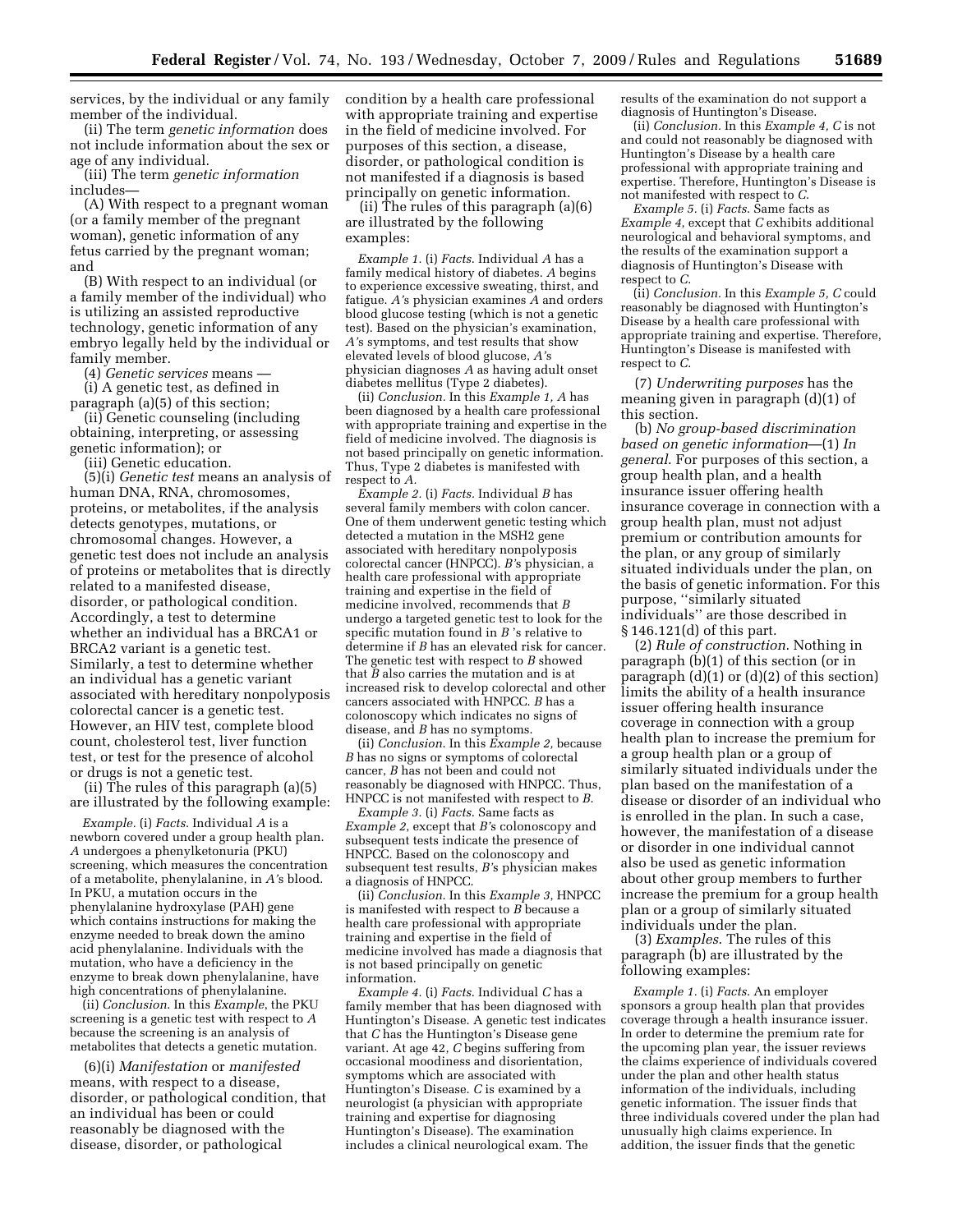information of two other individuals indicates the individuals have a higher probability of developing certain illnesses although the illnesses are not manifested at this time. The issuer quotes the plan a higher per-participant rate because of both the genetic information and the higher claims experience.

(ii) *Conclusion*. In this *Example 1*, the issuer violates the provisions of this paragraph (b) because the issuer adjusts the premium based on genetic information. However, if the adjustment related solely to claims experience, the adjustment would not violate the requirements of this section (nor would it violate the requirements of paragraph (c) of § 146.121 of this part, which prohibits discrimination in individual premiums or contributions based on a health factor but permits increases in the group rate based on a health factor).

*Example 2.* (i) *Facts*. An employer sponsors a group health plan that provides coverage through a health insurance issuer. In order to determine the premium rate for the upcoming plan year, the issuer reviews the claims experience of individuals covered under the plan and other health status information of the individuals, including genetic information. The issuer finds that Employee *A* has made claims for treatment of polycystic kidney disease. *A* also has two dependent children covered under the plan. The issuer quotes the plan a higher perparticipant rate because of both *A'*s claims experience and the family medical history of *A'*s children (that is, the fact that *A* has the disease).

(ii) *Conclusion*. In this *Example 2*, the issuer violates the provisions of this paragraph (b) because, by taking the likelihood that *A'*s children may develop polycystic kidney disease into account in computing the rate for the plan, the issuer adjusts the premium based on genetic information relating to a condition that has not been manifested in *A'*s children. However, it is permissible for the issuer to increase the premium based on *A'*s claims experience.

(c) *Limitation on requesting or requiring genetic testing*—(1) *General rule.* Except as otherwise provided in this paragraph (c), a group health plan, and a health insurance issuer offering health insurance coverage in connection with a group health plan, must not request or require an individual or a family member of the individual to undergo a genetic test.

(2) *Health care professional may recommend a genetic test*. Nothing in paragraph (c)(1) of this section limits the authority of a health care professional who is providing health care services to an individual to request that the individual undergo a genetic test.

(3) *Examples*. The rules of paragraphs (c)(1) and (2) of this section are illustrated by the following examples:

*Example 1.* (i) *Facts*. Individual *A* goes to a physician for a routine physical examination. The physician reviews *A'*s

family medical history and *A* informs the physician that *A'*s mother has been diagnosed with Huntington's Disease. The physician advises *A* that Huntington's Disease is hereditary and recommends that *A*  undergo a genetic test.

(ii) *Conclusion*. In this *Example 1*, the physician is a health care professional who is providing health care services to *A.*  Therefore, the physician's recommendation that *A* undergo the genetic test does not violate this paragraph (c).

*Example 2.* (i) *Facts*. Individual *B* is covered by a health maintenance organization (HMO). *B* is a child being treated for leukemia. *B'*s physician, who is employed by the HMO, is considering a treatment plan that includes sixmercaptopurine, a drug for treating leukemia in most children. However, the drug could be fatal if taken by a small percentage of children with a particular gene variant. *B'*s physician recommends that *B* undergo a genetic test to detect this variant before proceeding with this course of treatment.

(ii) *Conclusion*. In this *Example 2,* even though the physician is employed by the HMO, the physician is nonetheless a health care professional who is providing health care services to *B.* Therefore, the physician's recommendation that *B* undergo the genetic test does not violate this paragraph (c).

(4) *Determination regarding payment*. (i) *In general*. As provided in this paragraph (c)(4), nothing in paragraph (c)(1) of this section precludes a plan or issuer from obtaining and using the results of a genetic test in making a determination regarding payment. For this purpose, ''payment'' has the meaning given such term in § 164.501 of the privacy regulations issued under the Health Insurance Portability and Accountability Act. Thus, if a plan or issuer conditions payment for an item or service based on its medical appropriateness and the medical appropriateness of the item or service depends on the genetic makeup of a patient, then the plan or issuer is permitted to condition payment for the item or service on the outcome of a genetic test. The plan or issuer may also refuse payment if the patient does not undergo the genetic test.

(ii) *Limitation*. A plan or issuer is permitted to request only the minimum amount of information necessary to make a determination regarding payment. The minimum amount of information necessary is determined in accordance with the minimum necessary standard in § 164.502(b) of the privacy regulations issued under the Health Insurance Portability and Accountability Act.

(iii) *Examples. See* paragraph (e) of this section for examples illustrating the rules of this paragraph (c)(4), as well as other provisions of this section. (5) *Research exception*.

Notwithstanding paragraph (c)(1) of this

section, a plan or issuer may request, but not require, that a participant or beneficiary undergo a genetic test if all of the conditions of this paragraph (c)(5) are met:

(i) *Research in accordance with Federal regulations and applicable State or local law or regulations*. The plan or issuer makes the request pursuant to research, as defined in § 46.102(d) of this subtitle, that complies with part 46 of this subtitle or equivalent Federal regulations, and any applicable State or local law or regulations for the protection of human subjects in research.

(ii) *Written request for participation in research*. The plan or issuer makes the request in writing, and the request clearly indicates to each participant or beneficiary (or, in the case of a minor child, to the legal guardian of the beneficiary) that –

(A) Compliance with the request is voluntary; and

(B) Noncompliance will have no effect on eligibility for benefits (as described in § 146.121(b)(1) of this part) or premium or contribution amounts.

(iii) *Prohibition on underwriting*. No genetic information collected or acquired under this paragraph (c)(5) can be used for underwriting purposes (as described in paragraph (d)(1) of this section).

(iv) *Notice to Federal agencies*. The plan or issuer completes a copy of the ''Notice of Research Exception under the Genetic Information Nondiscrimination Act'' authorized by the Secretary and provides the notice to the address specified in the instructions thereto.

(d) *Prohibitions on collection of genetic information*.

(1) *For underwriting purposes*.

(i) *General rule*. A group health plan, and a health insurance issuer offering health insurance coverage in connection with a group health plan, must not collect (as defined in paragraph (a)(1) of this section) genetic information for underwriting purposes. *See* paragraph (e) of this section for examples illustrating the rules of this paragraph  $(d)(1)$ , as well as other provisions of this section.

(ii) *Underwriting purposes defined*. Subject to paragraph (d)(1)(iii) of this section, *underwriting purposes* means, with respect to any group health plan, or health insurance coverage offered in connection with a group health plan—

(A) Rules for, or determination of, eligibility (including enrollment and continued eligibility) for benefits under the plan or coverage as described in  $§ 146.121(b)(1)(ii)$  of this part (including changes in deductibles or other cost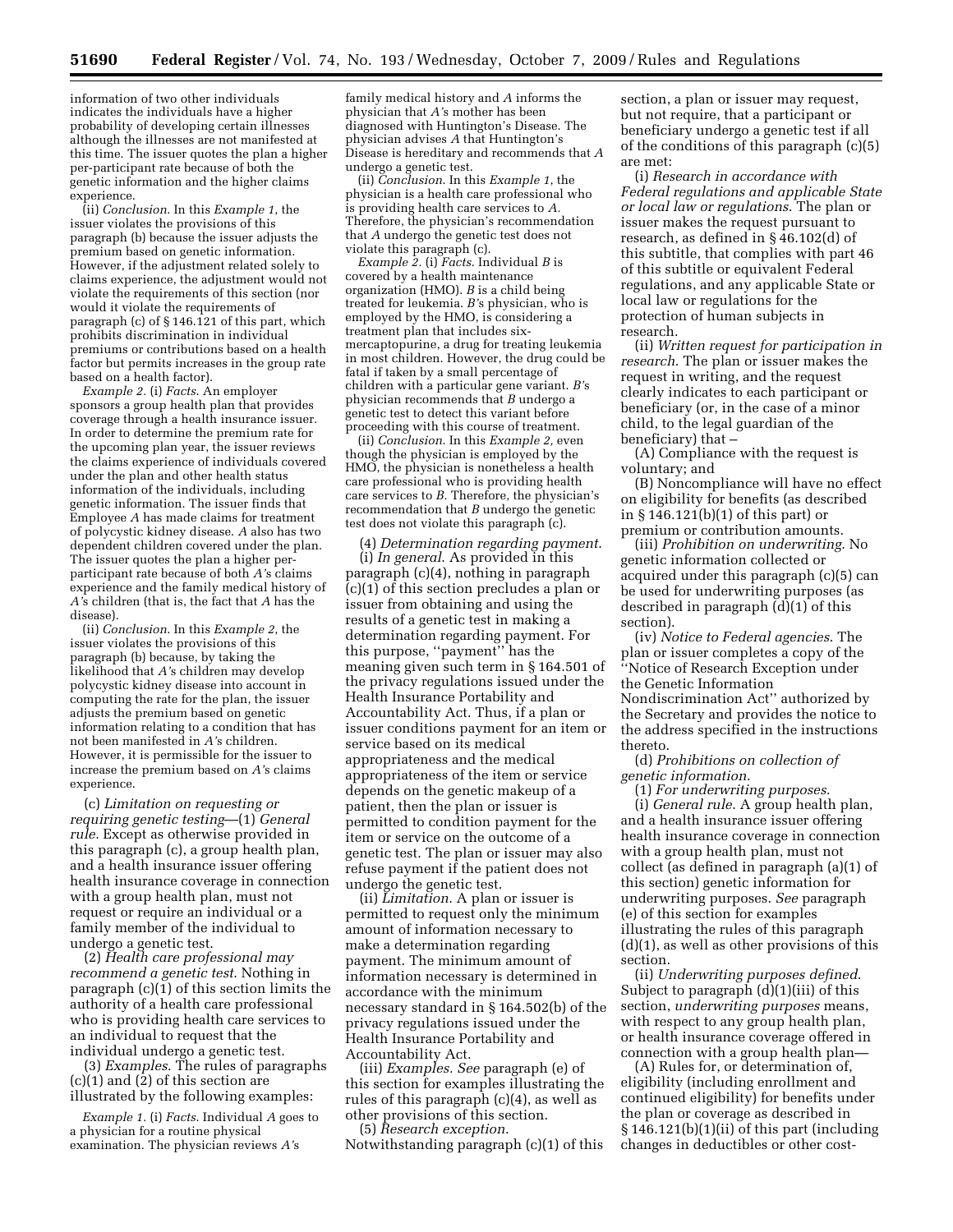sharing mechanisms in return for activities such as completing a health risk assessment or participating in a wellness program);

(B) The computation of premium or contribution amounts under the plan or coverage (including discounts, rebates, payments in kind, or other premium differential mechanisms in return for activities such as completing a health risk assessment or participating in a wellness program);

(C) The application of any preexisting condition exclusion under the plan or coverage; and

(D) Other activities related to the creation, renewal, or replacement of a contract of health insurance or health benefits.

(iii) *Medical appropriateness*. If an individual seeks a benefit under a group health plan or health insurance coverage, the plan or coverage may limit or exclude the benefit based on whether the benefit is medically appropriate, and the determination of whether the benefit is medically appropriate is not within the meaning of underwriting purposes. Accordingly, if an individual seeks a benefit under the plan and the plan or issuer conditions the benefit based on its medical appropriateness and the medical appropriateness of the benefit depends on genetic information of the individual, then the plan or issuer is permitted to condition the benefit on the genetic information. A plan or issuer is permitted to request only the minimum amount of genetic information necessary to determine medical appropriateness. The plan or issuer may deny the benefit if the patient does not provide the genetic information required to determine medical appropriateness. If an individual is not seeking a benefit, the medical appropriateness exception of this paragraph (d)(1)(iii) to the definition of underwriting purposes does not apply. *See* paragraph (e) of this section for examples illustrating the medical appropriateness provisions of this paragraph (d)(1)(iii), as well as other provisions of this section.

(2) *Prior to or in connection with enrollment*. (i) *In general*. A group health plan, and a health insurance issuer offering health insurance coverage in connection with a group health plan, must not collect genetic information with respect to any individual prior to that individual's effective date of coverage under that plan or coverage, nor in connection with the rules for eligibility (as defined in  $\S 146.121(b)(1)(ii)$  of this part) that apply to that individual. Whether or not an individual's information is collected prior to that individual's effective date

of coverage is determined at the time of collection.

(ii) *Incidental collection exception*. (A) *In general*. If a group health plan, or a health insurance issuer offering health insurance coverage in connection with a group health plan, obtains genetic information incidental to the collection of other information concerning any individual, the collection is not a violation of this paragraph (d)(2), as long as the collection is not for underwriting purposes in violation of paragraph (d)(1) of this section.

(B) *Limitation*. The incidental collection exception of this paragraph (d)(2)(ii) does not apply in connection with any collection where it is reasonable to anticipate that health information will be received, unless the collection explicitly states that genetic information should not be provided.

(3) *Examples*. The rules of this paragraph (d) are illustrated by the following examples:

*Example 1.* (i) *Facts*. A group health plan provides a premium reduction to enrollees who complete a health risk assessment. The health risk assessment is requested to be completed after enrollment. Whether or not it is completed or what responses are given on it has no effect on an individual's enrollment status, or on the enrollment status of members of the individual's family. The health risk assessment includes questions about the individual's family medical history.

(ii) *Conclusion*. In this *Example 1*, the health risk assessment includes a request for genetic information (that is, the individual's family medical history). Because completing the health risk assessment results in a premium reduction, the request for genetic information is for underwriting purposes. Consequently, the request violates the prohibition on the collection of genetic information in paragraph (d)(1) of this section.

*Example 2.* (i) *Facts*. The same facts as *Example 1*, except there is no premium reduction or any other reward for completing the health risk assessment.

(ii) *Conclusion*. In this *Example 2*, the request is not for underwriting purposes, nor is it prior to or in connection with enrollment. Therefore, it does not violate the prohibition on the collection of genetic information in this paragraph (d).

*Example 3.* (i) *Facts*. A group health plan requests that enrollees complete a health risk assessment prior to enrollment, and includes questions about the individual's family medical history. There is no reward or penalty for completing the health risk assessment.

(ii) *Conclusion*. In this *Example 3*, because the health risk assessment includes a request for genetic information (that is, the individual's family medical history), and requests the information prior to enrollment, the request violates the prohibition on the collection of genetic information in

paragraph (d)(2) of this section. Moreover, because it is a request for genetic information, it is not an incidental collection under paragraph (d)(2)(ii) of this section.

*Example 4.* (i) *Facts*. The facts are the same as in *Example 1*, except there is no premium reduction or any other reward given for completion of the health risk assessment. However, certain people completing the health risk assessment may become eligible for additional benefits under the plan by being enrolled in a disease management program based on their answers to questions about family medical history. Other people may become eligible for the disease management program based solely on their answers to questions about their individual medical history.

(ii) *Conclusion.* In this *Example 4,* the request for information about an individual's family medical history could result in the individual being eligible for benefits for which the individual would not otherwise be eligible. Therefore, the questions about family medical history on the health risk assessment are a request for genetic information for underwriting purposes and are prohibited under this paragraph (d). Although the plan conditions eligibility for the disease management program based on determinations of medical appropriateness, the exception for determinations of medical appropriateness does not apply because the individual is not seeking benefits.

*Example 5.* (i) *Facts*. A group health plan requests enrollees to complete two distinct health risk assessments (HRAs) after and unrelated to enrollment. The first HRA instructs the individual to answer only for the individual and not for the individual's family. The first HRA does not ask about any genetic tests the individual has undergone or any genetic services the individual has received. The plan offers a reward for completing the first HRA. The second HRA asks about family medical history and the results of genetic tests the individual has undergone. The plan offers no reward for completing the second HRA and the instructions make clear that completion of the second HRA is wholly voluntary and will not affect the reward given for completion of the first HRA.

(ii) *Conclusion*. In this *Example 5*, no genetic information is collected in connection with the first HRA, which offers a reward, and no benefits or other rewards are conditioned on the request for genetic information in the second HRA. Consequently, the request for genetic information in the second HRA is not for underwriting purposes, and the two HRAs do not violate the prohibition on the collection of genetic information in this paragraph (d).

*Example 6.* (i) *Facts*. A group health plan waives its annual deductible for enrollees who complete an HRA. The HRA is requested to be completed after enrollment. Whether or not the HRA is completed or what responses are given on it has no effect on an individual's enrollment status, or on the enrollment status of members of the individual's family. The HRA does not include any direct questions about the individual's genetic information (including family medical history). However, the last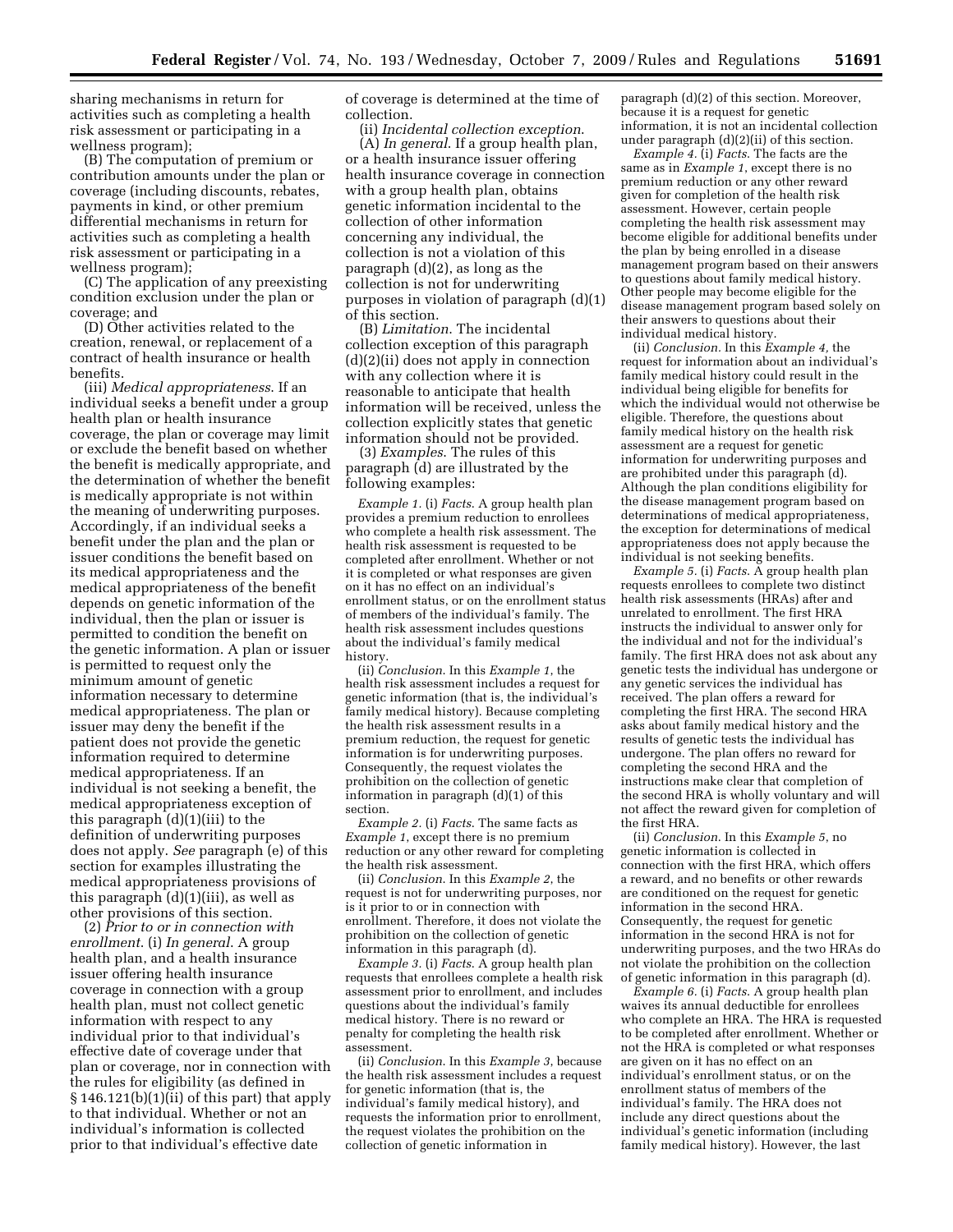question reads, ''Is there anything else relevant to your health that you would like us to know or discuss with you?''

(ii) *Conclusion*. In this *Example 6*, the plan's request for medical information does not explicitly state that genetic information should not be provided. Therefore, any genetic information collected in response to the question is not within the incidental collection exception and is prohibited under this paragraph (d).

*Example 7.* (i) *Facts*. Same facts as *Example 6*, except that the last question goes on to state, ''In answering this question, you should not include any genetic information. That is, please do not include any family medical history or any information related to genetic testing, genetic services, genetic counseling, or genetic diseases for which you believe you may be at risk.''

(ii) *Conclusion*. In this *Example 7*, the plan's request for medical information explicitly states that genetic information should not be provided. Therefore, any genetic information collected in response to the question is within the incidental collection exception. However, the plan may not use any genetic information it obtains incidentally for underwriting purposes.

*Example 8.* (i) *Facts*. Issuer *M* acquires Issuer *N. M* requests *N'*s records, stating that *N* should not provide genetic information and should review the records to excise any genetic information. *N* assembles the data requested by *M* and, although *N* reviews it to delete genetic information, the data from a specific region included some individuals' family medical history. Consequently, *M*  receives genetic information about some of *N'*s covered individuals.

(ii) *Conclusion*. In this *Example 8, M'*s request for health information explicitly stated that genetic information should not be provided. Therefore, the collection of genetic information was within the incidental collection exception. However, *M* may not use the genetic information it obtained incidentally for underwriting purposes.

(e) *Examples regarding determinations of medical appropriateness*. The application of the rules of paragraphs (c) and (d) of this section to plan or issuer determinations of medical appropriateness is illustrated by the following examples:

*Example 1.* (i) *Facts*. Individual *A* group health plan covers genetic testing for celiac disease for individuals who have family members with this condition. After *A'*s son is diagnosed with celiac disease, *A* undergoes a genetic test and promptly submits a claim for the test to *A'*s issuer for reimbursement. The issuer asks *A* to provide the results of the genetic test before the claim is paid.

(ii) *Conclusion*. In this *Example 1*, under the rules of paragraph (c)(4) of this section the issuer is permitted to request only the minimum amount of information necessary to make a decision regarding payment. Because the results of the test are not necessary for the issuer to make a decision regarding the payment of *A'*s claim, the issuer's request for the results of the genetic test violates paragraph (c) of this section.

*Example 2.* (i) *Facts*. Individual *B'*s group health plan covers a yearly mammogram for participants and beneficiaries starting at age 40, or at age 30 for those with increased risk for breast cancer, including individuals with BRCA1 or BRCA2 gene mutations. *B* is 33 years old and has the BRCA2 mutation. *B*  undergoes a mammogram and promptly submits a claim to *B'*s plan for reimbursement. Following an established policy, the plan asks *B* for evidence of increased risk of breast cancer, such as the results of a genetic test or a family history of breast cancer, before the claim for the mammogram is paid. This policy is applied uniformly to all similarly situated individuals and is not directed at individuals based on any genetic information.

(ii) *Conclusion*. In this *Example 2*, the plan does not violate paragraphs (c) or (d) of this section. Under paragraph (c), the plan is permitted to request and use the results of a genetic test to make a determination regarding payment, provided the plan requests only the minimum amount of information necessary. Because the medical appropriateness of the mammogram depends on the genetic makeup of the patient, the minimum amount of information necessary includes the results of the genetic test. Similarly, the plan does not violate paragraph (d) of this section because the plan is permitted to request genetic information in making a determination regarding the medical appropriateness of a claim if the genetic information is necessary to make the determination (and if the genetic information is not used for underwriting purposes).

*Example 3.* (i) *Facts*. Individual *C* was previously diagnosed with and treated for breast cancer, which is currently in remission. In accordance with the recommendation of *C'*s physician, *C* has been taking a regular dose of tamoxifen to help prevent a recurrence. *C'*s group health plan adopts a new policy requiring patients taking tamoxifen to undergo a genetic test to ensure that tamoxifen is medically appropriate for their genetic makeup. In accordance with, at the time, the latest scientific research, tamoxifen is not helpful in up to 7 percent of breast cancer patients, those with certain variations of the gene for making the CYP<sub>2</sub>D6 enzyme. If a patient has a gene variant making tamoxifen not medically appropriate, the plan does not pay for the tamoxifen prescription.

(ii) *Conclusion*. In this *Example 3*, the plan does not violate paragraph (c) of this section if it conditions future payments for the tamoxifen prescription on *C'*s undergoing a genetic test to determine what genetic markers *C* has for making the CYP<sub>2</sub>D6 enzyme. Nor does the plan violate paragraph (c) of this section if the plan refuses future payment if the results of the genetic test indicate that tamoxifen is not medically appropriate for *C.* 

*Example 4.* (i) *Facts*. A group health plan offers a diabetes disease management program to all similarly situated individuals for whom it is medically appropriate based on whether the individuals have or are at risk for diabetes. The program provides enhanced benefits related only to diabetes for individuals who qualify for the program. The

plan sends out a notice to all participants that describes the diabetes disease management program and explains the terms for eligibility. Individuals interested in enrolling in the program are advised to contact the plan to demonstrate that they have diabetes or that they are at risk for diabetes. For individuals who do not currently have diabetes, genetic information may be used to demonstrate that an individual is at risk.

(ii) *Conclusion*. In this *Example 4*, the plan may condition benefits under the disease management program upon a showing by an individual that the individual is at risk for diabetes, even if such showing may involve genetic information, provided that the plan requests genetic information only when necessary to make a determination regarding whether the disease management program is medically appropriate for the individual and only requests the minimum amount of information necessary to make that determination.

*Example 5.* (i) *Facts*. Same facts as *Example 4*, except that the plan includes a questionnaire that asks about the occurrence of diabetes in members of the individual's family as part of the notice describing the disease management program.

(ii) *Conclusion*. In this *Example 5*, the plan violates the requirements of paragraph  $(d)(1)$ of this section because the requests for genetic information are not limited to those situations in which it is necessary to make a determination regarding whether the disease management program is medically appropriate for the individuals.

*Example 6.* (i) *Facts*. Same facts as *Example 4*, except the disease management program provides an enhanced benefit in the form of a lower annual deductible to individuals under the program; the lower deductible applies with respect to all medical expenses incurred by the individual. Thus, whether or not a claim relates to diabetes, the individual is provided with a lower deductible based on the individual providing the plan with genetic information.

(ii) *Conclusion*. In this *Example 6*, because the enhanced benefits include benefits not related to the determination of medical appropriateness, making available the enhanced benefits is within the meaning of underwriting purposes. Accordingly, the plan may not request or require genetic information (including family history information) in determining eligibility for enhanced benefits under the program because such a request would be for underwriting purposes and would violate paragraph (d)(1) of this section.

(f) *Applicability date*. This section applies for plan years beginning on or after December 7, 2009.

■ 8. Section 146.145 is amended by revising paragraph (b) as follows:

### **§ 146.145 Special rules relating to group health plans.**

\* \* \* \* \* (b) *General exception for certain small group health plans*. The requirements of this part, other than § 146.130 and the provisions with respect to genetic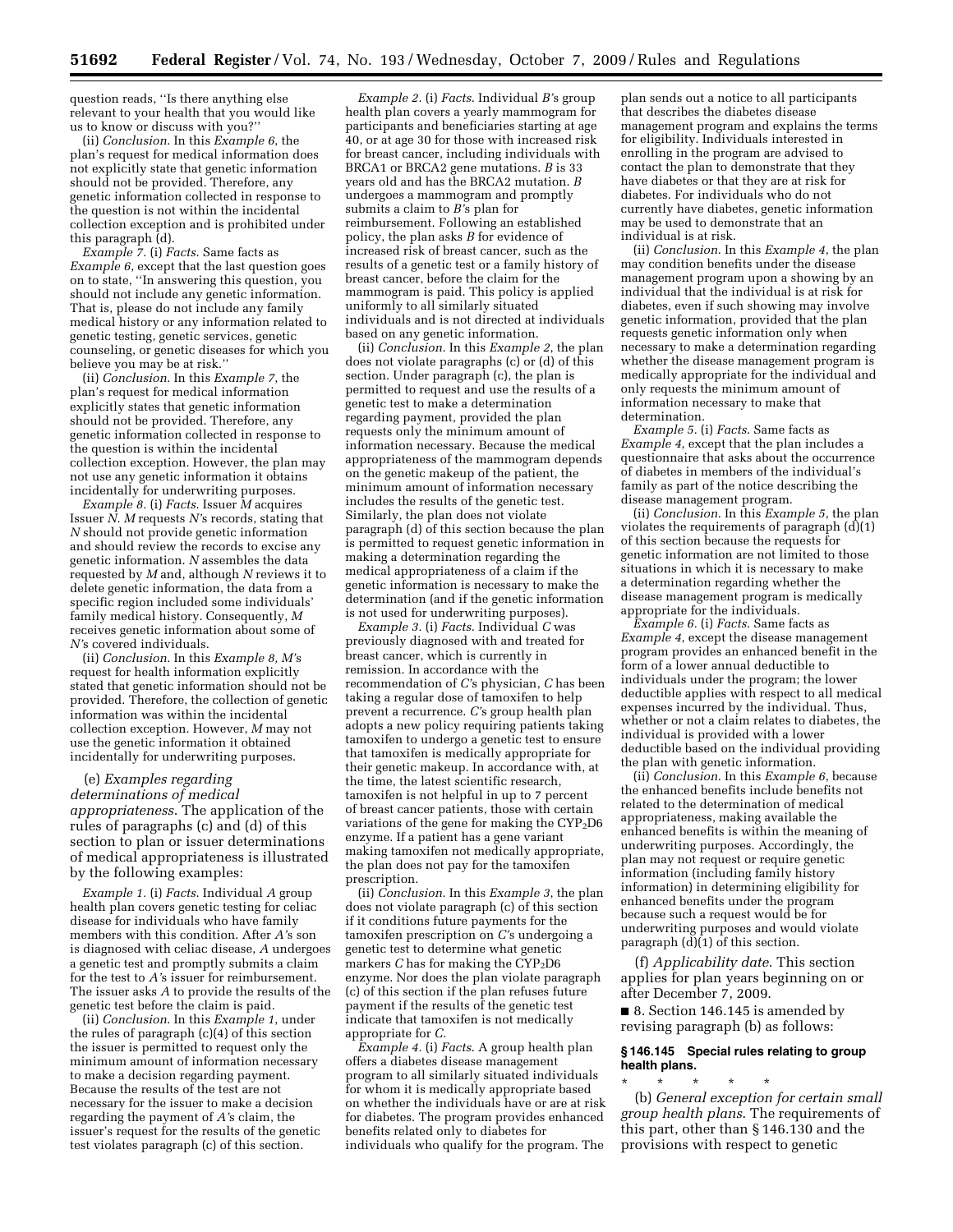nondiscrimination (found in § 146.111(b)(6), § 146.121(b), § 146.121(c), § 146.121(e), § 146.122(b), § 146.122(c), § 146.122(d), and § 146.122(e)) do not apply to any group health plan (and group health insurance coverage) for any plan year, if on the first day of the plan year, the plan has fewer than two participants who are current employees.

\* \* \* \* \*

■ 9. Section 146.180 is amended by—

■ A. Revising paragraph (a)(1)(iii).

■ B. Revising paragraph (h).

■ C. In paragraph (i), removing the reference ''(h)'' and added the reference ''(h)(1)'' in its place each time it appears.

■ D. Revising the last sentence of paragraph (k).

The revisions read as follows:

#### **§ 146.180 Treatment of non-Federal governmental plans.**

- $(a) * * * *$
- $(1) * * * *$

(iii) Prohibitions against discriminating against individual participants and beneficiaries based on health status described in § 146.121, except that the sponsor of a self-funded non-Federal governmental plan cannot elect to exempt its plan from the requirements in  $§ 146.121(a)(1)(vi)$  and § 146.122 that prohibit discrimination with respect to genetic information.

\* \* \* \* \* (h) *Requirements not subject to exemption*.

(1) *Certification and disclosure of creditable coverage*. Without regard to an election under this section, a non-Federal governmental plan must provide for certification and disclosure of creditable coverage under the plan with respect to participants and their dependents as specified under § 146.115 of this part.

(2) *Genetic information*. Without regard to an election under this section that exempts a non-Federal governmental plan from any or all of the provisions of § 146.111 and § 146.121 of this part, the exemption election must not be construed to exempt the plan from any provisions of this part 146 that pertain to genetic information.

(3) *Enforcement.* CMS enforces these requirements as provided under paragraph (k) of this section.

(4) *Examples.* 

(i)

*Example 1.* (A) Individual *A* is hired by a county that has elected to exempt its selffunded group health plan from certain requirements of paragraph (a)(1) of this section, including prohibitions against enrollment discrimination based on health

status-related factors. Individual *A* applies for enrollment in the county's group health plan. Applicants must pass medical underwriting before being allowed to enroll in the plan. The plan requires an applicant to complete a medical history form and to authorize the plan to contact physicians regarding any medical treatments the applicant has received in the past 5 years. Individual *A* has Type 2 diabetes. He submits the required form, which reflects that condition. The plan also receives information from Individual *A'*s physicians. While the plan's request to Individual *A's* physicians did not include a request for genetic information, the plan received information from a physician in response to its request for health information about Individual *A,* that one of Individual *A'*s parents has Huntington's Disease. The Plan denies enrollment to Individual *A.* 

(B) Individual *A* files a complaint with CMS that he has been denied enrollment in the plan because of genetic information the plan received. CMS investigates the complaint and determines that the plan uniformly denies enrollment to anyone who has Type II diabetes. CMS resolves the complaint in favor of the plan on the basis that the plan permissibly denied enrollment to Individual *A* under its exemption election because of the existence of a medical condition that uniformly disqualifies individuals from participating in the plan.

#### (ii)

*Example 2.* (A) Same facts as in *Example 1,* except Individual *A* does not have diabetes or any other preexisting medical condition; that is, there is no manifestation of a disease or disorder with respect to Individual *A* at the time of his application for enrollment in the county's group health plan.

(B) In these circumstances, CMS resolves the complaint in favor of Individual *A*  because CMS determines that the plan impermissibly denied enrollment to Individual *A* on the basis of genetic information. CMS instructs the plan to permit Individual *A* to enroll in the plan retroactive to the earliest date coverage would be effective under the terms of the plan based on the date of Individual *A'*s enrollment application or hire, as applicable. CMS may impose a civil money penalty, as determined under subpart C of part 150.

 $(k)$  \* \* \*. This may include imposing a civil money penalty against the plan or plan sponsor, as determined under subpart C of part 150. \* \* \* \* \*

\* \* \* \* \*

### **PART 148—REQUIREMENTS FOR THE INDIVIDUAL HEALTH INSURANCE MARKET**

■ 10. The authority citation for part 148 continues to read as follows:

**Authority:** Secs. 2741 through 2763, 2791, and 2792 of the Public Health Service Act, 42 U.S.C. 300gg–41 through 300gg–63, 300gg–91, and 300gg–92.

■ 11. Section 148.101 is amended by revising the last sentence to read as follows:

#### **§ 148.101 Basis and purpose.**

\* \* \*. It also provides certain protections for mothers and newborns with respect to coverage for hospital stays in connection with childbirth and protects all individuals and family members who have, or seek, individual health insurance coverage from discrimination based on genetic information.

■ 12. Section 148.102 is amended by revising the last sentence of paragraph (a)(2) and paragraph (b) to read as follows:

### **§ 148.102 Scope, applicability, and effective dates.**

(a) \* \* \*

(2)  $*$   $*$   $*$ . The requirements that pertain to guaranteed renewability for all individuals, to protections for mothers and newborns with respect to hospital stays in connection with childbirth, and to protections against discrimination based on genetic information apply to all issuers of individual health insurance coverage in the State, regardless of whether a State implements an alternative mechanism under § 148.128 of this part.

(b) *Effective date.* Except as provided in § 148.124 (certificate of creditable coverage), § 148.128 (alternative State mechanisms), § 148.170 (standards relating to benefits for mothers and newborns), and § 148.180 (prohibition of health discrimination based on genetic information) of this part, the requirements of this part apply to health insurance coverage offered, sold, issued, renewed, in effect, or operated in the individual market after June 30, 1997, regardless of when a period of creditable coverage occurs.

#### **§ 148.120 [Amended]**

 $\blacksquare$  13. Section 148.120 is amended by—

 $\blacksquare$  A. In paragraphs (c)(5)(ii), (d)(2), and (e)(2) removing the cross-reference ''§ 148.200'' and adding in its place the cross-reference ''part 150'' each time it appears.

■ B. In paragraph (f)(1) removing the term ''If'' and adding in its place the phrase ''Except as prohibited by § 148.180, if''.

■ C. In paragraph (g)(4) removing the term ''This'' and adding in its place the phrase ''Except as prohibited by § 148.180, this''.

■ 14. A new § 148.180 is added to subpart C to read as follows: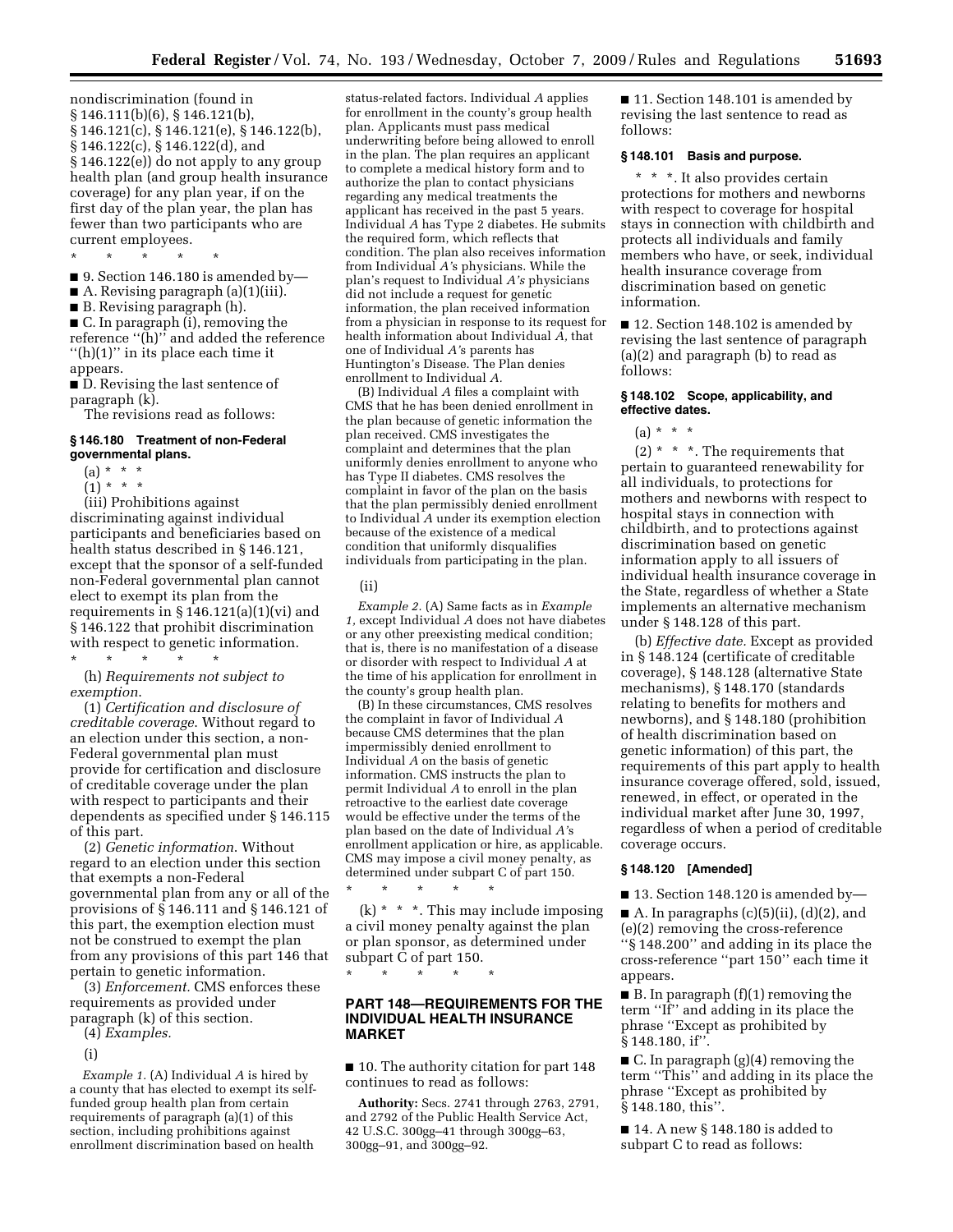#### **§ 148.180 Prohibition of discrimination based on genetic information.**

(a) *Definitions.* For purposes of this section, the following definitions as set forth in § 146.122 of this subchapter pertain to health insurance issuers in the individual market to the extent that those definitions are not inconsistent with respect to health insurance coverage offered, sold, issued, renewed, in effect or operated in the individual market:

*Collect* has the meaning set forth at § 146.122(a).

*Family member* has the meaning set forth at § 146.122(a).

*Genetic information* has the meaning set forth at § 146.122(a).

*Genetic services* has the meaning set forth at § 146.122(a).

*Genetic test* has the meaning set forth at § 146.122(a).

*Manifestation or manifested* has the meaning set forth at § 146.122(a).

*Preexisting condition exclusion* has the meaning set forth at § 144.103.

*Underwriting purposes* has the meaning set forth at  $\S 148.180(f)(1)$ .

(b) *Prohibition on genetic information as a condition of eligibility.* 

(1) *In general.* An issuer offering health insurance coverage in the individual market may not establish rules for the eligibility (including continued eligibility) of any individual to enroll in individual health insurance coverage based on genetic information.

(2) *Rule of construction.* Nothing in paragraph (b)(1) of this section precludes an issuer from establishing rules for eligibility for an individual to enroll in individual health insurance coverage based on the manifestation of a disease or disorder in that individual, or in a family member of that individual when the family member is covered under the policy that covers the individual.

(3) *Examples.* The rules of this paragraph (b) are illustrated by the following examples:

*Example 1.* (i) *Facts.* A State implements the HIPAA guaranteed availability requirement in the individual health insurance market in accordance with § 148.120. Individual *A* and his spouse *S* are not ''eligible individuals'' as that term is defined at § 148.103 and, therefore, they are not entitled to obtain individual health insurance coverage on a guaranteed available basis. They apply for individual coverage with Issuer *M.* As part of the application for coverage, *M* receives health information about *A* and *S.* Although *A* has no known medical conditions, *S* has high blood pressure. *M* declines to offer coverage to *S.* 

(ii) *Conclusion.* In this *Example 1, M*  permissibly may decline to offer coverage to *S* because *S* has a manifested disorder (high blood pressure) that makes her ineligible for

coverage under the policy's rules for eligibility.

*Example 2.* (i) *Facts.* Same facts as *Example 1,* except that *S* does not have high blood pressure or any other known medical condition. The only health information relevant to *S* that *M* receives in the application indicates that both of *S'*s parents are overweight and have high blood pressure. *M* declines to offer coverage to *S.* 

(ii) *Conclusion.* In this *Example 2, M*  cannot decline to offer coverage to *S* because *S* does not have a manifested disease or disorder. The only health information *M* has that relates to her pertains to a manifested disease or disorder of family members, which as family medical history constitutes genetic information with respect to *S.* If *M* denies eligibility to *S* based on genetic information, the denial will violate this paragraph (b).

(c) *Prohibition on genetic information in setting premium rates.* 

(1) *In general.* An issuer offering health insurance coverage in the individual market must not adjust premium amounts for an individual on the basis of genetic information regarding the individual or a family member of the individual.

(2) *Rule of construction.* (i) Nothing in paragraph (c)(1) of this section precludes an issuer from adjusting premium amounts for an individual on the basis of a manifestation of a disease or disorder in that individual, or on the basis of a manifestation of a disease or disorder in a family member of that individual when the family member is covered under the policy that covers the individual.

(ii) The manifestation of a disease or disorder in one individual cannot also be used as genetic information about other individuals covered under the policy issued to that individual and to further increase premium amounts.

(3) *Examples.* The rules of this paragraph (c) are illustrated by the following examples:

*Example 1.* (i) *Facts.* Individual *B* is covered under an individual health insurance policy through Issuer *N.* Every other policy year, before renewal, *N* requires policyholders to submit updated health information before the policy renewal date for purposes of determining an appropriate premium, in excess of any increases due to inflation, based on the policyholders' health status. *B* complies with that requirement. During the past year, *B'*s blood glucose levels have increased significantly. *N* increases its premium for renewing *B'*s policy to account for *N'*s increased risk associated with *B'*s elevated blood glucose levels.

(ii) *Conclusion.* In this *Example 1, N* is permitted to increase the premium for *B'*s policy on the basis of a manifested disorder (elevated blood glucose) in *B.* 

*Example 2.* (i) *Facts.* Same facts as *Example 1,* except that *B'*s blood glucose levels have not increased and are well within the normal range. In providing updated

health information to *N, B* indicates that both his mother and sister are being treated for adult onset diabetes mellitus (Type 2 diabetes). *B* provides this information voluntarily and not in response to a specific request for family medical history or other genetic information. *N* increases *B*'s premium to account for *B*'s genetic predisposition to develop Type 2 diabetes in the future.

(ii) *Conclusion.* In this *Example 2, N*  cannot increase *B'*s premium on the basis of *B'*s family medical history of Type 2 diabetes, which is genetic information with respect to *B.* Since there is no manifestation of the disease in *B* at this point in time, *N* cannot increase *B'*s premium.

(d) *Prohibition on genetic information as preexisting condition.* 

(1) *In general.* An issuer offering health insurance coverage in the individual market may not, on the basis of genetic information, impose any preexisting condition exclusion with respect to that coverage.

(2) *Rule of construction.* Nothing in paragraph (d)(1) of this section precludes an issuer from imposing any preexisting condition exclusion for an individual with respect to health insurance coverage on the basis of a manifestation of a disease or disorder in that individual.

(3) *Examples:* The rules of this paragraph (d) are illustrated by the following examples:

*Example 1.* (i) *Facts.* Individual *C* has encountered delays in receiving payment from the issuer of his individual health insurance policy for covered services. He decides to switch carriers and applies for an individual health insurance policy through Issuer *O. C* is generally in good health, but has arthritis for which he has received medical treatment. *O* offers *C* an individual policy that excludes coverage for a 12-month period for any services related to *C'*s arthritis.

(ii) *Conclusion.* In this *Example 1, O* is permitted to impose a preexisting condition exclusion with respect to *C* because *C* has a manifested disease (arthritis).

*Example 2.* (i) *Facts.* Individual *D* applies for individual health insurance coverage through Issuer *P. D* has no known medical conditions. However, in response to *P'*s request for medical information about *D, P*  receives information from *D'*s physician that indicates that both of *D'*s parents have adult onset diabetes mellitus (Type 2 diabetes). *P*  offers *D* an individual policy with a rider that permanently excludes coverage for any treatment related to diabetes that *D* may receive while covered by the policy, based on the fact that both of *D'*s parents have the disease.

(ii) *Conclusion.* In this *Example 2,* the rider violates this paragraph (d) because the preexisting condition exclusion is based on genetic information with respect to *D* (family medical history of Type 2 diabetes).

(e) *Limitation on requesting or requiring genetic testing.* 

(1) *General rule.* Except as otherwise provided in this paragraph (e), an issuer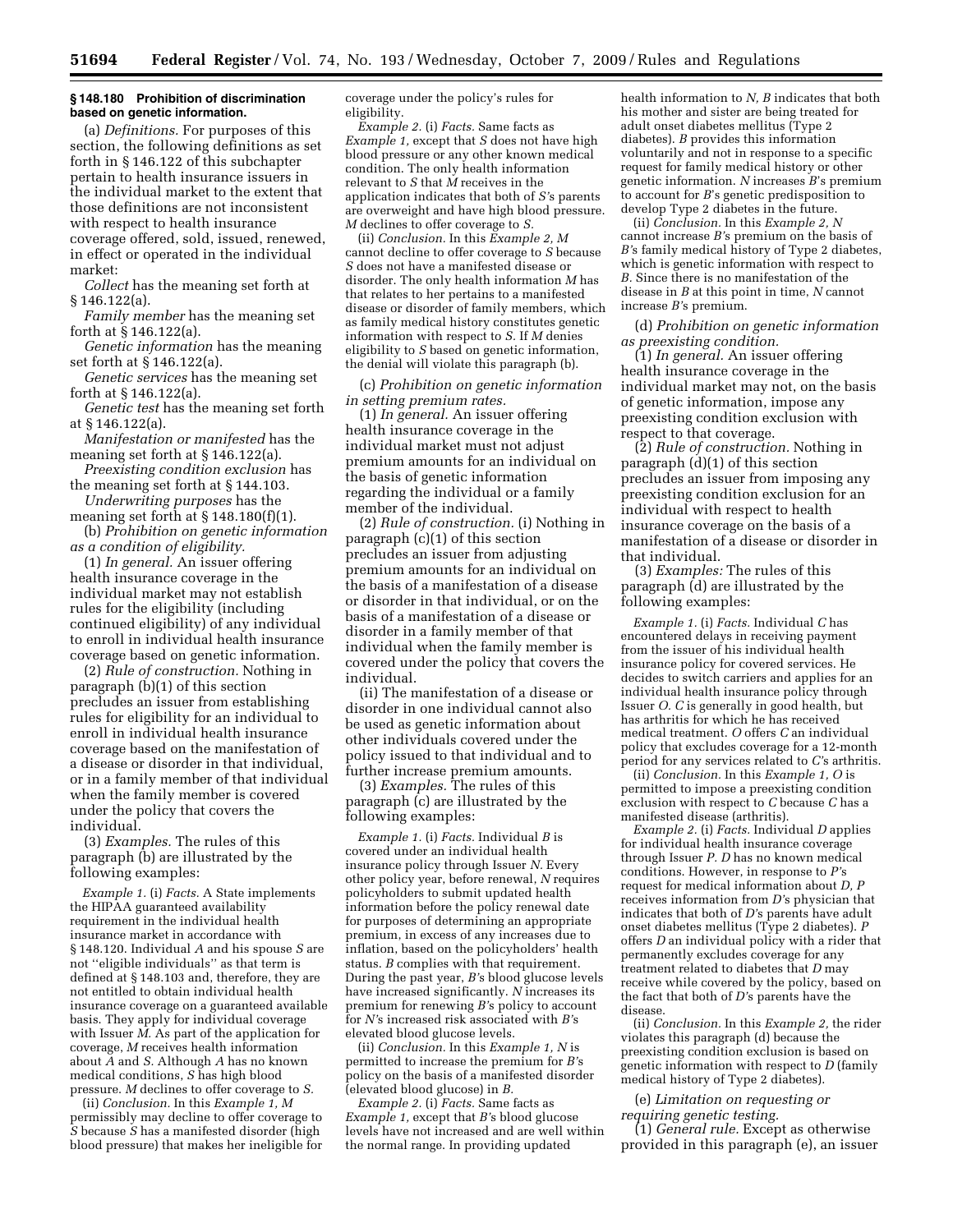offering health insurance coverage in the individual market must not request or require an individual or a family member of the individual to undergo a genetic test.

(2) *Health care professional may recommend a genetic test.* Nothing in paragraph (e)(1) of this section limits the authority of a health care professional who is providing health care services to an individual to request that the individual undergo a genetic test.

(3) *Examples.* The rules of paragraphs (e)(1) and (e)(2) of this section are illustrated by the following examples:

*Example 1.* (i) *Facts.* Individual *E* goes to a physician for a routine physical examination. The physician reviews *E'*s family medical history, and *E* informs the physician that *E'*s mother has been diagnosed with Huntington's Disease. The physician advises *E* that Huntington's Disease is hereditary, and recommends that E undergo a genetic test.

(ii) *Conclusion.* In this *Example 1,* the physician is a health care professional who is providing health care services to *E.*  Therefore, the physician's recommendation that *E* undergo the genetic test does not violate this paragraph (e).

*Example 2.* (i) *Facts.* Individual *F* is covered by a health maintenance organization (HMO). *F* is a child being treated for leukemia. *F'*s physician, who is employed by the HMO, is considering a treatment plan that includes sixmercaptopurine, a drug for treating leukemia in most children. However, the drug could be fatal if taken by a small percentage of children with a particular gene variant. *F'*s physician recommends that *F* undergo a genetic test to detect this variant before proceeding with this course of treatment.

(ii) *Conclusion.* In this *Example 2,* even though the physician is employed by the HMO, the physician is nonetheless a health care professional who is providing health care services to *F.* Therefore, the physician's recommendation that *F* undergo the genetic test does not violate this paragraph (e).

(4) *Determination regarding payment.*  (i) *In general.* As provided in this paragraph (e)(4), nothing in paragraph (e)(1) of this section precludes an issuer offering health insurance in the individual market from obtaining and using the results of a genetic test in making a determination regarding payment. For this purpose, ''payment'' has the meaning given such term in § 164.501 of this subtitle of the privacy regulations issued under the Health Insurance Portability and Accountability Act. Thus, if an issuer conditions payment for an item or service based on its medical appropriateness and the medical appropriateness of the item or service depends on a covered individual's genetic makeup, the issuer is permitted to condition payment on the outcome of a genetic test, and may refuse payment if the covered individual does not undergo the genetic test.

(ii) *Limitation.* An issuer in the individual market is permitted to request only the minimum amount of information necessary to make a determination regarding payment. The minimum amount of information necessary is determined in accordance with the minimum necessary standard in § 164.502(b) of this subtitle of the privacy regulations issued under the Health Insurance Portability and Accountability Act.

(iii) *Examples. See* paragraph (g) of this section for examples illustrating the rules of this paragraph (e)(4), as well as other provisions of this section.

(5) *Research exception.*  Notwithstanding paragraph (e)(1) of this section, an issuer may request, but not require, that an individual or family member covered under the same policy undergo a genetic test if all of the conditions of this paragraph (e)(5) are met:

(i) *Research in accordance with Federal regulations and applicable State or local law or regulations.* The issuer makes the request pursuant to research, as defined in § 46.102(d) of this subtitle, that complies with Part 46 of this subtitle or equivalent Federal regulations, and any applicable State or local law or regulations for the protection of human subjects in research.

(ii) *Written request for participation in research.* The issuer makes the request in writing, and the request clearly indicates to each individual (or, in the case of a minor child, to the child's legal guardian) that—

(A) Compliance with the request is voluntary; and

(B) Noncompliance will have no effect on eligibility for benefits (as described in paragraph (b) of this section) or premium amounts (as described in paragraph (c) of this section).

(iii) *Prohibition on underwriting.* No genetic information collected or acquired under this paragraph (e)(5) can be used for underwriting purposes (as described in paragraph (f)(1) of this section).

(iv) *Notice to Federal agencies.* The issuer completes a copy of the ''Notice of Research Exception under the Genetic Information Nondiscrimination Act'' authorized by the Secretary and provides the notice to the address specified in the instructions thereto.

(f) *Prohibitions on collection of genetic information.* 

(1) *For underwriting purposes.*  (i) *General rule.* An issuer offering health insurance coverage in the

individual market must not collect (as defined in paragraph (a) of this section) genetic information for underwriting purposes. *See* paragraph (g) of this section for examples illustrating the rules of this paragraph (f)(1), as well as other provisions of this section.

(ii) *Underwriting purposes defined.*  Subject to paragraph (f)(1)(iii) of this section, *underwriting purposes* means, with respect to any issuer offering health insurance coverage in the individual market—

(A) Rules for, or determination of, eligibility (including enrollment and continued eligibility) for benefits under the coverage;

(B) The computation of premium amounts under the coverage;

(C) The application of any preexisting condition exclusion under the coverage; and

(D) Other activities related to the creation, renewal, or replacement of a contract of health insurance.

(iii) *Medical appropriateness.* An issuer in the individual market may limit or exclude a benefit based on whether the benefit is medically appropriate, and the determination of whether the benefit is medically appropriate is not within the meaning of underwriting purposes. Accordingly, if an issuer conditions a benefit based on its medical appropriateness and the medical appropriateness of the benefit depends on a covered individual's genetic information, the issuer is permitted to condition the benefit on the genetic information. An issuer is permitted to request only the minimum amount of genetic information necessary to determine medical appropriateness, and may deny the benefit if the covered individual does not provide the genetic information required to determine medical appropriateness. *See* paragraph (g) of this section for examples illustrating the applicability of this paragraph (f)(1)(iii), as well as other provisions of this section.

(2) *Prior to or in connection with enrollment.* 

(i) *In general.* An issuer offering health insurance coverage in the individual market must not collect genetic information with respect to any individual prior to that individual's enrollment under the coverage or in connection with that individual's enrollment. Whether or not an individual's information is collected prior to that individual's enrollment is determined at the time of collection.

(ii) *Incidental collection exception.*  (A) *In general.* If an issuer offering health insurance coverage in the individual market obtains genetic information incidental to the collection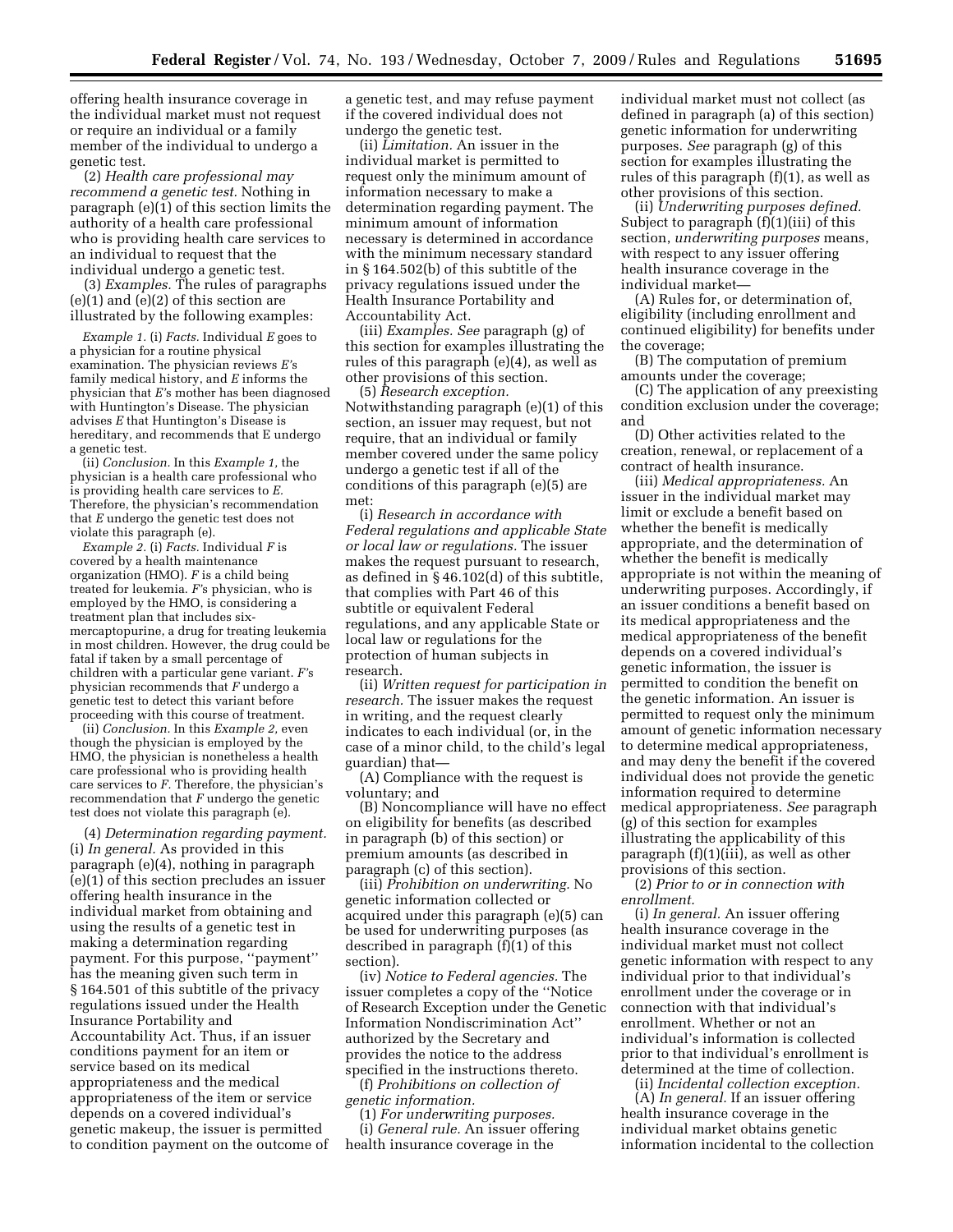of other information concerning any individual, the collection is not a violation of this paragraph (f)(2), as long as the collection is not for underwriting purposes in violation of paragraph (f)(1) of this section.

(B) *Limitation.* The incidental collection exception of this paragraph (f)(2)(ii) does not apply in connection with any collection where it is reasonable to anticipate that health information will be received, unless the collection explicitly provides that genetic information should not be provided.

(iii) *Examples.* The rules of this paragraph (f)(2) are illustrated by the following examples:

*Example 1.* (i) *Facts.* Individual *G* applies for a health insurance policy through Issuer *Q. Q'*s application materials ask for the applicant's medical history, but not for family medical history. The application's instructions state that no genetic information, including family medical history, should be provided. *G* answers the questions in the application completely and truthfully, but volunteers certain health information about diseases his parents had, believing that *Q*  also needs this information.

(ii) *Conclusion.* In this *Example 1, G'*s family medical history is genetic information with respect to *G.* However, since *Q* did not request this genetic information, and *Q'*s instructions stated that no genetic information should be provided, *Q'*s collection is an incidental collection under paragraph (f)(2)(ii). However, *Q* may not use the genetic information it obtained incidentally for underwriting purposes.

*Example 2.* (i) *Facts.* Individual *H* applies for a health insurance policy through Issuer *R. R'*s application materials request that an applicant provide information on his or her individual medical history, including the names and contact information of physicians from whom the applicant sought treatment. The application includes a release which authorizes the physicians to furnish information to *R. R* forwards a request for health information about *H,* including the signed release, to his primary care physician. Although the request for information does not ask for genetic information, including family medical history, it does not state that no genetic information should be provided. The physician's office administrator includes part of *H'*s family medical history in the package to *R.* 

(ii) *Conclusion.* In this *Example 2, R'*s request was for health information solely about its applicant, *H,* which is not genetic information with respect to *H.* However, *R'*s materials did not state that genetic information should not be provided. Therefore, *R'*s collection of *H'*s family medical history (which is genetic information with respect to *H*), violates the rule against collection of genetic information and does not qualify for the incidental collection exception under paragraph (f)(2)(ii).

*Example 3.* (i) *Facts.* Issuer *S* acquires Issuer *T. S* requests *T'*s records, stating that *S* should not provide genetic information and should review the records to excise any genetic information. *T* assembles the data requested by *S* and, although *T* reviews it to delete genetic information, the data from a specific region included some individuals' family medical history. Consequently, *S*  receives genetic information about some of *T'*s covered individuals.

(ii) *Conclusion.* In this *Example 3, S'*s request for health information explicitly stated that genetic information should not be provided. Therefore, its collection of genetic information was within the incidental collection exception. However, *S* may not use the genetic information it obtained incidentally for underwriting purposes.

(g) *Examples regarding determinations of medical appropriateness.* The application of the rules of paragraphs (e) and (f) of this section to issuer determinations of medical appropriateness is illustrated by the following examples:

*Example 1.* (i) *Facts.* Individual *I* has an individual health insurance policy through Issuer *U* that covers genetic testing for celiac disease for individuals who have family members with this condition. *I'*s policy includes dependent coverage. After *I'*s son is diagnosed with celiac disease, *I* undergoes a genetic test and promptly submits a claim for the test to *U* for reimbursement. *U* asks *I* to provide the results of the genetic test before the claim is paid.

(ii) *Conclusion.* In this *Example 1,* under the rules of paragraph (e)(4) of this section, *U* is permitted to request only the minimum amount of information necessary to make a decision regarding payment. Because the results of the test are not necessary for *U* to make a decision regarding the payment of *I'*s claim, *U'*s request for the results of the genetic test violates paragraph (e) of this section.

*Example 2.* (i) *Facts.* Individual *J* has an individual health insurance policy through Issuer *V* that covers a yearly mammogram for participants starting at age 40, or at age 30 for those with increased risk for breast cancer, including individuals with BRCA1 or BRCA2 gene mutations. *J* is 33 years old and has the BRCA2 mutation. *J* undergoes a mammogram and promptly submits a claim to *V* for reimbursement. *V* asks *J* for evidence of increased risk of breast cancer, such as the results of a genetic test, before the claim for the mammogram is paid.

(ii) *Conclusion.* In this *Example 2, V* does not violate paragraphs (e) or (f) of this section. Under paragraph (e), an issuer is permitted to request and use the results of a genetic test to make a determination regarding payment, provided the issuer requests only the minimum amount of information necessary. Because the medical appropriateness of the mammogram depends on the covered individual's genetic makeup, the minimum amount of information necessary includes the results of the genetic test. Similarly, *V* does not violate paragraph (f) of this section because an issuer is permitted to request genetic information in making a determination regarding the medical appropriateness of a claim if the genetic information is necessary to make the

determination (and the genetic information is not used for underwriting purposes).

*Example 3.* (i) *Facts.* Individual *K* was previously diagnosed with and treated for breast cancer, which is currently in remission. In accordance with the recommendation of *K'*s physician, *K* has been taking a regular dose of tamoxifen to help prevent a recurrence. *K* has an individual health insurance policy through Issuer *W*  which adopts a new policy requiring patients taking tamoxifen to undergo a genetic test to ensure that tamoxifen is medically appropriate for their genetic makeup. In accordance with, at the time, the latest scientific research, tamoxifen is not helpful in up to 7 percent of breast cancer patients with certain variations of the gene for making the CYP2D6 enzyme. If a patient has a gene variant making tamoxifen not medically appropriate, *W* does not pay for the tamoxifen prescription.

(ii) *Conclusion.* In this *Example 3, W* does not violate paragraph (e) of this section if it conditions future payments for the tamoxifen prescription on *K'*s undergoing a genetic test to determine the genetic markers *K* has for making the CYP2D6 enzyme. *W* also does not violate paragraph (e) of this section if it refuses future payment if the results of the genetic test indicate that tamoxifen is not medically appropriate for *K.* 

(h) *Applicability date.* The provisions of this section are effective with respect to health insurance coverage offered, sold, issued, renewed, in effect, or operated in the individual market on or after December 7, 2009.

■ 15. The heading for subpart D is revised to read as follows:

### **Subpart D—Preemption; Excepted Benefits**

■ 16. Section 148.220 is amended by adding two new sentences at the end of paragraph (b)(4) to read as follows:

# **§ 148.220 Excepted benefits.**

- \* \* \* \* \*
	- (b) \* \* \*

 $(4)$  \* \* \*. The requirements of this part 148 (including genetic nondiscrimination requirements), do not apply to Medicare supplemental health insurance policies. However, Medicare supplemental health insurance policies are subject to similar genetic nondiscrimination requirements under section 104 of the Genetic Information Nondiscrimination Act of 2008 (Pub. L. 110–233), as incorporated into the NAIC Model Regulation relating to sections  $1882(s)(2)(e)$  and  $(x)$  of the Act (The NAIC Model Regulation can be accessed at *http://www.naic.org.*).

\* \* \* \* \*